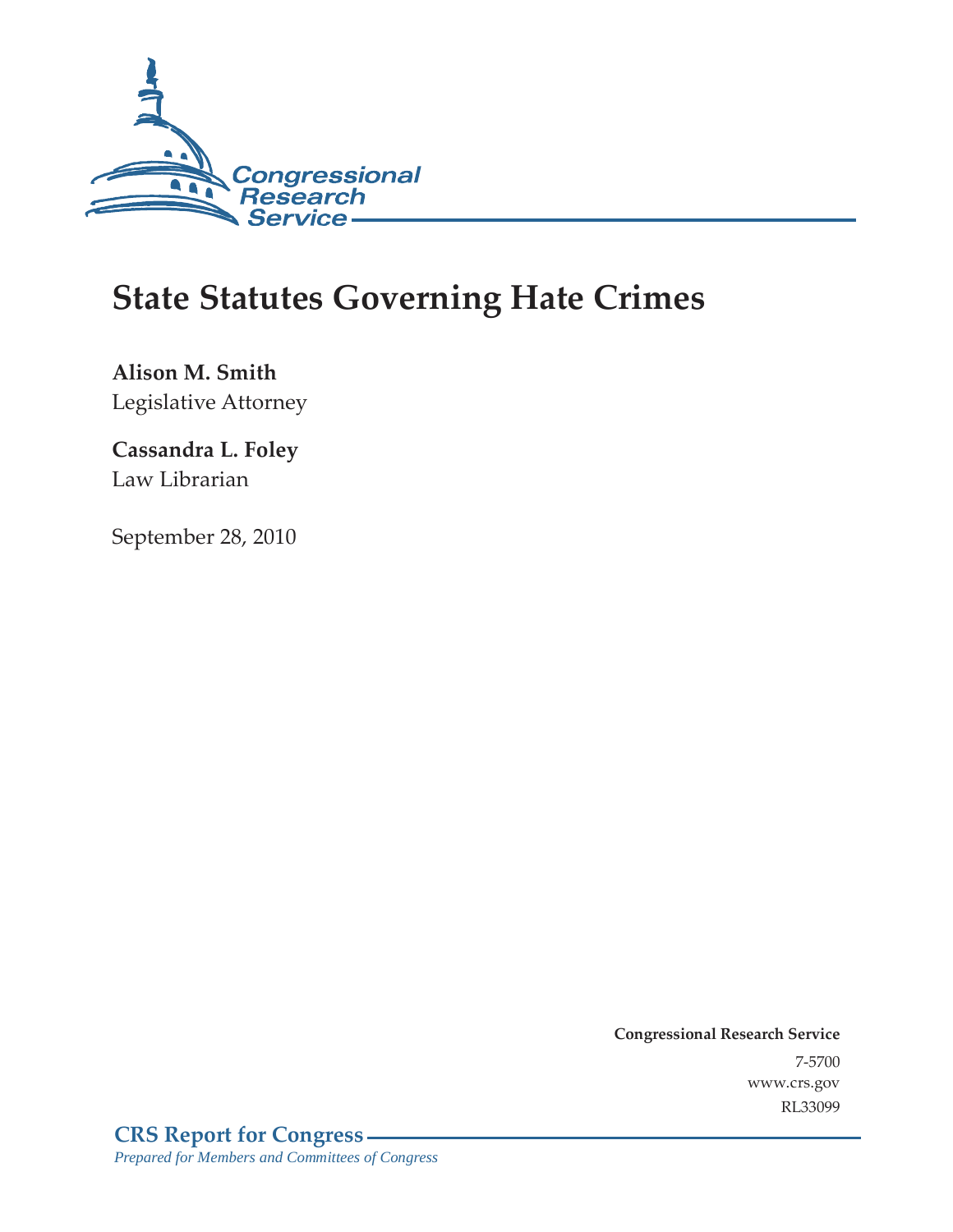# **Summary**

Concerns about hate crimes have become increasingly prominent among policymakers at all levels of government in recent years. The Violent Crime Control and Law Enforcement Act of 1994 (P.L. 103-322, Title XXVIII §280003a) defines a "hate crime" as one in "which the defendant intentionally selects a victim, or in the case of property crime, the property that is the object of the crime" motivated by prejudice based on the "race, color, religion, national origin, ethnicity, gender, disability, or sexual orientation" of the victim. Current federal law permits prosecution of hate crimes committed on the basis of the victim's race, color, religion, or national origin while the victim was engaged in a federally protected activity such as voting or attending school. On October 28, 2009, the President signed the Matthew Shepard and James Byrd, Jr. Hate Crimes Prevention Act (P.L. 111-84, codified at 18 U.S.C. § 249). This law expands the scope of hate crime victims to include gender identity and disability. In addition, the law broadens the circumstances under which the federal government may assert jurisdiction to prosecute such crimes. For hate crimes prosecuted federally under these provisions, the law requires that the Attorney General certify that pertinent state or local officials (1) were unable or unwilling to prosecute, (2) favored federal prosecution, or (3) prosecuted, but the investigation's or trial's results failed to satisfy the federal interest to combat hate crimes.

Although there is federal legislation in place, many states have enacted some form of ethnic intimidation law or bias-motivated sentence-enhancement factors in attempts to curtail hate crimes. In some instances, state statutes afford broader protection to include sexual orientation, mental or physical disability, age, and/or marital status. This report summarizes state statutes governing hate crimes and will be updated periodically as legislative actions occur.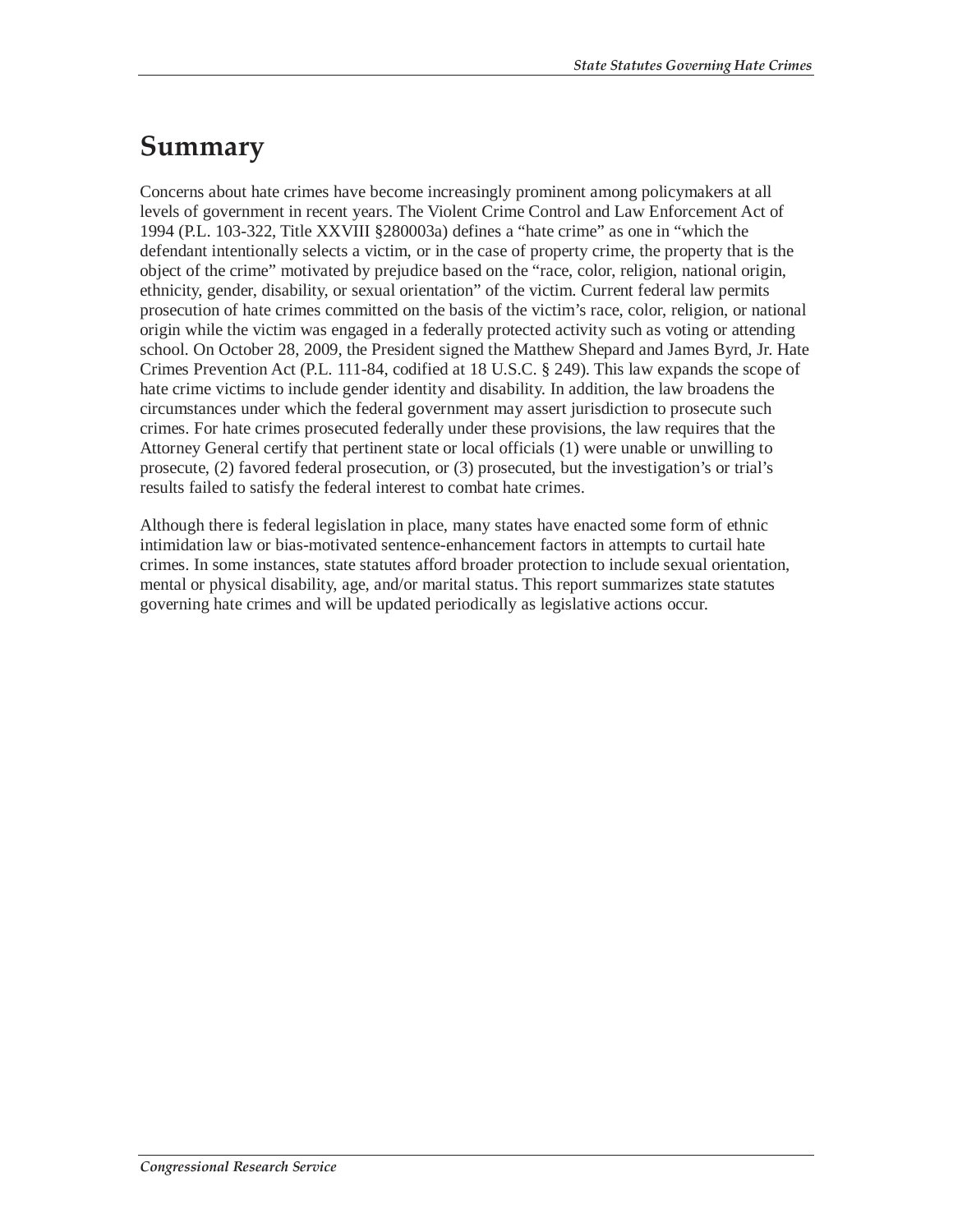his report compiles state statutes pertaining to hate crimes. The Violent Crime Control and Law Enforcement Act of 1994 defines hate crime in §280003a as a "crime in which the defendant intentionally selects a victim, or in the case of property crime, the property that his report compiles state statutes pertaining to hate crimes. The Violent Crime Control<br>Law Enforcement Act of 1994 defines hate crime in §280003a as a "crime in which the<br>defendant intentionally selects a victim, or in th origin, ethnicity, gender, disability, or sexual orientation" of the victim.<sup>1</sup> State hate crime statutes vary in the protection offered to victims. At least 10 states and the District of Columbia have enacted hate crime laws that cover gender identity and sexual orientation. At least 21 states have criminal legislation that addresses gender-identity motivated crimes. There appear to be at least 25 states that protect potential victims of sexual orientation. Additionally, at least 22 states address bias-motivated crimes, among other factors, contingent on disability.

States have various statutory provisions covering hate crimes. These provisions include ones that: (1) criminalize destruction of religious institutions; (2) criminalize bias-motivated violence and intimidation; (3) mandate reporting of hate crimes; (4) mandate training for state police officers in recognizing and reporting hate crimes; and (5) prohibit infringement on another person's civil rights. At least 45 states and the District of Columbia have statutes with penalties for biasmotivated crimes. States with comprehensive hate crime statutes provide specific penalty enhancements to deter hate crimes. Associated criminal statutes for each state that are more general in scope are also included in this report.

In compiling the state laws, current LexisNexis versions of state codes and statutes as well as hard copy state codes were used for research. Additionally, useful research stemmed from the use of individual state law libraries and contacts with State District Attorney's offices, as well as human rights organizations.

-

<sup>&</sup>lt;sup>1</sup> P.L. 103-322, 108 Stat. 2096 (1994).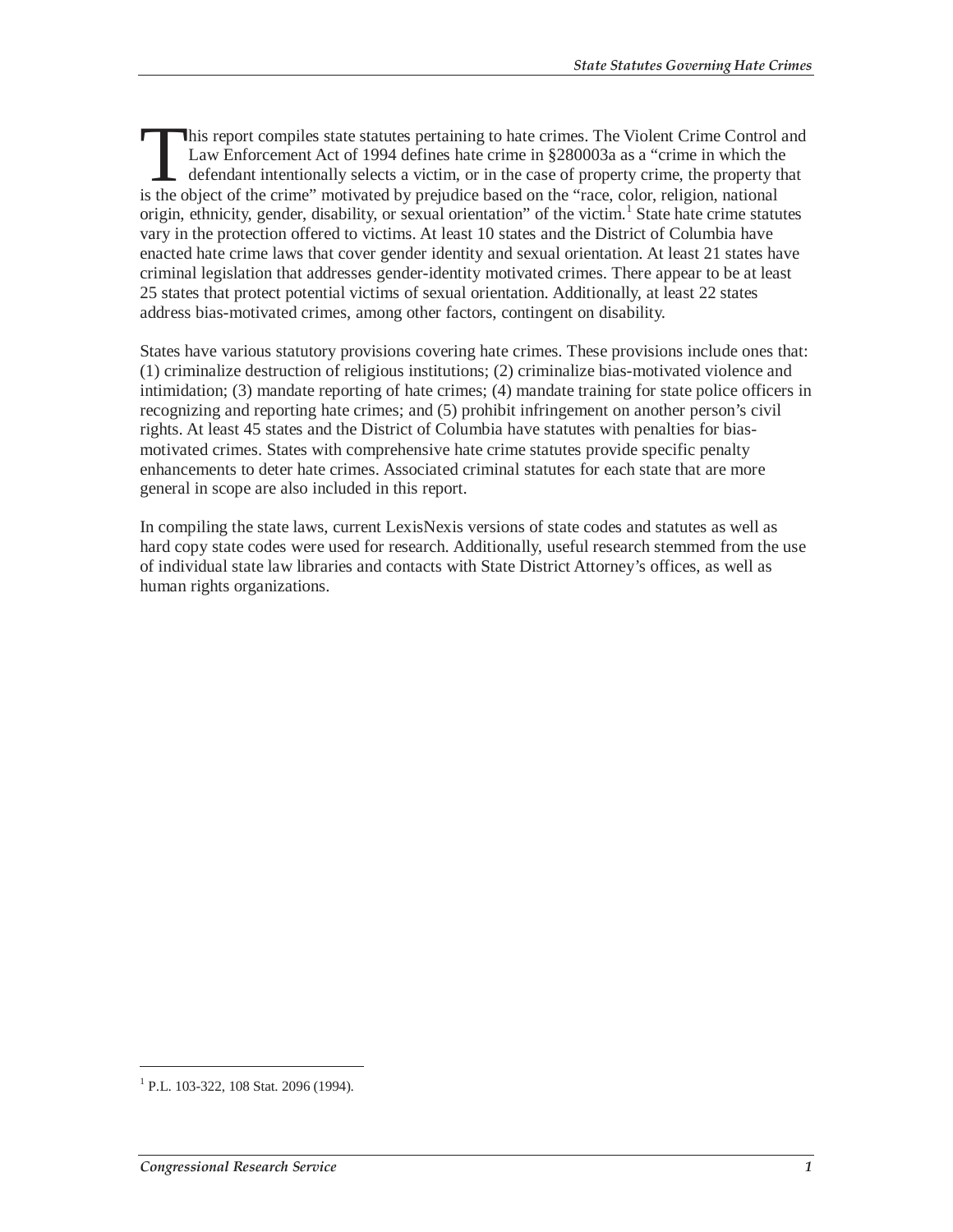|                                              |     | Alabama                                                                                                                                                                                                                                                                                                                                                                                                                                                  |
|----------------------------------------------|-----|----------------------------------------------------------------------------------------------------------------------------------------------------------------------------------------------------------------------------------------------------------------------------------------------------------------------------------------------------------------------------------------------------------------------------------------------------------|
| <b>Crime/Penalty</b><br><b>Enhancement</b>   | Yes | Ala. Code § 13A-5-13 (2010)—Imposes additional penalties for hate crimes where<br>the defendant knowingly directed the conduct constituting the offense at a victim<br>because of that person's race, sex, color, creed, physical or mental disability,<br>ancestry, or national origin.                                                                                                                                                                 |
|                                              |     | Ala. Code § 13A-6-28 (2010)—A person commits the crime of cross or the<br>American flag burning if he or she, with the intent to intimidate any person or<br>group of persons, burns, or causes to be burned, a cross or the American flag on<br>the property of another, a highway, or other public place.                                                                                                                                              |
| <b>Institutional</b><br>Vandalism            | Yes | Ala. Code $\S$ 13A-11-12 (2010)—A person commits the crime of desecration of<br>venerated objects if he intentionally desecrates any public monument or structure<br>or place of worship.                                                                                                                                                                                                                                                                |
| Data<br><b>Collection</b>                    | No  | No statute found.                                                                                                                                                                                                                                                                                                                                                                                                                                        |
| Law<br><b>Enforcement</b><br><b>Training</b> | No. | No statute found.                                                                                                                                                                                                                                                                                                                                                                                                                                        |
|                                              |     | <b>Alaska</b>                                                                                                                                                                                                                                                                                                                                                                                                                                            |
| <b>Crime/Penalty</b><br><b>Enhancement</b>   | Yes | Alaska Stat. § 12.55.155 (2010)—The following factors shall be considered by the<br>sentencing court if proven in accordance with this section, and may allow<br>imposition of a sentence above the presumptive range set out in AS 12.55.125: the<br>defendant knowingly directed the conduct constituting the offense at a victim<br>because of that person's race, sex, color, creed, physical or mental disability,<br>ancestry, or national origin. |
|                                              |     | Alaska Stat. § 11.76.110 (2010)—A person commits the crime of interference with<br>constitutional rights if the person injures, oppresses, threatens, or intimidates<br>another person with intent to deprive that person of a right, privilege, or immunity<br>in fact granted by the constitution or laws of this state.                                                                                                                               |
| <b>Institutional</b><br>Vandalism            | No  | No statute found.                                                                                                                                                                                                                                                                                                                                                                                                                                        |
| Data<br><b>Collection</b>                    | No  | No statute found.                                                                                                                                                                                                                                                                                                                                                                                                                                        |
| Law<br><b>Enforcement</b><br><b>Training</b> | No  | No statute found.                                                                                                                                                                                                                                                                                                                                                                                                                                        |
|                                              |     | Arizona                                                                                                                                                                                                                                                                                                                                                                                                                                                  |
| <b>Crime/Penalty</b><br><b>Enhancement</b>   | Yes | Ariz. Rev. Stat. § 13-701 (2010)—Identifies as an aggravating sentencing factor<br>evidence that the defendant committed the crime out of malice toward a victim<br>because of the victim's identity in a group or because of the defendant's perception<br>of the victim's identity in a group listed in section 41-1750, subsection A, paragraph<br>3 [race, color, religion, national origin, sexual orientation, gender or disability].              |
|                                              |     | Ariz. Rev. Stat. § 13-1707 (2010)—It is unlawful for a person to burn or cause to be<br>burned a cross on the property of another person without that person's<br>permission or on a highway or any other public place with the intent to intimidate<br>any person or group of persons.                                                                                                                                                                  |
|                                              |     | Ariz. Rev. Stat. § 13-1708 (2010)-Unlawful symbol burning; classification<br>It is unlawful for a person to burn or cause to be burned any symbol not addressed<br>by section 13-1707 on the property of another person without that person's<br>permission or on a highway or any other public place with the intent to intimidate<br>any person or group of persons. The intent to intimidate may not be inferred                                      |

## **Table 1. State Statutes Governing Hate Crimes**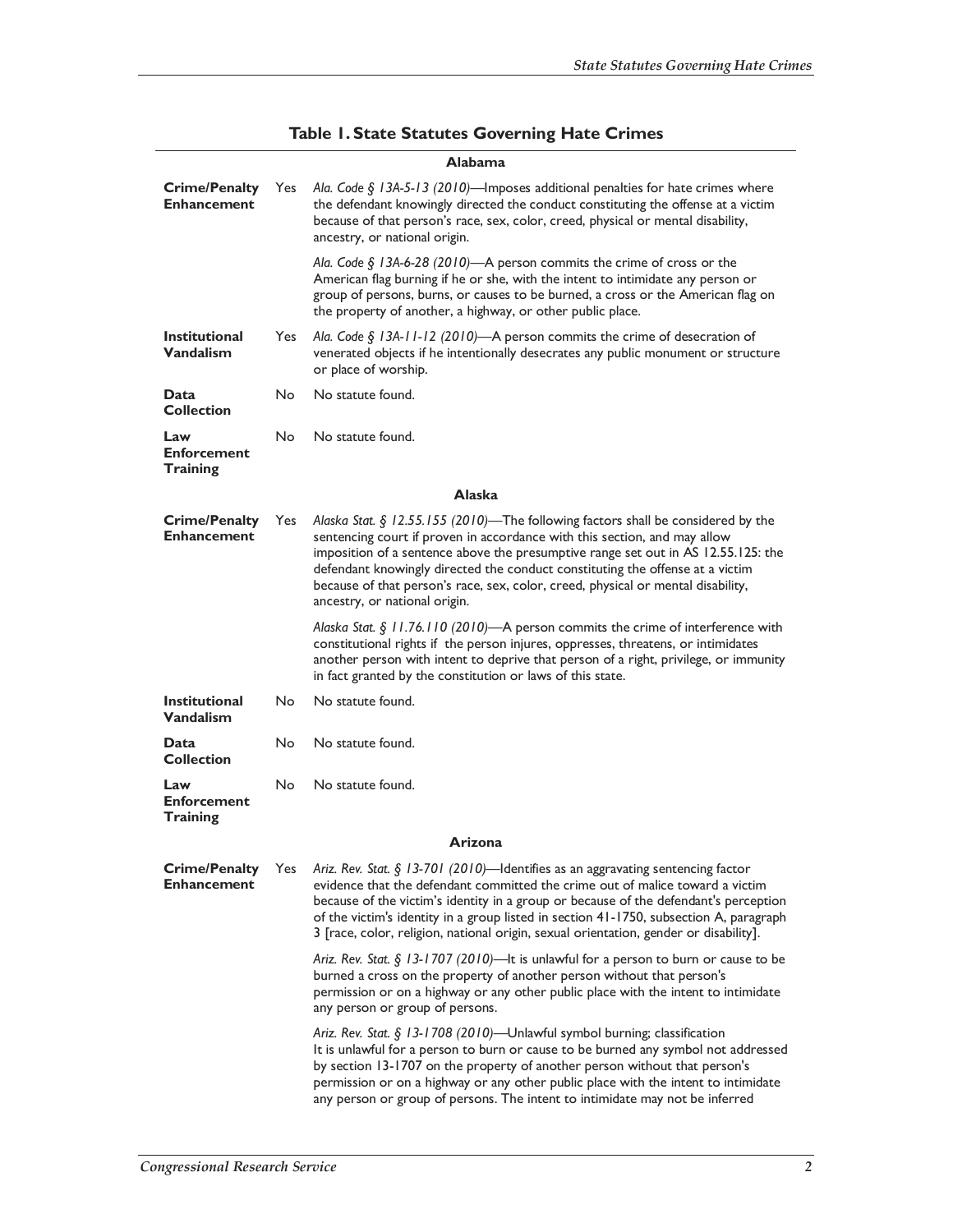|                                              |     | solely from the act of burning the symbol, but shall be proven by independent<br>evidence.                                                                                                                                                                                                                                                                                                                                                                                                                                                                    |
|----------------------------------------------|-----|---------------------------------------------------------------------------------------------------------------------------------------------------------------------------------------------------------------------------------------------------------------------------------------------------------------------------------------------------------------------------------------------------------------------------------------------------------------------------------------------------------------------------------------------------------------|
| <b>Institutional</b><br><b>Vandalism</b>     | Yes | Ariz. Rev. Stat. § 13-1604 (2010)-A person commits aggravated criminal damage by<br>intentionally or recklessly without the express permission of the owner defacing,<br>damaging or in any way changing the appearance of any building, structure, personal<br>property or place used for worship or any religious purpose.                                                                                                                                                                                                                                  |
| Data<br><b>Collection</b>                    | Yes | Ariz. Rev. Stat. § 41-1750 (2010)—The Department of Public Safety shall collect<br>information concerning criminal offenses that manifest evidence of prejudice based<br>on race, color, religion, national origin, sexual orientation, gender or disability.                                                                                                                                                                                                                                                                                                 |
| Law<br><b>Enforcement</b><br><b>Training</b> | No  | No statute found.                                                                                                                                                                                                                                                                                                                                                                                                                                                                                                                                             |
|                                              |     | <b>Arkansas</b>                                                                                                                                                                                                                                                                                                                                                                                                                                                                                                                                               |
| <b>Crime/Penalty</b><br><b>Enforcement</b>   | No  | No statute found.                                                                                                                                                                                                                                                                                                                                                                                                                                                                                                                                             |
| <b>Institutional</b><br><b>Vandalism</b>     | Yes | Ark. Code. Ann. § 5-38-301(2010)— A person commits arson if he or she starts a<br>fire or causes an explosion with the purpose of destroying or otherwise damaging<br>any dedicated church property used as a place of worship exempt from taxes<br>pursuant to $\S$ 26-3-301.                                                                                                                                                                                                                                                                                |
|                                              |     | Ark. Code Ann. § 5-71-207 (2010)— A person commits the offense of disorderly<br>conduct if, with the purpose to cause public inconvenience, annoyance, or alarm or<br>recklessly creating a risk of public inconvenience, annoyance, or alarm, he or she, in<br>a public place, mars, defiles, desecrates, or otherwise damages a patriotic or<br>religious symbol that is an object of respect by the public or a substantial segment<br>of the public.                                                                                                      |
|                                              |     | Ark. Code Ann. § 5-71-215 (2010)—A person commits the offense of defacing<br>objects of public respect if he or she purposely defaces, mars, desecrates, or<br>otherwise damages any place of worship.                                                                                                                                                                                                                                                                                                                                                        |
| Data<br><b>Collection</b>                    | No. | No statute found.                                                                                                                                                                                                                                                                                                                                                                                                                                                                                                                                             |
| Law<br><b>Enforcement</b><br><b>Training</b> | No. | No statute found.                                                                                                                                                                                                                                                                                                                                                                                                                                                                                                                                             |
|                                              |     | California                                                                                                                                                                                                                                                                                                                                                                                                                                                                                                                                                    |
| <b>Enhancement</b>                           |     | Crime/Penalty Yes Cal. Penal Code § 422.55 (2010)—Hate crime means a criminal act committed, in<br>whole or in part, because of one or more of the following actual or perceived<br>characteristics of the victim: disability, gender, nationality, race or ethnicity,<br>religion, sexual orientation, or association with a person or group with one or<br>more of these actual or perceived characteristics.                                                                                                                                               |
|                                              |     | Cal. Penal Code § 422.6 (2010)—No person, whether or not acting under color of<br>law, shall by force or threat of force, willfully injure, intimidate, interfere with,<br>oppress, or threaten any other person in the free exercise or enjoyment of any<br>right or privilege secured to him or her by the Constitution or laws of this state or<br>by the Constitution or laws of the United States in whole or in part because of one<br>or more of the actual or perceived characteristics of the victim listed in subdivision<br>(a) of Section 422.55. |
|                                              |     | Cal. Penal Code $\S$ 422.7 (2010)—Additional punishment for hate crime committed<br>for purpose of intimidating or interfering with constitutional rights of another.                                                                                                                                                                                                                                                                                                                                                                                         |
|                                              |     | Cal. Penal Code $\S$ 422.75 (2010)—(a) Except in the case of a person punished under<br>Section 422.7, a person who commits a felony that is a hate crime or attempts to<br>commit a felony that is a hate crime, shall receive an additional term of one, two,                                                                                                                                                                                                                                                                                               |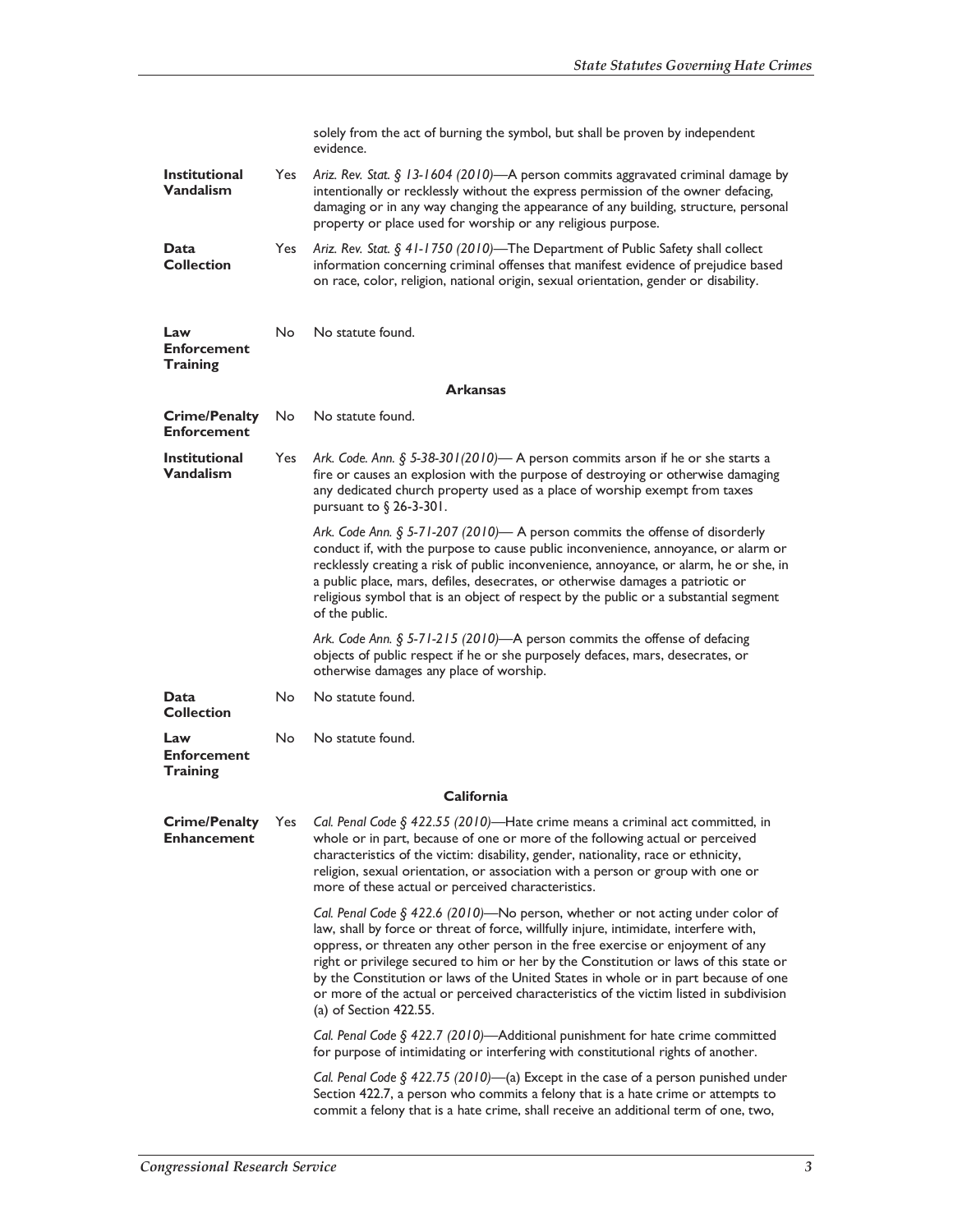or three years in the state prison, at the court's discretion. (b) Except in the case of a person punished under Section 422.7 or subdivision (a) of this section, any person who commits a felony that is a hate crime, or attempts to commit a felony that is a hate crime, and who voluntarily acted in concert with another person, either personally or by aiding and abetting another person, shall receive an additional two, three, or four years in the state prison, at the court's discretion.

*Cal. Penal Code § 422.76 (2010)*—Except where the court imposes additional punishment under Section 422.75 or in a case in which the person has been convicted of an offense subject to Section 1170.8, the fact that a person committed a felony or attempted to commit a felony that is a hate crime shall be considered a circumstance in aggravation of the crime in imposing a term under subdivision (b) of Section 1170.

*Cal. Penal Code § 11411 (2010)*—Penalties for (a) any person who hangs a noose, knowing it to be a symbol representing a threat to life, on the property of another, without authorization, for the purpose of terrorizing the owner or occupant of that private property or in reckless disregard of the risk of terrorizing the owner or occupant of that private property, or who hangs a noose, knowing it to be a symbol representing a threat to life, on the property of a primary school, junior high school, high school, college campus, public park, or place of employment, for the purpose of terrorizing any person who attends or works at the school, park, or place of employment, or who is otherwise associated with the school, park, or place of employment; (b) any person who places or displays a sign, mark, symbol, emblem, or other physical impression, including, but not limited to, a Nazi swastika on the private property of another, without authorization, for the purpose of terrorizing the owner or occupant of that private property or in reckless disregard of the risk of terrorizing the owner or occupant of that private property; (c) any person who engages in a pattern of conduct for the purpose of terrorizing the owner or occupant of private property or in reckless disregard of terrorizing the owner or occupant of that private property, by placing or displaying a sign, mark, symbol, emblem, or other physical impression, including, but not limited to, a Nazi swastika, on the private property of another on two or more occasions;

**Institutional Vandalism**  Yes *Cal. Penal Code § 422.6 (2010)*—No person, whether or not acting under color of law, shall knowingly deface, damage, or destroy the real or personal property of any other person for the purpose of intimidating or interfering with the free exercise or enjoyment of any right or privilege secured to the other person by the Constitution or laws of this state or by the Constitution or laws of the United States, in whole or in part because of one or more of the actual or perceived characteristics of the victim listed in subdivision (a) of Section 422.55.

> *Cal. Penal Code § 11413 (2010)*—Any person who explodes, ignites, or attempts to explode or ignite any destructive device or any explosive, or who commits arson, in or about any of the places listed in subdivision (b), for the purpose of terrorizing another or in reckless disregard of terrorizing another is guilty of a felony, Subdivision applies to the following places: any church, temple, synagogue, mosque, or other place of worship.

**Data Collection**  Yes *Cal. Penal Code § 13023 (2010)*—The Attorney General shall direct local law enforcement agencies to report to the Department of Justice, in a manner to be prescribed by the Attorney General any information that may be required relative to hate crimes.

**Law Enforcement Training**  Yes *Cal. Penal Code § 13519.6 (2010)*—The Commission on Peace Officer Standards and Training shall develop guidelines and a course of instruction and training for law enforcement officers who are employed as peace officers, or who are not yet employed as a peace officer but are enrolled in a training academy for law enforcement officers, addressing hate crimes.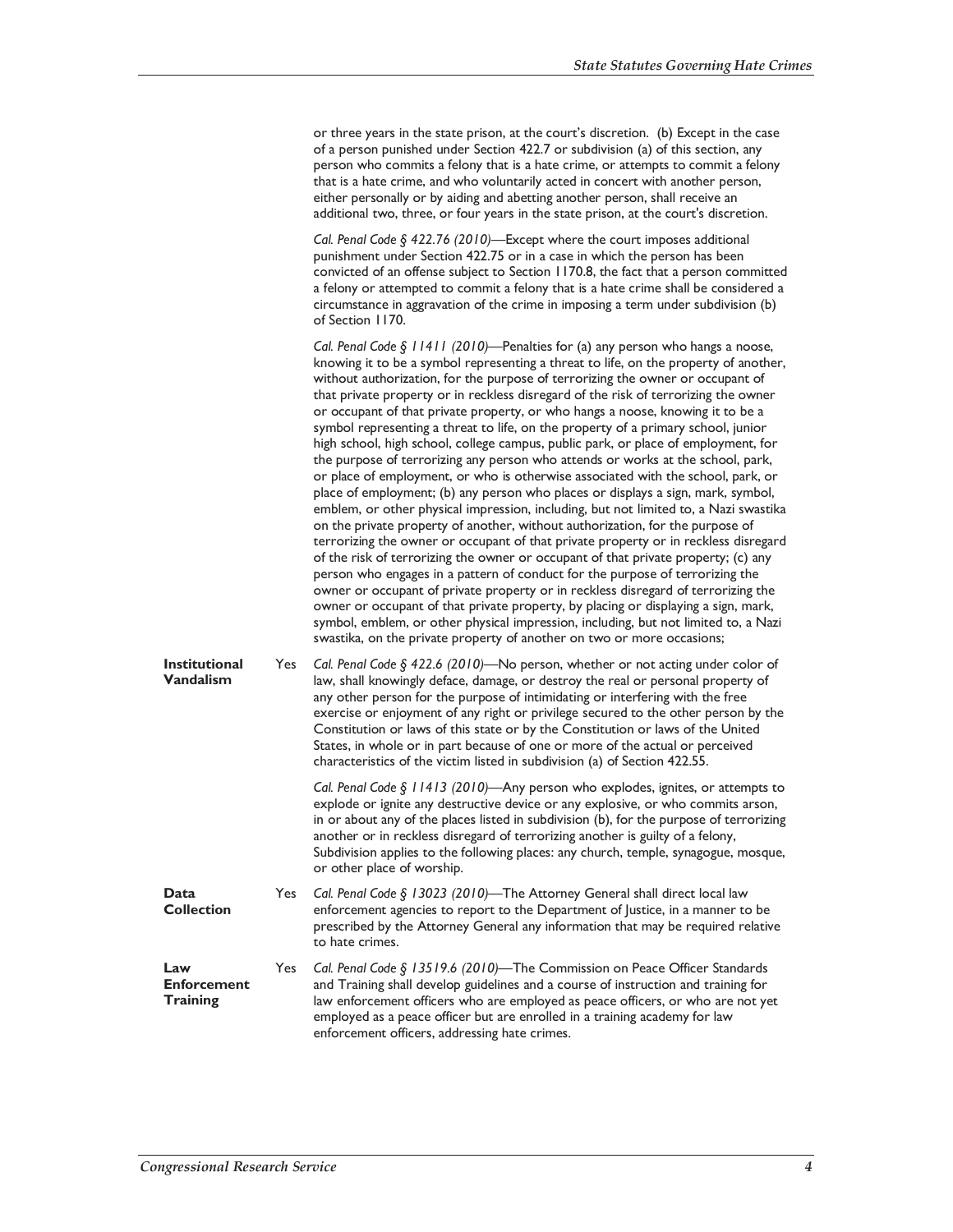#### **Colorado**

| <b>Crime/Penalty</b><br><b>Enhancement</b>   | Yes | Colo. Rev. Stat. $\S$ 18-9-121 (2010)— It is the right of every person, regardless of<br>race, color, ancestry, religion, national origin, physical or mental disability, or sexual<br>orientation to be secure and protected from fear, intimidation, harassment, and<br>physical harm caused by the activities of individuals and groups. A person commits<br>a bias-motivated crime if, with the intent to intimidate or harass another person<br>because of that person's actual or perceived race, color, religion, ancestry, national<br>origin, physical or mental disability, or sexual orientation, he or she: (a) knowingly<br>causes bodily injury to another person; or (b) By words or conduct, knowingly<br>places another person in fear of imminent lawless action directed at that person or<br>that person's property and such words or conduct are likely to produce bodily<br>injury to that person or damage to that person's property; or (c) knowingly causes<br>damage to or destruction of the property of another person. |
|----------------------------------------------|-----|-----------------------------------------------------------------------------------------------------------------------------------------------------------------------------------------------------------------------------------------------------------------------------------------------------------------------------------------------------------------------------------------------------------------------------------------------------------------------------------------------------------------------------------------------------------------------------------------------------------------------------------------------------------------------------------------------------------------------------------------------------------------------------------------------------------------------------------------------------------------------------------------------------------------------------------------------------------------------------------------------------------------------------------------------------|
| <b>Institutional</b><br><b>Vandalism</b>     | Yes | Colo. Rev. Stat. § 18-9-113 (2010)—A person commits a class 1 misdemeanor if he<br>knowingly desecrates any place of worship.                                                                                                                                                                                                                                                                                                                                                                                                                                                                                                                                                                                                                                                                                                                                                                                                                                                                                                                       |
| Data<br><b>Collection</b>                    | No  | No statute found.                                                                                                                                                                                                                                                                                                                                                                                                                                                                                                                                                                                                                                                                                                                                                                                                                                                                                                                                                                                                                                   |
| Law<br><b>Enforcement</b><br><b>Training</b> | No  | No statute found.                                                                                                                                                                                                                                                                                                                                                                                                                                                                                                                                                                                                                                                                                                                                                                                                                                                                                                                                                                                                                                   |
|                                              |     | <b>Connecticut</b>                                                                                                                                                                                                                                                                                                                                                                                                                                                                                                                                                                                                                                                                                                                                                                                                                                                                                                                                                                                                                                  |
| <b>Crime/Penalty</b><br><b>Enhancement</b>   | Yes | Conn. Gen. Stat. § 53a-40a (2010)—When any person has been found to be a<br>persistent offender of crimes involving bigotry or bias the court shall: impose the<br>sentence of imprisonment authorized by said section for the next more serious<br>degree of misdemeanor, except that if the crime is a class A misdemeanor the<br>court shall impose the sentence of imprisonment for a class D felony as authorized<br>by section 53a-35a.<br>Conn. Gen. Stat. § 53-37a (2010)-Any person who, with the intent to subject, or<br>cause to be subjected, any other person to the deprivation of any rights, privileges<br>or immunities, secured or protected by the Constitution or laws of this state or of<br>the United States, on account of religion, national origin, alienage, color, race, sex,                                                                                                                                                                                                                                          |
|                                              |     | sexual orientation, blindness or physical disability, violates the provisions of section<br>46a-58 while wearing a mask, hood or other device designed to conceal the<br>identity of such person shall be guilty of a class D felony.                                                                                                                                                                                                                                                                                                                                                                                                                                                                                                                                                                                                                                                                                                                                                                                                               |
|                                              |     | Conn. Gen. Stat. § 53a-181j (2010)-A person is guilty of intimidation based on<br>bigotry or bias in the first degree when such person maliciously, and with specific<br>intent to intimidate or harass another person because of the actual or perceived<br>race, religion, ethnicity, disability, sexual orientation or gender identity or<br>expression of such other person, causes serious physical injury to such other<br>person or to a third person.                                                                                                                                                                                                                                                                                                                                                                                                                                                                                                                                                                                       |
|                                              |     | Conn. Gen. Stat. § 53a-181k (2010)—A person is guilty of intimidation based on<br>bigotry or bias in the second degree when such person maliciously, and with<br>specific intent to intimidate or harass another person because of the actual or<br>perceived race, religion, ethnicity, disability, sexual orientation or gender identity<br>or expression of such other person, does any of the following: (1) Causes physical<br>contact with such other person, (2) damages, destroys or defaces any real or<br>personal property of such other person, or (3) threatens, by word or act, to do an<br>act described in subdivision (1) or (2) of this subsection, if there is reasonable<br>cause to believe that an act described in subdivision $(1)$ or $(2)$ of this subsection                                                                                                                                                                                                                                                             |

*Conn. Gen. Stat. § 53a-181l (2010)*—A person is guilty of intimidation based on bigotry or bias in the third degree when such person, with specific intent to intimidate or harass another person or group of persons because of the actual or perceived race, religion, ethnicity, disability, sexual orientation or gender identity or expression of such other person or persons: (1) Damages, destroys or defaces

will occur.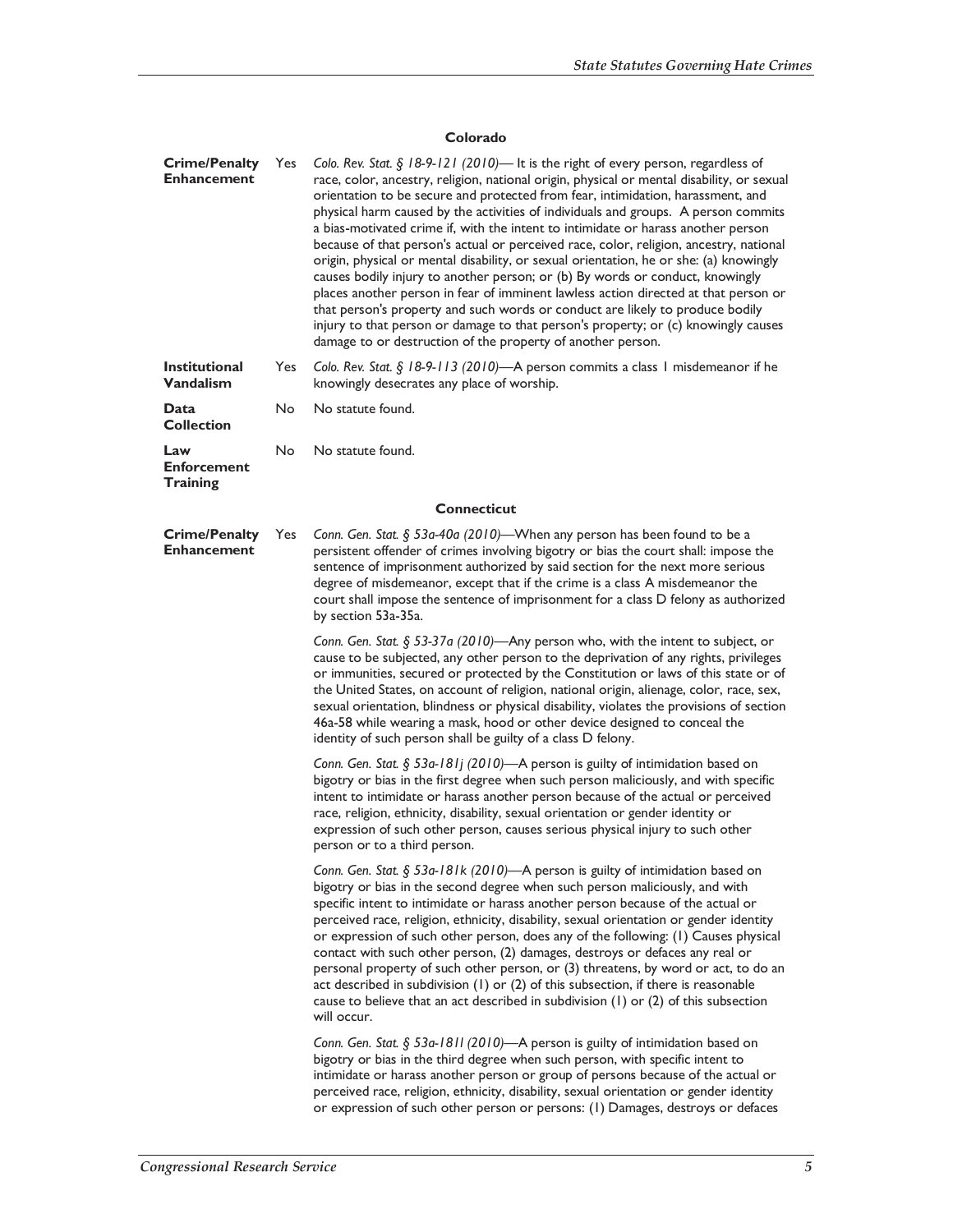any real or personal property, or (2) threatens, by word or act, to do an act described in subdivision (1) of this subsection or advocates or urges another person to do an act described in subdivision (1) of this subsection, if there is reasonable cause to believe that an act described in said subdivision will occur.

**Institutional Vandalism**  Yes *Conn. Gen. Stat. § 46a-58 (2010)*—(a) It shall be a discriminatory practice in violation of this section for any person to subject, or cause to be subjected, any other person to the deprivation of any rights, privileges or immunities, secured or protected by the Constitution or laws of this state or of the United States, on account of religion, national origin, alienage, color, race, sex, sexual orientation, blindness or physical disability. Any person who intentionally desecrates any public property, monument or structure, or any religious object, symbol or house of religious worship, or any cemetery, or any private structure not owned by such person, shall be in violation of subsection (a) of this section. Any person who places a burning cross or a simulation thereof on any public property, or on any private property without the written consent of the owner, shall be in violation of subsection (a) of this section. Any person who places a noose or a simulation thereof on any public property, or on any private property without the written consent of the owner, and with intent to intimidate or harass any other person on account of religion, national origin, alienage, color, race, sex, sexual orientation, blindness or physical disability, shall be in violation of subsection (a) of this section.

**Data Collection**  Yes *Conn. Gen. Stat. § 29-7m (2010)*—The Division of State Police within the Department of Public Safety shall monitor, record and classify all crimes committed in the state which are motivated by bigotry or bias. The police department, resident state trooper or constable who performs law enforcement duties for each town shall monitor, record and classify all crimes committed within such town which are violations of section 53a-181<sub>i</sub>, 53a-181k or 53a-1811 and report such information to the Division of State Police within the Department of Public Safety.

**Law Enforcement Training**  Yes *Conn. Gen. Stat. § 7-294n (2010)*—Each police basic or review training program conducted or administered by the Division of State Police within the Department of Public Safety, the Police Officer Standards and Training Council established under section 7-294b or a municipal police department in the state shall include training relative to crimes motivated by bigotry or bias.

#### **Delaware**

**Crime/Penalty Enhancement**  Yes *Del. Code Ann. tit. 11, § 1304 (2010)*—Imposes additional penalties for hate crimes where it is shown that a perpetrator selected the victim because of the victim's race, religion, color, disability, sexual orientation, national origin or ancestry.

> *Del. Code Ann. tit. 11, § 1301 (2010)*—A person is guilty of disorderly conduct when Congregating with other persons in a public place while wearing masks, hoods or other garments rendering their faces unrecognizable, for the purpose of and in a manner likely to imminently subject any person to the deprivation of any rights, privileges or immunities secured by the Constitution or laws of the United States of America.

*Del. Code Ann. tit. 11, § 805 (2010)*—A person is guilty of cross or religious symbol burning when the person burns, or causes to be burned, any cross or other religious symbol, upon any private or public property without the express written consent of the owner of such property and without a minimum of 48 hours advanced notification of the proposed burning to the fire board or call board of the county in which the burning is to take place.

**Institutional Vandalism**  Yes *Del. Code Ann. tit. 11, § 1331 (2010)*—A person is guilty of desecration if the person intentionally defaces, damages, pollutes or otherwise physically mistreats any public monument or structure, any place of worship, the national flag or any other object of veneration by the public or a substantial segment thereof, in a public place and in a way in which the actor knows will outrage the sensibilities of persons likely to observe or discover the actions.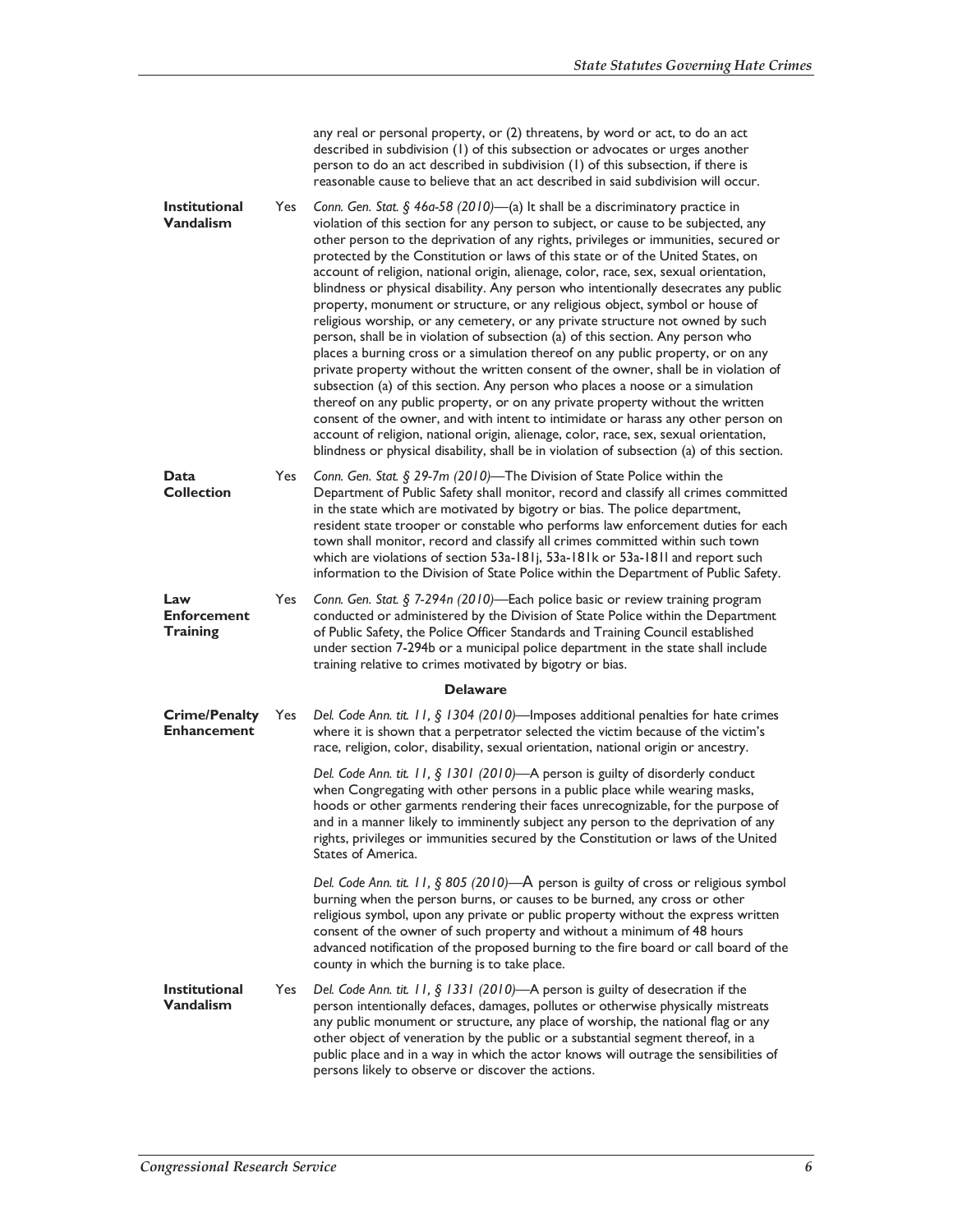| Data<br><b>Collection</b>                    | No  | No statute found.                                                                                                                                                                                                                                                                                                                                                                                                                                                                                                                                                                                                                                                                                                                                                                                                                                                                                                                                                                                                                                                                                                                                                                                                                                                                                                                                                                                                                                                                                                                                                                                                                                                                                                                                                                                                                                                                                              |
|----------------------------------------------|-----|----------------------------------------------------------------------------------------------------------------------------------------------------------------------------------------------------------------------------------------------------------------------------------------------------------------------------------------------------------------------------------------------------------------------------------------------------------------------------------------------------------------------------------------------------------------------------------------------------------------------------------------------------------------------------------------------------------------------------------------------------------------------------------------------------------------------------------------------------------------------------------------------------------------------------------------------------------------------------------------------------------------------------------------------------------------------------------------------------------------------------------------------------------------------------------------------------------------------------------------------------------------------------------------------------------------------------------------------------------------------------------------------------------------------------------------------------------------------------------------------------------------------------------------------------------------------------------------------------------------------------------------------------------------------------------------------------------------------------------------------------------------------------------------------------------------------------------------------------------------------------------------------------------------|
| Law<br><b>Enforcement</b><br><b>Training</b> | No  | No statute found.                                                                                                                                                                                                                                                                                                                                                                                                                                                                                                                                                                                                                                                                                                                                                                                                                                                                                                                                                                                                                                                                                                                                                                                                                                                                                                                                                                                                                                                                                                                                                                                                                                                                                                                                                                                                                                                                                              |
|                                              |     | <b>District of Columbia</b>                                                                                                                                                                                                                                                                                                                                                                                                                                                                                                                                                                                                                                                                                                                                                                                                                                                                                                                                                                                                                                                                                                                                                                                                                                                                                                                                                                                                                                                                                                                                                                                                                                                                                                                                                                                                                                                                                    |
| <b>Crime/Penalty</b><br><b>Enhancement</b>   | Yes | D.C. Code § 22-3701 (2010)—Bias-related crime means a designated act that<br>demonstrates an accused's prejudice based on the actual or perceived race, color,<br>religion, national origin, sex, age, marital status, personal appearance, sexual<br>orientation, or gender identity or expression, family responsibility, physical<br>disability, matriculation, or political affiliation of a victim of the subject designated<br>act.                                                                                                                                                                                                                                                                                                                                                                                                                                                                                                                                                                                                                                                                                                                                                                                                                                                                                                                                                                                                                                                                                                                                                                                                                                                                                                                                                                                                                                                                      |
|                                              |     | D.C. Code $\S$ 22-3703 (2010)— A person charged with and found guilty of a bias-<br>related crime shall be fined not more than $1/2$ times the maximum fine authorized<br>for the designed act and imprisoned for not more than $\frac{1}{2}$ times the maximum<br>term authorized for the designed act.                                                                                                                                                                                                                                                                                                                                                                                                                                                                                                                                                                                                                                                                                                                                                                                                                                                                                                                                                                                                                                                                                                                                                                                                                                                                                                                                                                                                                                                                                                                                                                                                       |
|                                              |     | D.C. Code § 22-3704 (2010)—Irrespective of any criminal prosecution or the result<br>of a criminal prosecution, any person who incurs injury to his or her person or<br>property as a result of an intentional act that demonstrates an accused's prejudice<br>based on the actual or perceived race, color, religion, national origin, sex, age,<br>marital status, personal appearance, sexual orientation, gender identity or<br>expression, family responsibilities, homelessness, physical disability, matriculation,<br>or political affiliation of a victim of the subject designated act shall have a civil cause<br>of action in a court.                                                                                                                                                                                                                                                                                                                                                                                                                                                                                                                                                                                                                                                                                                                                                                                                                                                                                                                                                                                                                                                                                                                                                                                                                                                             |
|                                              |     | D.C. Code § 22-3312.03 (2009)-No person or persons over 16 years of age, while<br>wearing any mask, hood, or device whereby any portion of the face is hidden,<br>concealed, or covered as to conceal the identity of the wearer With the intent, by<br>force or threat of force, to injure, intimidate, or interfere with any person because<br>of his or her exercise of any right secured by federal or District of Columbia laws,<br>or to intimidate any person or any class of persons from exercising any right<br>secured by federal or District of Columbia laws.                                                                                                                                                                                                                                                                                                                                                                                                                                                                                                                                                                                                                                                                                                                                                                                                                                                                                                                                                                                                                                                                                                                                                                                                                                                                                                                                     |
| <b>Institutional</b><br><b>Vandalism</b>     | Yes | D.C. Code § 22-3312.02 (2010)-It shall be unlawful for any person to burn,<br>desecrate, mar, deface, or damage a religious or secular symbol on any private<br>premises or property in the District of Columbia primarily used for religious,<br>educational, residential, memorial, charitable, or cemetery purposes, or for<br>assembly by persons of a particular race, color, creed, religion, or any other<br>category listed in § 2-1401.01, or on any public property in the District of<br>Columbia; or to place or to display in any of these locations a sign, mark, symbol,<br>emblem, or other physical impression including, but not limited to, a Nazi swastika,<br>a noose, or any manner of exhibit which includes a burning cross, real or<br>simulated, where it is probable that a reasonable person would perceive that the<br>intent is: (I) To deprive any person or class of persons of equal protection of the<br>law or of equal privileges and immunities under the law, or for the purpose of<br>preventing or hindering the constituted authorities of the United States or the<br>District of Columbia from giving or securing to all persons within the District of<br>Columbia equal protection of the law; (2) To injure, intimidate, or interfere with<br>any person because of his or her exercise of any right secured by federal or<br>District of Columbia laws, or to intimidate any person or any class of persons from<br>exercising any right secured by federal or District of Columbia laws; (3) To<br>threaten another person whereby the threat is a serious expression of an intent to<br>inflict harm; or (4) To cause another person to fear for his or her personal safety,<br>or where it is probable that reasonable persons will be put in fear for their<br>personal safety by the defendant's actions, with reckless disregard for that<br>probability. |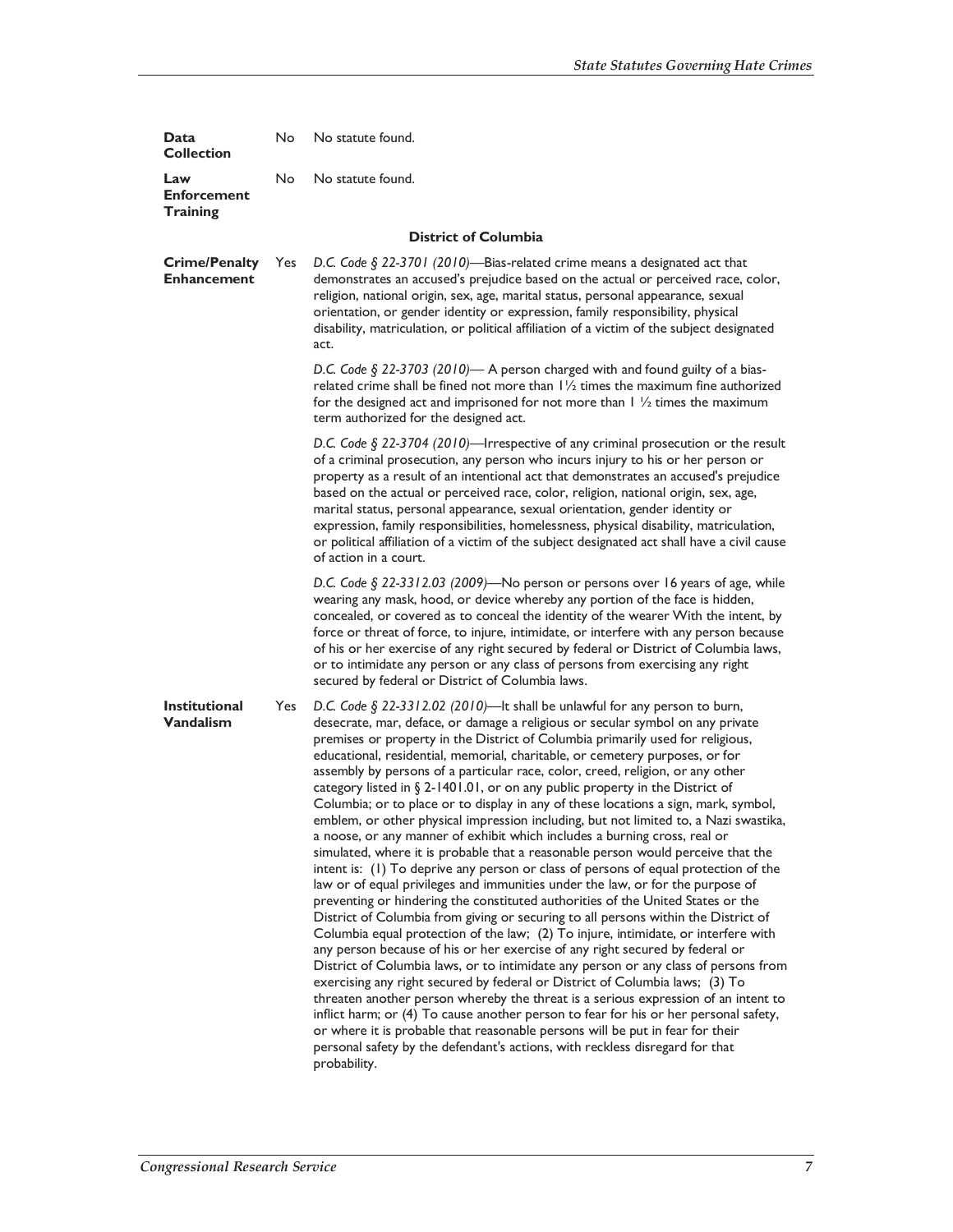| Data<br><b>Collection</b>                    | Yes | D.C. Code § 22-3702 (2010)—The Mayor shall collect and compile data on the<br>incidence of bias-related crime.                                                                                                                                                                                                                                                                                                                                                                                                  |
|----------------------------------------------|-----|-----------------------------------------------------------------------------------------------------------------------------------------------------------------------------------------------------------------------------------------------------------------------------------------------------------------------------------------------------------------------------------------------------------------------------------------------------------------------------------------------------------------|
| Law<br><b>Enforcement</b><br><b>Training</b> | No  | No statute found.                                                                                                                                                                                                                                                                                                                                                                                                                                                                                               |
|                                              |     | <b>Florida</b>                                                                                                                                                                                                                                                                                                                                                                                                                                                                                                  |
| <b>Crime/Penalty</b><br><b>Enhancement</b>   | Yes | Fla. Stat. Ann. § 775.085 (2010)-Enhanced penalties are provided for any felony or<br>misdemeanor if the commission of such felony or misdemeanor evidences<br>prejudice based on the race, color, ancestry, ethnicity, religion, sexual orientation,<br>national origin, homeless status, mental or physical disability, or advanced age of<br>the victim.                                                                                                                                                     |
|                                              |     | Fla. Stat. Ann. § 775.0845 (2010)—The felony or misdemeanor degree of any<br>criminal offense, other than a violation of ss. 876.12-876.15, shall be reclassified to<br>the next higher degree as provided in this section if, while committing the offense,<br>the offender was wearing a hood, mask, or other device that concealed his or her<br>identity.                                                                                                                                                   |
|                                              |     | Fla. Stat. Ann. § 876.17 (2010)—It shall be unlawful for any person or persons to<br>place or cause to be placed in a public place in the state a burning or flaming cross<br>or any manner of exhibit in which a burning or flaming cross, real or simulated, is a<br>whole or a part.                                                                                                                                                                                                                         |
|                                              |     | Fla. Stat. Ann. § 876.18 (2010)—It shall be unlawful for any person or persons to<br>place or cause to be placed on the property of another in the state a burning or<br>flaming cross or any manner of exhibit in which a burning or flaming cross, real or<br>simulated, is a whole or part without first obtaining written permission of the<br>owner or occupier of the premises to so do.                                                                                                                  |
| <b>Institutional</b><br>Vandalism            | Yes | Fla. Stat. Ann. § 806.13 (2010)—Any person who willfully and maliciously defaces,<br>injures, or damages by any means any church, synagogue, mosque, or other place<br>of worship, or any religious article contained therein, commits a felony of the third<br>degree.                                                                                                                                                                                                                                         |
| Data<br><b>Collection</b>                    | Yes | Fla. Stat. Ann. § 877.19 (2010)-The Governor, through the Florida Department of<br>Law Enforcement, shall collect and disseminate data on incidents of criminal acts<br>that evidence prejudice based on race, religion, ethnicity, color, ancestry, sexual<br>orientation, or national origin. All law enforcement agencies shall report monthly<br>to the Florida Department of Law Enforcement concerning such offenses in such<br>form and in such manner as prescribed by rules adopted by the department. |
| Law<br><b>Enforcement</b><br><b>Training</b> | No  | No statute found.                                                                                                                                                                                                                                                                                                                                                                                                                                                                                               |
|                                              |     | Georgia                                                                                                                                                                                                                                                                                                                                                                                                                                                                                                         |
| <b>Crime/Penalty</b><br><b>Enhancement</b>   | Yes | Ga. Code Ann. § 17-10-17 (2010)—Enhancement of the penalty imposed, if the trier<br>of fact determines beyond a reasonable doubt that the defendant intentionally<br>selected any victim or any property of the victim as the object of the offense<br>because of bias or prejudice.                                                                                                                                                                                                                            |
|                                              |     | Ga. Code Ann. § 16-11-37 (2010)—A person commits the offense of a terroristic<br>act when: he or she uses a burning or flaming cross or other burning or flaming<br>symbol or flambeau with the intent to terrorize another or another's household.                                                                                                                                                                                                                                                             |
| <b>Institutional</b><br>Vandalism            | Yes | Ga. Code Ann. § 16-7-26 (2010)-A person commits the offense of vandalism to a<br>place of worship when he maliciously defaces or desecrates a church, synagogue,<br>or other place of public religious worship.                                                                                                                                                                                                                                                                                                 |
| Data<br><b>Collection</b>                    | No. | No statute found.                                                                                                                                                                                                                                                                                                                                                                                                                                                                                               |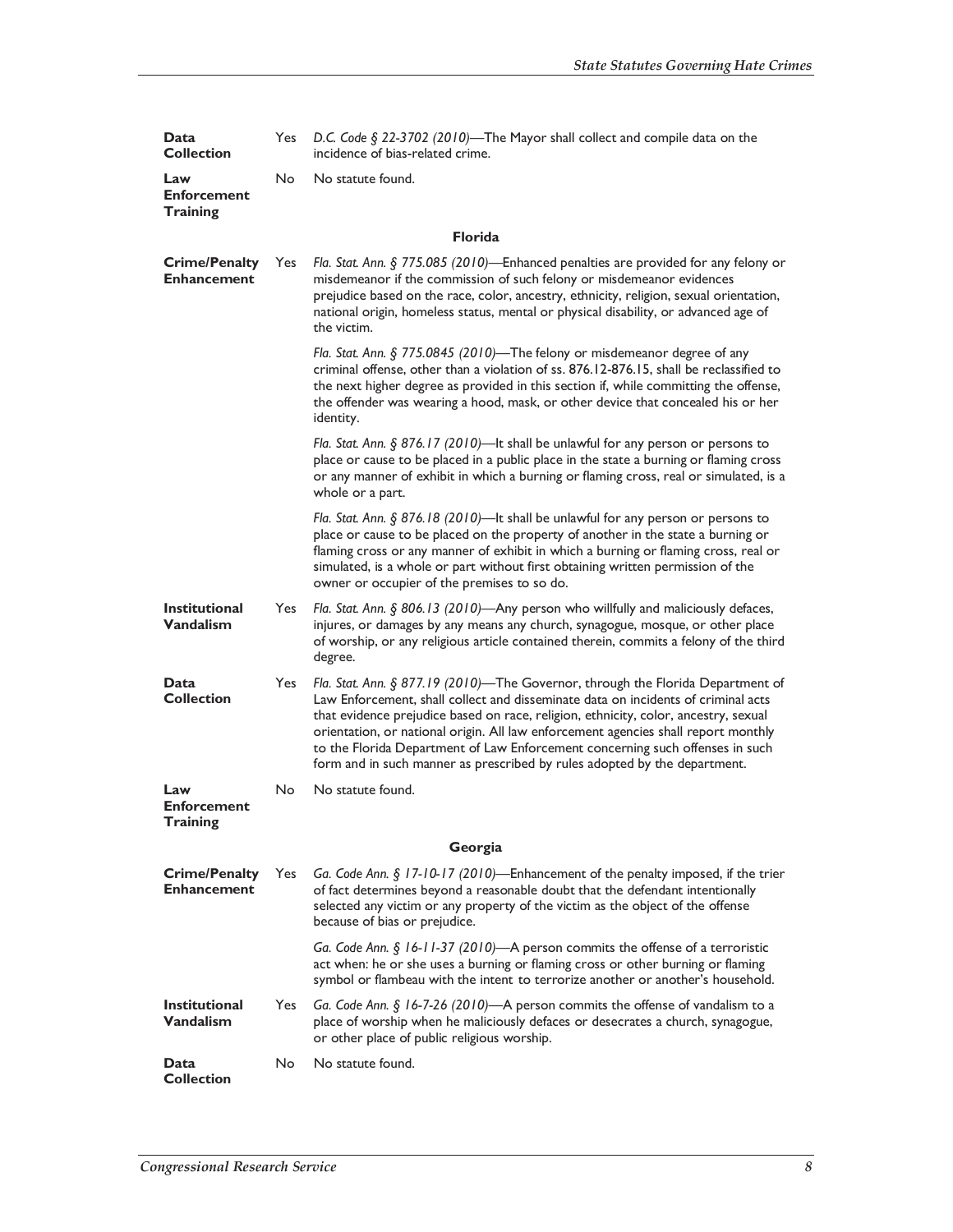| Law<br><b>Enforcement</b><br><b>Training</b> | No  | No statute found.                                                                                                                                                                                                                                                                                                                                                                                                                                                                                                                                                                                                                                                                                                                                                                                 |
|----------------------------------------------|-----|---------------------------------------------------------------------------------------------------------------------------------------------------------------------------------------------------------------------------------------------------------------------------------------------------------------------------------------------------------------------------------------------------------------------------------------------------------------------------------------------------------------------------------------------------------------------------------------------------------------------------------------------------------------------------------------------------------------------------------------------------------------------------------------------------|
|                                              |     | Hawaii                                                                                                                                                                                                                                                                                                                                                                                                                                                                                                                                                                                                                                                                                                                                                                                            |
| <b>Crime/Penalty</b><br><b>Enhancement</b>   | Yes | Haw. Rev. Stat. Ann. § 706-662 (2010)-A defendant who has been convicted of a<br>felony may be subject to an extended term of imprisonment under section 706-661<br>if the defendant is a hate crime offender in that (a) the defendant is convicted of a<br>crime under chapter 707, 708, or 711; and (b) the defendant intentionally selected<br>a victim or, in the case of a property crime, the property that was the object of a<br>crime, because of hostility toward the actual or perceived race, religion, disability,<br>ethnicity, national origin, gender identity or expression, or sexual orientation of<br>any person.                                                                                                                                                            |
|                                              |     | Haw. Rev. Stat. Ann. § 846-51 (2008)—Hate crime means any criminal act in which<br>the perpetrator intentionally selected a victim, or in the case of a property crime,<br>the property that was the object of a crime, because of hostility toward the actual<br>or perceived race, religion, disability, ethnicity, national origin, gender identity or<br>expression, or sexual orientation of any person.                                                                                                                                                                                                                                                                                                                                                                                     |
| <b>Institutional</b><br>Vandalism            | Yes | Haw. Rev. Stat. Ann. § 711-1107 (2008)— A person commits the offense of<br>desecration if the person intentionally desecrates place of worship or burial.                                                                                                                                                                                                                                                                                                                                                                                                                                                                                                                                                                                                                                         |
| Data<br><b>Collection</b>                    | Yes | Haw. Rev. Stat. Ann. §§ 846-51, 52, 53, 54 (2008)- The department of the attorney<br>general shall be responsible for the collection, storage, dissemination, and analysis<br>of all hate crime data from all agencies that have primary investigative, action, or<br>program responsibility for adult or juvenile offenses, including the county police<br>departments, the county prosecutors, the family courts, and the departments or<br>agencies responsible for administering any correctional facilities.                                                                                                                                                                                                                                                                                 |
| Law<br><b>Enforcement</b><br><b>Training</b> | No  | No statute found.                                                                                                                                                                                                                                                                                                                                                                                                                                                                                                                                                                                                                                                                                                                                                                                 |
|                                              |     | Idaho                                                                                                                                                                                                                                                                                                                                                                                                                                                                                                                                                                                                                                                                                                                                                                                             |
| <b>Crime/Penalty</b><br><b>Enhancement</b>   | Yes | Idaho Code Ann. §§ 18-7901, 7902 (2010)-It shall be unlawful for any person,<br>maliciously and with the specific intent to intimidate or harass another person<br>because of that person's race, color, religion, ancestry, or national origin: (a) to<br>cause physical injury to another person; or (c) threaten, by word, to do the acts<br>prohibited if there is reasonable cause to believe that any of the acts described in<br>subsection (a) will occur.                                                                                                                                                                                                                                                                                                                                |
| <b>Institutional</b><br>Vandalism            | Yes | Idaho Code Ann. § 18-7902 (2010)—It shall be unlawful for any person, maliciously<br>and with the specific intent to intimidate or harass another person because of that<br>person's race, color, religion, ancestry, or national origin, to: (b) damage, destroy,<br>or deface any real or personal property of another person; or (c) threaten, by<br>word or act, to do the acts prohibited if there is reasonable cause to believe that<br>any of the acts described in subsections (b) of this section will occur. For purposes<br>of this section, "deface" shall include, but not be limited to, cross-burnings or the<br>placing of any word or symbol commonly associated with racial, religious or ethnic<br>terrorism on the property of another person without his or her permission. |
| Data<br><b>Collection</b>                    | Yes | Idaho Code Ann. § 67-2915 (2010)—All city, county and state law enforcement units<br>shall be required to report to the director (of the Idaho state police) all incidences<br>of, complaints on, and arrests for malicious harassment crimes within their<br>respective jurisdictions.                                                                                                                                                                                                                                                                                                                                                                                                                                                                                                           |
| Law<br><b>Enforcement</b><br><b>Training</b> | No  | No statute found.                                                                                                                                                                                                                                                                                                                                                                                                                                                                                                                                                                                                                                                                                                                                                                                 |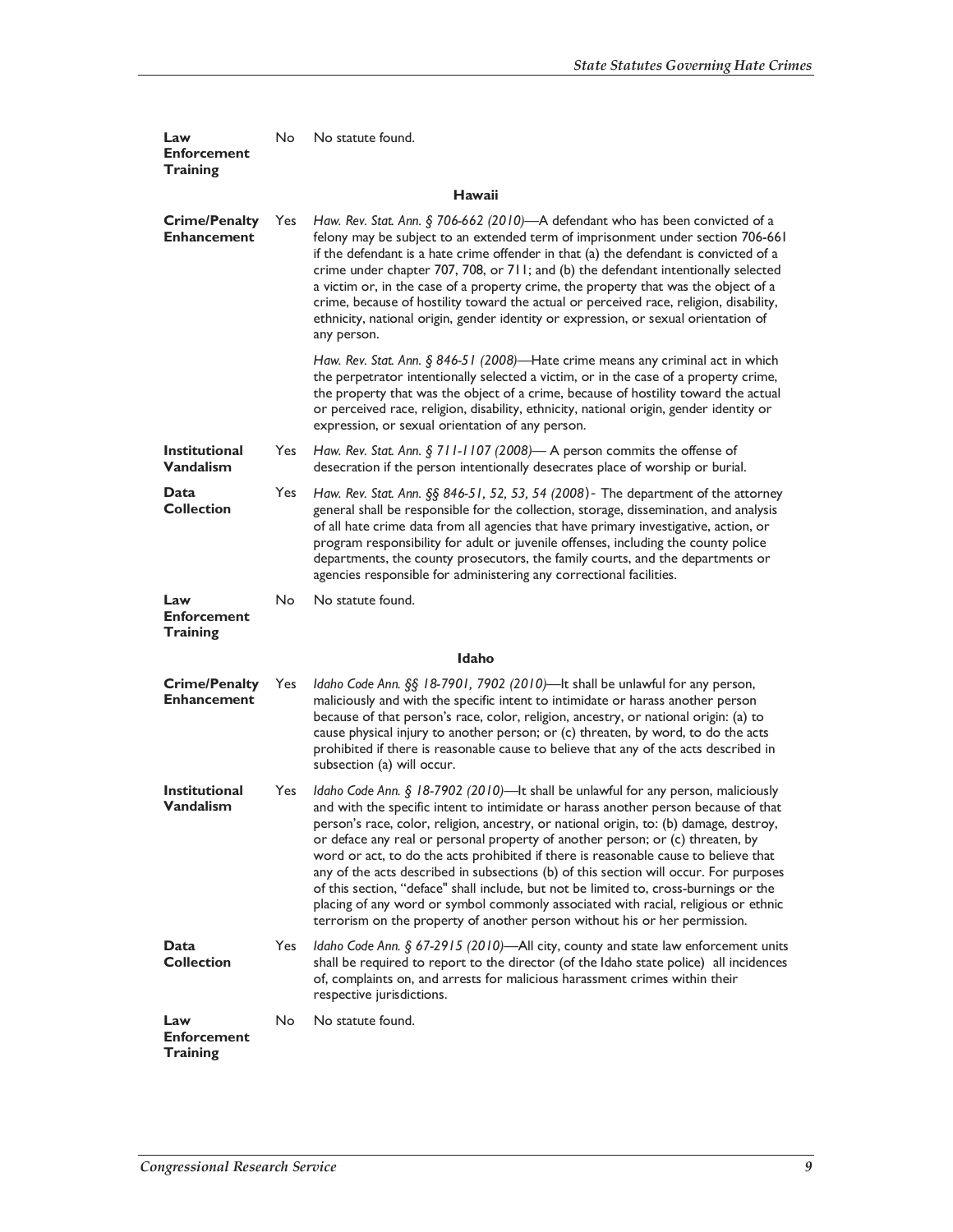#### **Crime/Penalty Enhancement**  Yes *720 Ill. Comp. Laws Ann. 5/12-7.1 (2010)—*A person commits hate crime when, by reason of the actual or perceived race, color, creed, religion, ancestry, gender, sexual orientation, physical or mental disability, or national origin of another individual or group of individuals, regardless of the existence of any other motivating factor or factors, he commits assault, battery, aggravated assault, misdemeanor theft, criminal trespass to residence, misdemeanor criminal damage to property, criminal trespass to vehicle, criminal trespass to real property, mob action or disorderly conduct. *730 Ill. Comp. Laws Ann. 5/5-5-3.2 (2010)*—The following factors shall be accorded weight in favor of imposing a term of imprisonment or may be considered by the court as reasons to impose a more severe sentence under Section 5-8-1 or Article 4.5 of Chapter V: by reason of another individual's actual or perceived race, color, creed, religion, ancestry, gender, sexual orientation, physical or mental disability, or national origin, the defendant committed the offense against (i) the person or property of that individual; (ii) the person or property of a person who has an association with, is married to, or has a friendship with the other individual; or (iii) the person or property of a relative (by blood or marriage) of a person described in clause (i) or (ii). For the purposes of this Section, "sexual orientation" means heterosexuality, homosexuality, or bisexuality; or the offense took place in a place of worship or on the grounds of a place of worship, immediately prior to, during or immediately following worship services. For purposes of this subparagraph, "place of worship" shall mean any church, synagogue or other building, structure or place used primarily for religious worship. *720 Ill. Comp. Laws Ann. 5/12-7.6 (2010)*—A person commits the offense of cross burning who, with the intent to intimidate any other person or group of persons, burns or causes to be burned a cross. **Institutional Vandalism**  Yes *720 Ill. Comp. Laws Ann. 5/12-7.1 (2010)*—A person commits hate crime when, by reason of the actual or perceived race, color, creed, religion, ancestry, gender, sexual orientation, physical or mental disability, or national origin of another individual or group of individuals, regardless of the existence of any other motivating factor or factors, he commits assault, battery, aggravated assault, misdemeanor theft, criminal trespass to residence, misdemeanor criminal damage to property, criminal trespass to vehicle, criminal trespass to real property, mob action or disorderly conduct. *720 Ill. Comp. Laws Ann. 5/21-1.2 (2010*)—A person commits institutional vandalism when, by reason of the actual or perceived race, color, creed, religion or national origin of another individual or group of individuals, regardless of the existence of any other motivating factor or factors, he or she knowingly and without consent inflicts damage to any of the following properties: (1) A church, synagogue, mosque, or other building, structure or place used for religious worship or other religious purpose; (2) A cemetery, mortuary, or other facility used for the purpose of burial or memorializing the dead; (3) A school, educational facility or community center; (4) The grounds adjacent to, and owned or rented by, any institution, facility, building, structure or place described in paragraphs (1), (2) or (3) of this subsection (a); or (5) Any personal property contained in any institution, facility, building, structure or place described in paragraphs (1), (2) or (3) of this subsection (a). **Data Collection**  Yes *20 Ill. Comp. Laws Ann. 2605/55a, 2605/2605-390 (2010)*—To collect and disseminate information relating to hate crimes, all law enforcement agencies shall report monthly to the Department concerning those offenses in the form and in the manner prescribed by rules and regulations adopted by the Department. The

information shall be compiled by the Department and be disseminated upon request to any local law enforcement agency, unit of local government, or State

**Illinois** 

agency.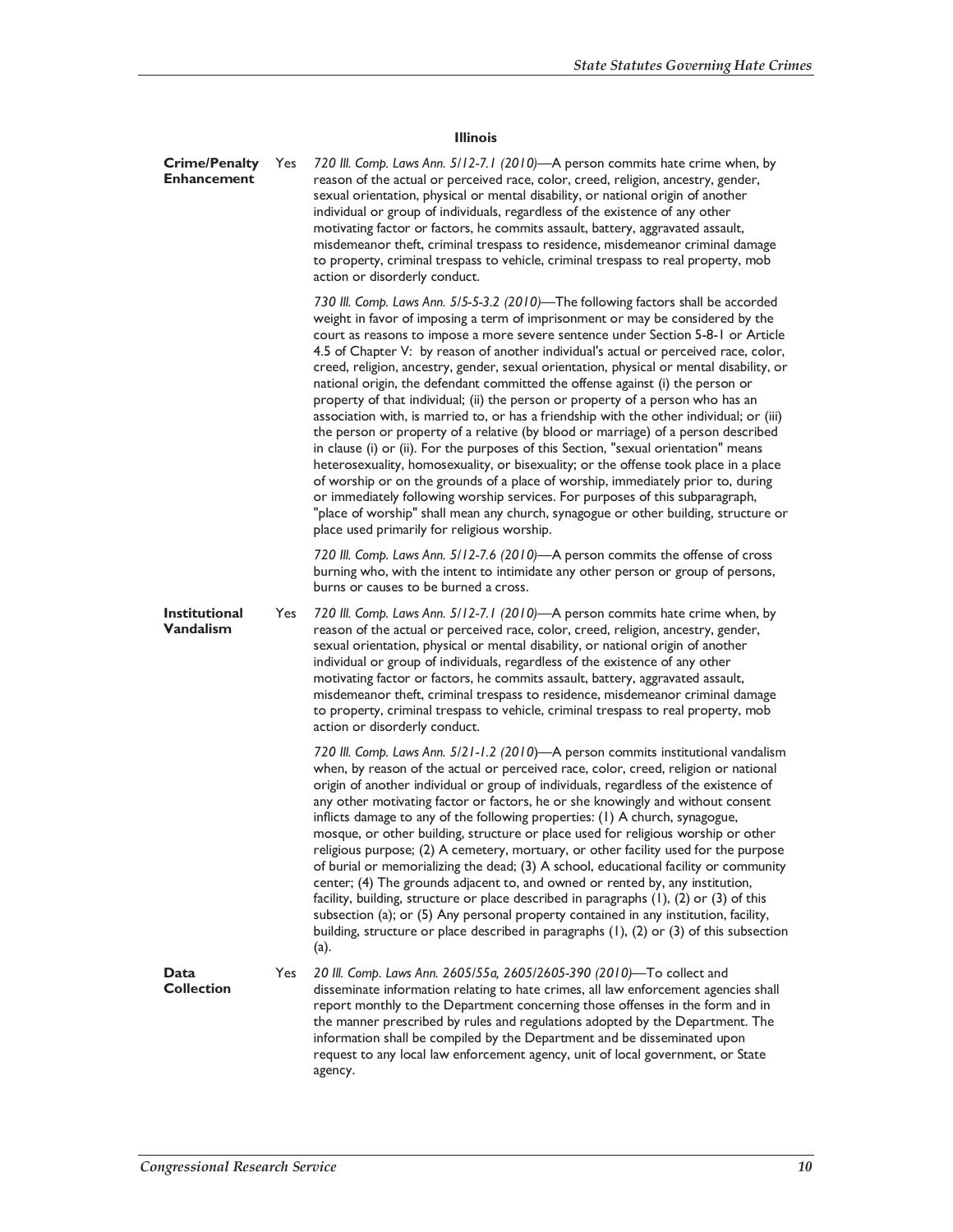| Law<br><b>Enforcement</b><br><b>Training</b> | Yes | 20 III. Comp. Laws Ann. 2605/55a, 2605/2605-390 (2010)-The Department shall<br>provide training for State Police officers in identifying, responding to, and reporting<br>all hate crimes. The Illinois Law Enforcement Training Standards Board shall<br>develop and certify a course of such training to be made available to local law<br>enforcement officers.                                                                                                                                                                                                                                                                                                                                                                                                                                                          |
|----------------------------------------------|-----|-----------------------------------------------------------------------------------------------------------------------------------------------------------------------------------------------------------------------------------------------------------------------------------------------------------------------------------------------------------------------------------------------------------------------------------------------------------------------------------------------------------------------------------------------------------------------------------------------------------------------------------------------------------------------------------------------------------------------------------------------------------------------------------------------------------------------------|
|                                              |     | <b>Indiana</b>                                                                                                                                                                                                                                                                                                                                                                                                                                                                                                                                                                                                                                                                                                                                                                                                              |
| <b>Crime/Penalty</b><br><b>Enhancement</b>   | No. | No statute found.                                                                                                                                                                                                                                                                                                                                                                                                                                                                                                                                                                                                                                                                                                                                                                                                           |
| <b>Institutional</b><br>Vandalism            | Yes | Ind. Code Ann. § 35-43-1-2 (2010)-A person who recklessly, knowingly, or<br>intentionally damages: (1) a structure used for religious worship; (2) a school or<br>community center; (3) the grounds: (A) adjacent to; and (B) owned or rented in<br>common with; a structure or facility identified in subdivision (1) or (2); or<br>(4) personal property contained in a structure or located at a facility identified in<br>subdivision (1) or (2); without the consent of the owner, possessor, or occupant of<br>the property that is damaged, commits institutional criminal mischief.                                                                                                                                                                                                                                 |
| Data<br><b>Collection</b>                    | Yes | Ind. Code Ann. § 10-13-3-38 (2010)- A law enforcement agency shall collect<br>information concerning bias crimes.                                                                                                                                                                                                                                                                                                                                                                                                                                                                                                                                                                                                                                                                                                           |
|                                              |     | Ind. Code Ann. $\S$ 10-13-3-1 (2010)—Bias crime means an offense in which the<br>person who commits the offense knowingly or intentionally: (1) selected the<br>person who was injured; or (2) damaged or otherwise affected property; by the<br>offense because of the color, creed, disability, national origin, race, religion, or<br>sexual orientation of the injured person or of the owner or occupant of the<br>affected property or because the injured person or owner or occupant of the<br>affected property was associated with any other recognizable group or affiliation.                                                                                                                                                                                                                                   |
| Law<br><b>Enforcement</b><br><b>Training</b> | No. | No statute found.                                                                                                                                                                                                                                                                                                                                                                                                                                                                                                                                                                                                                                                                                                                                                                                                           |
|                                              |     | <b>lowa</b>                                                                                                                                                                                                                                                                                                                                                                                                                                                                                                                                                                                                                                                                                                                                                                                                                 |
| <b>Crime/Penalty</b><br><b>Enhancement</b>   | Yes | lowa Code § 729A.1 (2010)-Violations of an individual's rights prohibited.<br>Persons within the state of lowa have the right to be free from any violence, or<br>intimidation by threat of violence, committed against their persons or property<br>because of their race, color, religion, ancestry, national origin, political affiliation,<br>sex, sexual orientation, age, or disability.                                                                                                                                                                                                                                                                                                                                                                                                                              |
|                                              |     | lowa Code §§ 729A.2, 708.2C, 712.7, 716.6A, 716.8 (2010)—Hate crime means one<br>of the following public offenses when committed against a person or a person's<br>property because of the person's race, color, religion, ancestry, national origin,<br>political affiliation, sex, sexual orientation, age, or disability, or the person's<br>association with a person of a certain race, color, religion, ancestry, national origin,<br>political affiliation, sex, sexual orientation, age, or disability: 1. Assault in violation<br>of individual rights under section 708.2C. 2. Violations of individual rights under<br>section 712.9. 3. Criminal mischief in violation of individual rights under section<br>716.6A. 4. Trespass in violation of individual rights under section 716.8, subsections<br>3 and 4. |
|                                              |     | lowa Code § 729.5 (2010)—A person, who acts alone, or who conspires with<br>another person or persons, to injure, oppress, threaten, or intimidate or interfere<br>with any citizen in the free exercise or enjoyment of any right or privilege secured<br>to that person by the constitution or laws of the state of lowa or by the<br>constitution or laws of the United States, and assembles with one or more persons<br>for the purpose of teaching or being instructed in any technique or means capable<br>of causing property damage, bodily injury or death when the person or persons<br>intend to employ those techniques or means in furtherance of the conspiracy, is on<br>conviction, guilty of a class "D" felony.                                                                                          |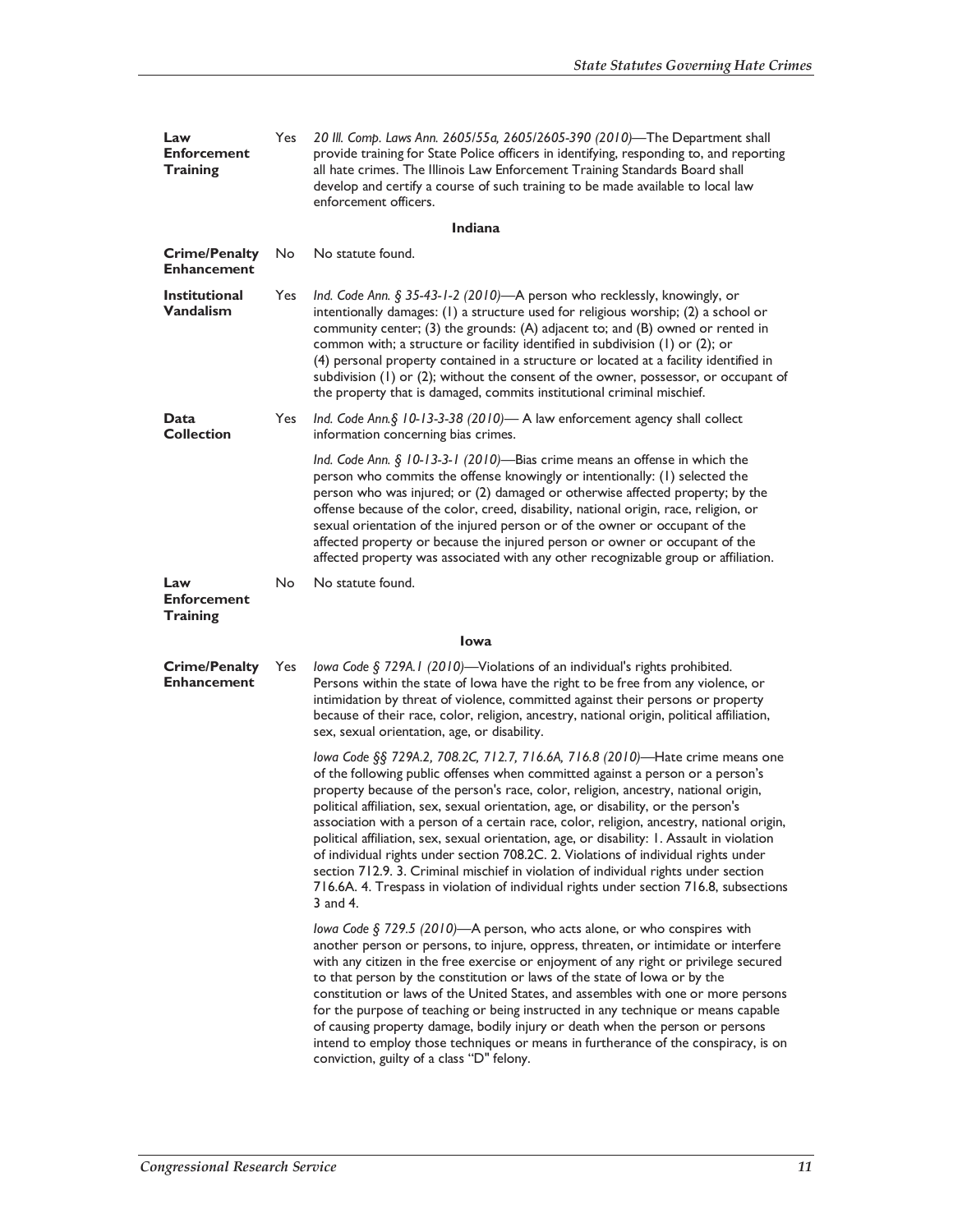| <b>Institutional</b><br>Vandalism            | Yes | lowa Code § 716.6A (2010)—A violation of sections 716.5 and 716.6 (relating<br>property damaged, defaced, altered, or destroyed), which is also a hate crime as<br>defined in section 729A.2, shall be classified and punished as an offense one degree<br>higher than the underlying offense.                                                                                                                                                                                                                                                                                                                                                                                                                                                                                                                                                                                                                                                                                                          |
|----------------------------------------------|-----|---------------------------------------------------------------------------------------------------------------------------------------------------------------------------------------------------------------------------------------------------------------------------------------------------------------------------------------------------------------------------------------------------------------------------------------------------------------------------------------------------------------------------------------------------------------------------------------------------------------------------------------------------------------------------------------------------------------------------------------------------------------------------------------------------------------------------------------------------------------------------------------------------------------------------------------------------------------------------------------------------------|
| Data<br><b>Collection</b>                    | Yes | lowa Code § 692.15 (2010)—If it comes to the attention of a sheriff, police<br>department, or other law enforcement agency that a public offense or delinquent<br>act has been committed in its jurisdiction, the law enforcement agency shall report<br>information concerning the public offense or delinquent act to the Department of<br>Public Safety. The hate crimes listed in section 729A.2 are subject to the reporting<br>requirements of this section.                                                                                                                                                                                                                                                                                                                                                                                                                                                                                                                                      |
| Law<br><b>Enforcement</b><br><b>Training</b> | Yes | lowa Code § 80B.11 (2010)-In-service training under this paragraph "c" shall<br>include the requirement that all law enforcement officers complete a course on<br>investigation, identification, and reporting of public offenses based on the race,<br>color, religion, ancestry, national origin, political affiliation, sex, sexual orientation,<br>age, or disability of the victim. The director shall consult with the civil rights<br>commission, the department of public safety, and the prosecuting attorneys training<br>coordinator in developing the requirements for this course and may contract with<br>outside providers for this course.                                                                                                                                                                                                                                                                                                                                              |
|                                              |     | lowa Code § 729A.4 (2010)—The prosecuting attorneys training coordinator shall<br>develop a course of instruction for law enforcement personnel and prosecuting<br>attorneys designed to sensitize those persons to the existence of violations of<br>individual rights and the criteria for determining whether a violation of individual<br>rights has occurred.                                                                                                                                                                                                                                                                                                                                                                                                                                                                                                                                                                                                                                      |
|                                              |     | Kansas                                                                                                                                                                                                                                                                                                                                                                                                                                                                                                                                                                                                                                                                                                                                                                                                                                                                                                                                                                                                  |
| <b>Crime/Penalty</b><br><b>Enhancement</b>   | Yes | Kan. Stat. Ann. § 21-4716 (2009)-Establishes aggravating sentencing factor that<br>include: the offense was motivated entirely or in part by the race, color, religion,<br>ethnicity, national origin or sexual orientation of the victim or the offense was<br>motivated by the defendant's belief or perception, entirely or in part, of the race,<br>color, religion, ethnicity, national origin or sexual orientation of the victim whether<br>or not the defendant's belief or perception was correct.                                                                                                                                                                                                                                                                                                                                                                                                                                                                                             |
|                                              |     | Kan. Stat. Ann. § 21-4003 (2009)—Denial of civil rights on account of the race,<br>color, ancestry, national origin or religion is a class A nonperson misdemeanor.                                                                                                                                                                                                                                                                                                                                                                                                                                                                                                                                                                                                                                                                                                                                                                                                                                     |
| <b>Institutional</b><br><b>Vandalism</b>     | Yes | Kan. Stat. Ann. § 21-4111 (2009)—Criminal desecration includes by means other<br>than by fire or explosive, damaging, defacing or destroying any place of worship.                                                                                                                                                                                                                                                                                                                                                                                                                                                                                                                                                                                                                                                                                                                                                                                                                                      |
| Data<br><b>Collection</b>                    | Yes | Kan. Stat. Ann. § 22-4604 (2009)—The governor, with the assistance of the<br>attorney general and the Kansas commission on peace officers' standards and<br>training, shall develop a request for a proposal for a system to collect and report<br>statistics relating to the race, ethnicity, gender, age and residency by county and<br>state of those who come in contact with law enforcement activities.                                                                                                                                                                                                                                                                                                                                                                                                                                                                                                                                                                                           |
| Law<br><b>Enforcement</b><br><b>Training</b> | Yes | Kan. Stat. Ann. § 22-4604 (2009)—The governor, with the assistance of the<br>attorney general and the Kansas commission on peace officers' standards and<br>training, shall develop a request for a proposal for a system to collect and report<br>statistics relating to the race, ethnicity, gender, age and residency by county and<br>state of those who come in contact with law enforcement activities. The results of<br>such study shall be submitted to the governor and attorney general within 90 days<br>after conclusion of such study. The governor shall submit the study to the<br>legislature with one or more of the following:<br>(1) An evaluation of the study; (2) an implementation plan to expand the data<br>collection and reporting system to other law enforcement agencies and whether<br>such system should be made permanent; and (3) recommendations to improve law<br>enforcement training and operations to address racial, ethnic, gender, age or<br>residency bias. |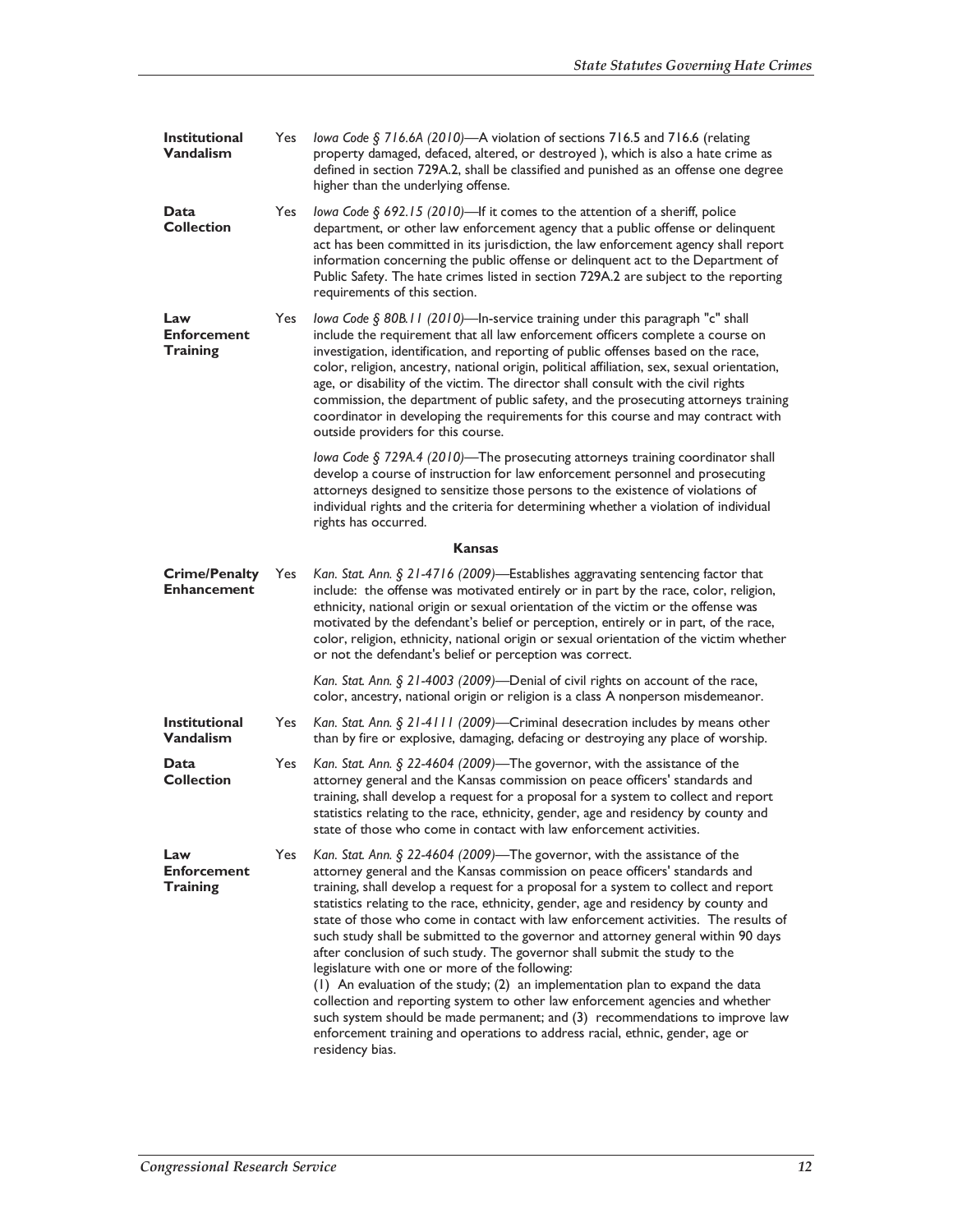## **Kentucky**

| <b>Crime/Penalty</b><br><b>Enhancement</b>   | Yes  | Ky. Rev. Stat. Ann. § 532.031 (2010)-The finding that a hate crime was a primary<br>factor in the commission of the crime by the defendant may be utilized by the<br>sentencing judge as the sole factor for denial of probation, shock probation,<br>conditional discharge, or other form of nonimposition of a sentence of<br>incarceration. The finding by the sentencing judge that a hate crime was a primary<br>factor in the commission of the crime by the defendant may be utilized by the<br>Parole Board in delaying or denying parole to a defendant.                                                                                                                                                                                                                                      |
|----------------------------------------------|------|--------------------------------------------------------------------------------------------------------------------------------------------------------------------------------------------------------------------------------------------------------------------------------------------------------------------------------------------------------------------------------------------------------------------------------------------------------------------------------------------------------------------------------------------------------------------------------------------------------------------------------------------------------------------------------------------------------------------------------------------------------------------------------------------------------|
| <b>Institutional</b><br><b>Vandalism</b>     | Yes  | Ky. Rev. Stat. Ann. §§ 525.113, 525.110 (2010)-A person is guilty of institutional<br>vandalism when he, because of race, color, religion, sexual orientation, or national<br>origin of another individual or group of individuals, knowingly vandalizes, defaces,<br>damages, or desecrates any public monument or object or place of worship; or in a<br>public place the national or state flag or other patriotic or religious symbol which is<br>an object of veneration by the public or a substantial segment thereof.                                                                                                                                                                                                                                                                          |
| Data<br><b>Collection</b>                    | Yes  | Ky. Rev. Stat. Ann. § 17.1523 (2010)-The Justice and Public Safety Cabinet shall,<br>annually, as a part of the crime reports report on crimes which appear to have<br>been caused by or reasonably related to race, color, religion, sex, or national origin<br>or attempts to victimize or intimidate another due to any of the foregoing causes.                                                                                                                                                                                                                                                                                                                                                                                                                                                    |
| Law<br><b>Enforcement</b><br><b>Training</b> | Yes. | No statute found.                                                                                                                                                                                                                                                                                                                                                                                                                                                                                                                                                                                                                                                                                                                                                                                      |
|                                              |      | Louisiana                                                                                                                                                                                                                                                                                                                                                                                                                                                                                                                                                                                                                                                                                                                                                                                              |
| <b>Crime/Penalty</b><br><b>Enhancement</b>   | Yes  | La. Rev. Stat. Ann. § 14:107.2 (2010)—It shall be unlawful for any person to select<br>the victim of certain offenses against person and property because of actual or<br>perceived race, age, gender, religion, color, creed, disability, sexual orientation,<br>national origin, or ancestry of that person or the owner or occupant of that<br>property or because of actual or perceived membership or service in, or<br>employment with, an organization.                                                                                                                                                                                                                                                                                                                                         |
| <b>Institutional</b><br>Vandalism            | Yes  | La. Rev. Stat. Ann. § 14.225 (2010)-A person commits the crime of institutional<br>vandalism by knowingly vandalizing, defacing, or otherwise damaging the following:<br>(I) any church, synagogue, or other building, structure, or place used for religious<br>worship or other religious purpose; (2) any cemetery, mortuary, or other facility<br>used for the purpose of burial or memorializing the dead; (3) any school,<br>educational facility, or community center; (4) the grounds adjacent to and owned<br>or rented by any institution, facility, building, structure, or place described in<br>Paragraphs (1), (2) or (3) above; (5) Any personal property contained in any<br>institution, facility, building, structure, or place described in Paragraphs (1), (2), or<br>$(3)$ above. |
| Data<br><b>Collection</b>                    | Yes  | La. Rev. Stat. Ann. § 15:1204 (2010)-The Louisiana Commission on Law<br>Enforcement and the Administration of Criminal Justice shall prepare and<br>distribute, to all such persons and agencies, forms to be used in reporting data to<br>the system. The forms shall provide for information regarding crimes which are<br>directed against individuals or groups, or their property, by reason of their actual<br>or perceived race, age, gender, religion, color, creed, disability, sexual orientation,<br>national origin, or ancestry or by reason of their actual or perceived membership<br>or service in, or employment with, an organization as defined in R.S. 14:107.2.                                                                                                                   |
| Law<br><b>Enforcement</b><br><b>Training</b> | Yes  | La. Rev. Stat. Ann. § 40:2403 (2010)-The Council on Peace Officer Standards and<br>Training may establish and implement curricula and publish training materials to<br>train peace officers to identify, respond to, and report all crimes which are<br>directed against individuals or groups, or their property, by reason of their actual<br>or perceived race, age, gender, religion, color, creed, disability, sexual orientation,<br>national origin, or ancestry.                                                                                                                                                                                                                                                                                                                               |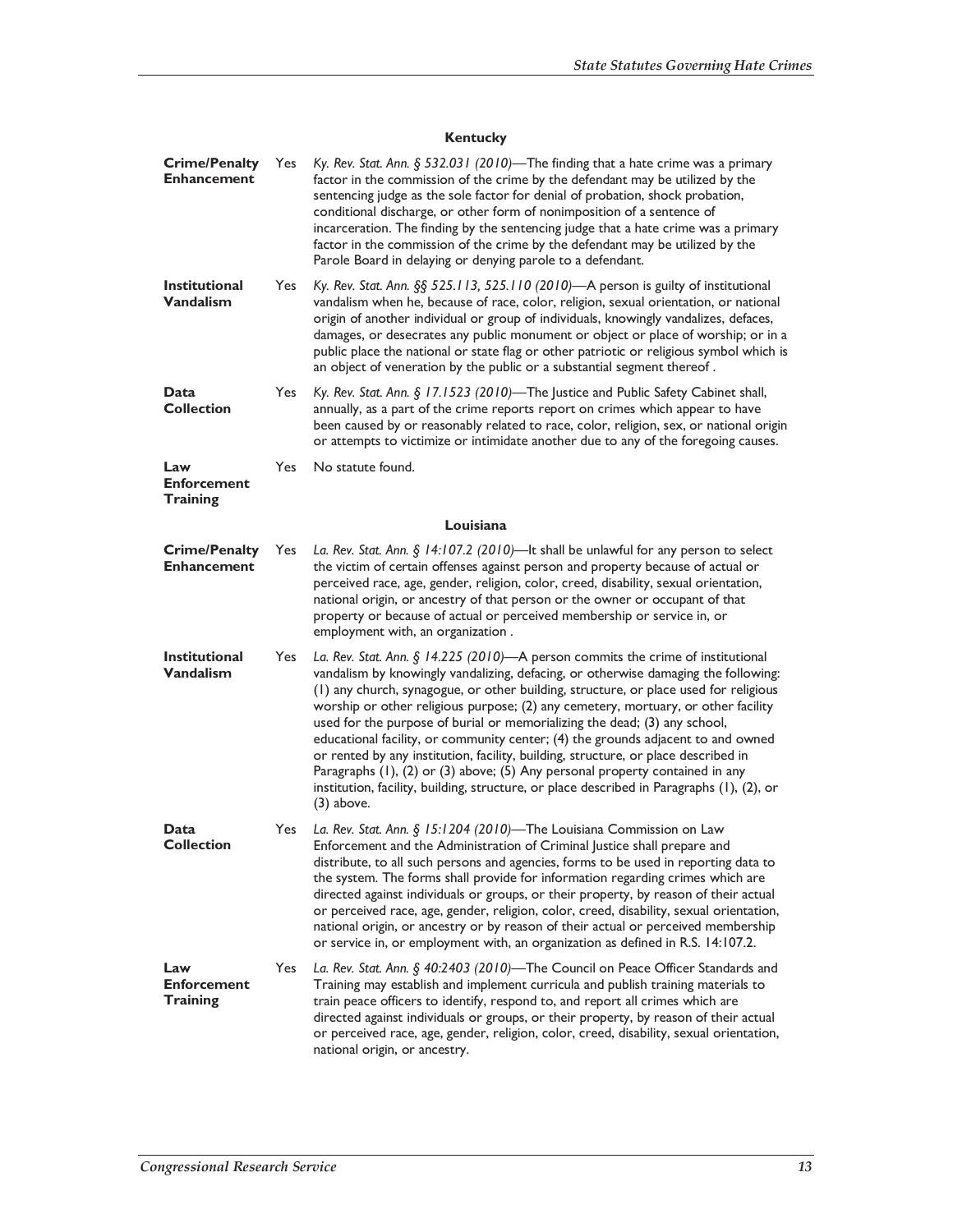|                                              |     | <b>Maine</b>                                                                                                                                                                                                                                                                                                                                                                                                                                                                                                                                                                                                                                                                                                                                                                                                 |
|----------------------------------------------|-----|--------------------------------------------------------------------------------------------------------------------------------------------------------------------------------------------------------------------------------------------------------------------------------------------------------------------------------------------------------------------------------------------------------------------------------------------------------------------------------------------------------------------------------------------------------------------------------------------------------------------------------------------------------------------------------------------------------------------------------------------------------------------------------------------------------------|
| <b>Crime/Penalty</b><br><b>Enhancement</b>   | Yes | Me. Rev. Stat. tit. 5, § 4684-A (2009)-A person has the right to engage in lawful<br>activities without being subject to physical force or violence, damage or<br>destruction of property, trespass on property or the threat of physical force or<br>violence, damage or destruction of property or trespass on property motivated by<br>reason of race, color, religion, sex, ancestry, national origin, physical or mental<br>disability or sexual orientation.                                                                                                                                                                                                                                                                                                                                           |
|                                              |     | Me. Rev. Stat. tit. 17 §§ 2931 and 2932 (2009)—A person may not, by force or<br>threat of force, intentionally injure, intimidate or interfere with, or intentionally<br>attempt to injure, intimidate or interfere with or intentionally oppress or threaten<br>any other person in the free exercise or enjoyment of any right or privilege,<br>secured to that person by the Constitution of Maine or laws of the State or by the<br>United States Constitution or laws of the United States.                                                                                                                                                                                                                                                                                                             |
|                                              |     | Me. Rev. Stat. tit. 17-A, § 1151 (2009)—The provision permits sentences that do<br>not diminish the gravity of offenses, with reference to the factors, among others,<br>of: the selection by the defendant of the person against whom the crime was<br>committed or of the property that was damaged or otherwise affected by the<br>crime because of the race, color, religion, sex, ancestry, national origin, physical or<br>mental disability, sexual orientation or homelessness of that person or of the<br>owner or occupant of that property.                                                                                                                                                                                                                                                       |
| <b>Institutional</b><br><b>Vandalism</b>     | Yea | Me. Rev. Stat. tit. 17-A, § 507 (2009)-A person is guilty of desecration and<br>defacement if he intentionally desecrates any public monument or structure, any<br>place of worship or burial, or any private structure not owned by him.                                                                                                                                                                                                                                                                                                                                                                                                                                                                                                                                                                    |
| Data<br><b>Collection</b>                    | Yes | Me. Rev. Stat. tit. 25, § 1544 (2009)-It shall be the duty of all state, county and<br>municipal law enforcement agencies, including those employees of the University of<br>Maine System appointed to act as policemen, to submit to the State Bureau of<br>Identification uniform crime reports, to include such information as is necessary to<br>establish a Criminal Justice Information System and to enable the commanding<br>officer to comply with section 1541, subsection 3. The bureau shall establish a<br>category for crimes that manifest evidence of prejudice based on race, religion,<br>disability, sexual orientation or ethnicity that are supplementary to its other<br>reported information.                                                                                         |
| Law<br><b>Enforcement</b><br><b>Training</b> | Yes | Me. Rev. Stat. tit. 25, § 2803-B (2009)-All law enforcement agencies shall adopt<br>written policies regarding procedures to deal with hate or bias crimes. The chief<br>administrative officer of each agency shall certify to the board that attempts were<br>made to obtain public comment during the formulation of policies.                                                                                                                                                                                                                                                                                                                                                                                                                                                                            |
|                                              |     | Maryland                                                                                                                                                                                                                                                                                                                                                                                                                                                                                                                                                                                                                                                                                                                                                                                                     |
| <b>Crime/Penalty</b> Yes<br>Enhancement      |     | Md. Code Ann., Crim. Law § 10-303 (2010)-A person may not, by force or threat of<br>force, obstruct or attempt to obstruct another in the free exercise of that person's<br>religious beliefs.                                                                                                                                                                                                                                                                                                                                                                                                                                                                                                                                                                                                               |
|                                              |     | Md. Code Ann., Crim. Law $\S$ 10-304 (2010)—Because of another's race, color,<br>religious beliefs, sexual orientation, gender, disability, or national origin, or because<br>another is homeless, a person may not: $(1)$ $(i)$ commit a crime or attempt to<br>commit a crime against that person; (ii) damage the real or personal property of<br>that person; (iii) deface, damage, or destroy, or attempt to deface, damage, or<br>destroy the real or personal property of that person; or (iv) burn or attempt to<br>burn an object on the real or personal property of that person; or (2) commit a<br>violation of item $(1)$ of this section that: (i) except as provided in item (ii) of this<br>item, involves a separate crime that is a felony; or (ii) results in the death of the<br>victim. |
|                                              |     | Md. Code Ann., Crim. Law § 10-307 (2010)-A hate crime sentence imposed under<br>this subtitle may be separate from and consecutive to or concurrent with a<br>sentence for any crime based on the act establishing the violation of this subtitle.                                                                                                                                                                                                                                                                                                                                                                                                                                                                                                                                                           |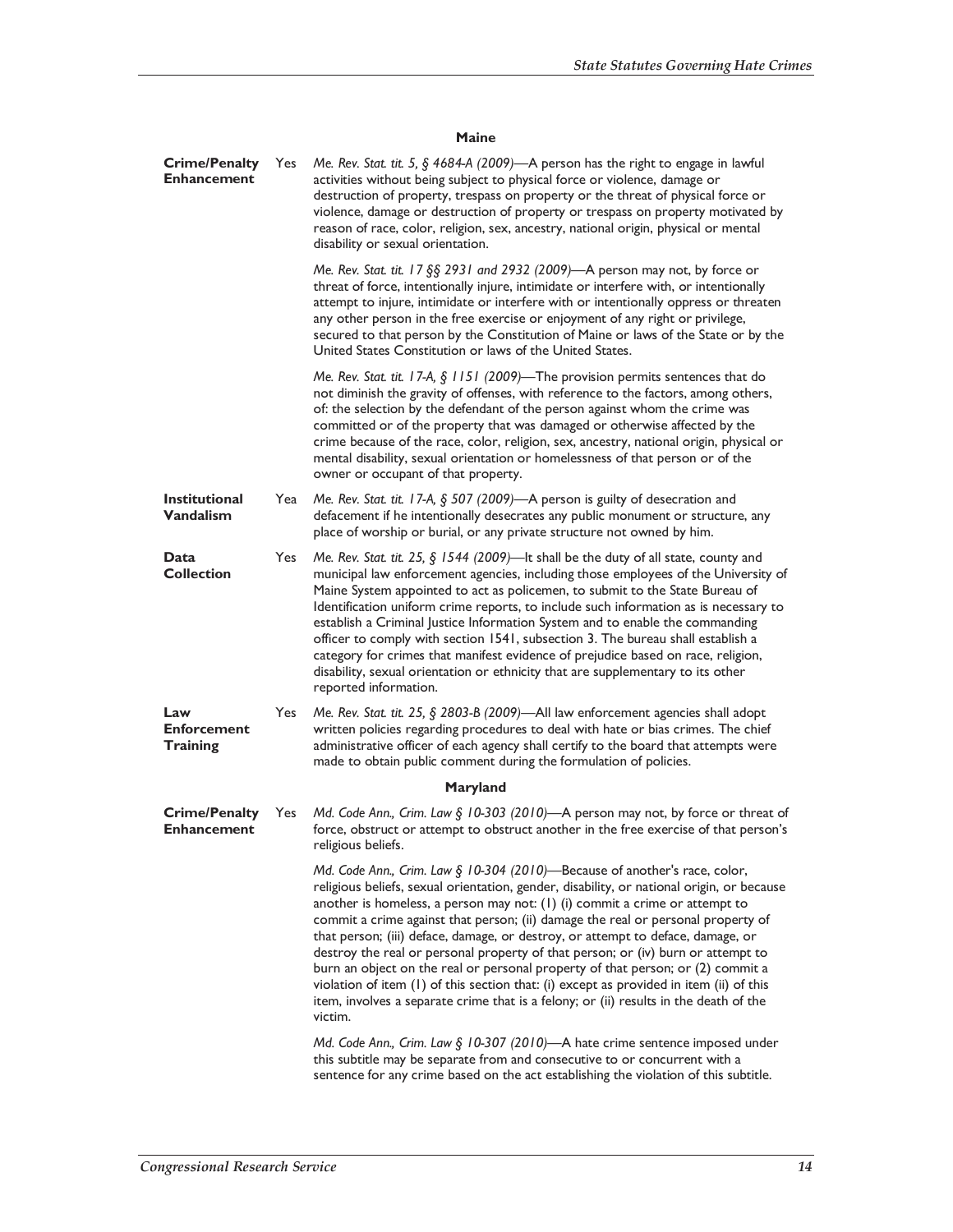| <b>Institutional</b><br>Vandalism            | Yes | Md. Code Ann., Crim. Law § 10-302 (2010)-A person may not deface, damage, or<br>destroy, or attempt to deface, damage, or destroy, personal or real property that<br>is owned, leased, or used by a religious entity or for any religious purpose<br>including: (I) a place of worship; (2) a cemetery; (3) a religious school, educational<br>facility, or community center; and (4) the grounds adjacent to them.                                                                                                                                                                                                                                                                                                                                                                                                                                                                                      |
|----------------------------------------------|-----|----------------------------------------------------------------------------------------------------------------------------------------------------------------------------------------------------------------------------------------------------------------------------------------------------------------------------------------------------------------------------------------------------------------------------------------------------------------------------------------------------------------------------------------------------------------------------------------------------------------------------------------------------------------------------------------------------------------------------------------------------------------------------------------------------------------------------------------------------------------------------------------------------------|
|                                              |     | Md. Code Ann., Crim. Law § 10-305 (2010)-A person may not deface, damage, or<br>destroy, attempt to deface, damage, or destroy, burn or attempt to burn an object<br>on, or damage the real or personal property connected to a building that is publicly<br>or privately owned, leased, or used, including a cemetery, library, meeting hall,<br>recreation center, or school: (1) because a person or group of a particular race,<br>color, religious belief, sexual orientation, gender, disability, or national origin, or<br>because a person or group that is homeless, has contacts or is associated with the<br>building; or (2) if there is evidence that exhibits animosity against a person or<br>group, because of the race, color, religious beliefs, sexual orientation, gender,<br>disability, or national origin of that person or group or because that person or<br>group is homeless. |
| Data<br><b>Collection</b>                    | Yes | Md. Code Ann., Pub. Safety § 2-307 (2010)—The Department shall collect and<br>analyze information about incidents apparently directed against an individual or<br>group because of race, religion, ethnicity, or sexual orientation. Each local law<br>enforcement agency and the State Fire Marshal shall provide the Department with<br>the information.                                                                                                                                                                                                                                                                                                                                                                                                                                                                                                                                               |
| Law<br><b>Enforcement</b><br><b>Training</b> | No  | No statute found.                                                                                                                                                                                                                                                                                                                                                                                                                                                                                                                                                                                                                                                                                                                                                                                                                                                                                        |
|                                              |     | <b>Massachusetts</b>                                                                                                                                                                                                                                                                                                                                                                                                                                                                                                                                                                                                                                                                                                                                                                                                                                                                                     |
| <b>Crime/Penalty</b><br><b>Enhancement</b>   | Yes | Mass. Gen. Laws ch. 265, § 37 (2010)-No person, whether or not acting under<br>color of law, shall by force or threat of force, willfully injure, intimidate or interfere<br>with, or attempt to injure, intimidate or interfere with, or oppress or threaten any<br>other person in the free exercise or enjoyment of any right or privilege secured to<br>him by the constitution or laws of the commonwealth or by the constitution or<br>laws of the United States.                                                                                                                                                                                                                                                                                                                                                                                                                                  |
|                                              |     | Mass. Gen. Laws ch. 265, § 39 (2010)- Provides for penalties for the commission<br>of an assault or a battery upon a person or damages the real or personal property<br>of a person with the intent to intimidate such person because of such person's<br>race, color, religion, national origin, sexual orientation, or disability.                                                                                                                                                                                                                                                                                                                                                                                                                                                                                                                                                                     |
| <b>Institutional</b><br><b>Vandalism</b>     | Yes | Mass. Gen. Laws ch. 266 § 127A (2010)-Provides penalties for anyone who<br>willfully, intentionally and without right, or wantonly and without cause, destroys,<br>defaces, mars, or injures a church, synagogue or other building, structure or place<br>used for the purpose of burial or memorializing the dead, or a school, educational<br>facility or community center or the grounds adjacent to and owned or leased by<br>any of the foregoing or any personal property. Provides penalties for anyone who<br>threatens to burn, deface, mar, injure, or in any way destroy a church, synagogue<br>or other building, structure, or place of worship.                                                                                                                                                                                                                                            |
| Data<br><b>Collection</b>                    | Yes | Mass. Gen. Laws ch. 22C §§ 33, 34, 35 (2010)-The Colonel of State Police shall<br>promulgate regulations relative to the collection of hate crime data.                                                                                                                                                                                                                                                                                                                                                                                                                                                                                                                                                                                                                                                                                                                                                  |
| Law<br><b>Enforcement</b><br><b>Training</b> | Yes | Mass. Gen. Laws ch. 6, § 116B (2010)—The municipal police training committee<br>shall provide instruction for police officers in identifying, responding to and<br>reporting all incidents of hate crime.                                                                                                                                                                                                                                                                                                                                                                                                                                                                                                                                                                                                                                                                                                |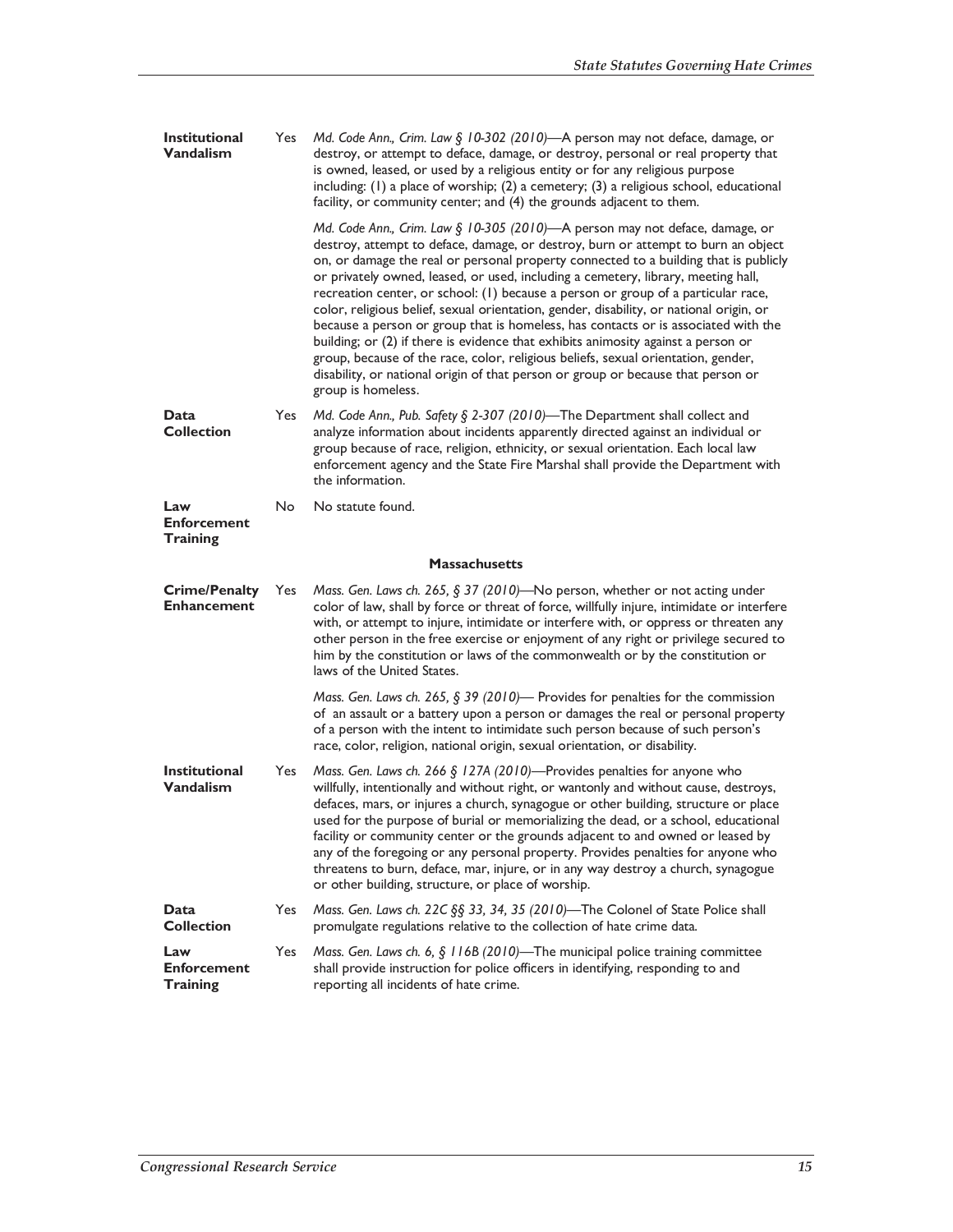## **Michigan**

| <b>Crime/Penalty</b><br><b>Enhancement</b>   | Yes | Mich. Comp. Laws Serv. § 750.147b (2010)-A person is guilty of ethnic intimidation<br>if that person maliciously, and with specific intent to intimidate or harass another<br>person because of that person's race, color, religion, gender, or national origin,<br>does any of the following: (a) causes physical contact with another person; (b)<br>damages, destroys, or defaces any real or personal property of another person; (c)<br>threatens, by word or act.                                                                                                         |
|----------------------------------------------|-----|---------------------------------------------------------------------------------------------------------------------------------------------------------------------------------------------------------------------------------------------------------------------------------------------------------------------------------------------------------------------------------------------------------------------------------------------------------------------------------------------------------------------------------------------------------------------------------|
| <b>Institutional</b><br><b>Vandalism</b>     | No  | No statute found.                                                                                                                                                                                                                                                                                                                                                                                                                                                                                                                                                               |
| Data<br><b>Collection</b>                    | Yes | Mich. Comp. Laws Serv. § 28.257a (2010)-The chief of police of each city or village,<br>the chief of police of each township having a police department, and the sheriff of<br>each county within this state shall report to the department of state police, crimes<br>motivated by prejudice or bias based upon race, ethnic origin, religion, gender, or<br>sexual orientation.                                                                                                                                                                                               |
| Law<br><b>Enforcement</b><br><b>Training</b> | No  | No statute found.                                                                                                                                                                                                                                                                                                                                                                                                                                                                                                                                                               |
|                                              |     | Minnesota                                                                                                                                                                                                                                                                                                                                                                                                                                                                                                                                                                       |
| <b>Crime/Penalty</b><br><b>Enhancement</b>   | Yes | Minn. Stat. § 609.2231 (2009)-Provides penalties for anyone who assaults another<br>because of the victim's or another's actual or perceived race, color, religion, sex,<br>sexual orientation, disability as defined in section 363A.03, age, or national origin,                                                                                                                                                                                                                                                                                                              |
|                                              |     | Minn. Stat. § 609.749 (2009)-Provides aggravated violations for a person who<br>commits any harassment and stalking crimes because of the victim's or another's<br>actual or perceived race, color, religion, sex, sexual orientation, disability as defined<br>in section 363A.03, age, or national origin.                                                                                                                                                                                                                                                                    |
| <b>Institutional</b><br><b>Vandalism</b>     | Yes | Minn. Stat. § 609.595 (2009)-Whoever intentionally causes damage described in<br>subdivision 2, paragraph (a), because of the property owner's or another's actual<br>or perceived race, color, religion, sex, sexual orientation, disability as defined in<br>section 363A.03, age, or national origin is guilty of a felony.                                                                                                                                                                                                                                                  |
| Data<br><b>Collection</b>                    | Yes | Minn. Stat. § 626.5531 (2009)—A peace officer must report to the head of the<br>officer's department every violation of chapter 609 or a local criminal ordinance if<br>the officer has reason to believe, or if the victim alleges, that the offender was<br>motivated to commit the act by the victim's race, religion, national origin, sex, age,<br>disability, or characteristics identified as sexual orientation.                                                                                                                                                        |
| Law<br><b>Enforcement</b><br><b>Training</b> | Yes | Minn. Stat. § 626.8451 (2009)-The Board of Peace Officer Standards and Training<br>must prepare a training course to assist peace officers in identifying and responding<br>to crimes motivated by the victim's race, religion, national origin, sex, age,<br>disability, or characteristics identified as sexual orientation.                                                                                                                                                                                                                                                  |
|                                              |     | Mississippi                                                                                                                                                                                                                                                                                                                                                                                                                                                                                                                                                                     |
| <b>Crime/Penalty</b><br><b>Enhancement</b>   | Yes | Miss. Code Ann. §§ 99-19-301 to 99-19-307 (2010)-The penalty for any felony or<br>misdemeanor shall be subject to enhancement as provided in Sections 99-19-301<br>through 99-19-307 if the felony or misdemeanor was committed because of the<br>actual or perceived race, color, ancestry, ethnicity, religion, national origin or<br>gender of the victim.                                                                                                                                                                                                                   |
| <b>Institutional</b><br>Vandalism            | Yes | Miss. Code Ann. § 97-17-39 (2010)—Provides penalties for anyone who shall<br>willfully or mischievously injure or destroy any of the burial vaults, urns, memorials,<br>vases, foundations, bases or other similar items in a cemetery, or injure or destroy<br>any of the work, materials, or furniture of any courthouse or jail, or other public<br>building, or schoolhouse or church, or deface any of the walls or other parts<br>thereof, or shall write, or make any drawings or character, or do any other act,<br>either on or in said building or the walls thereof. |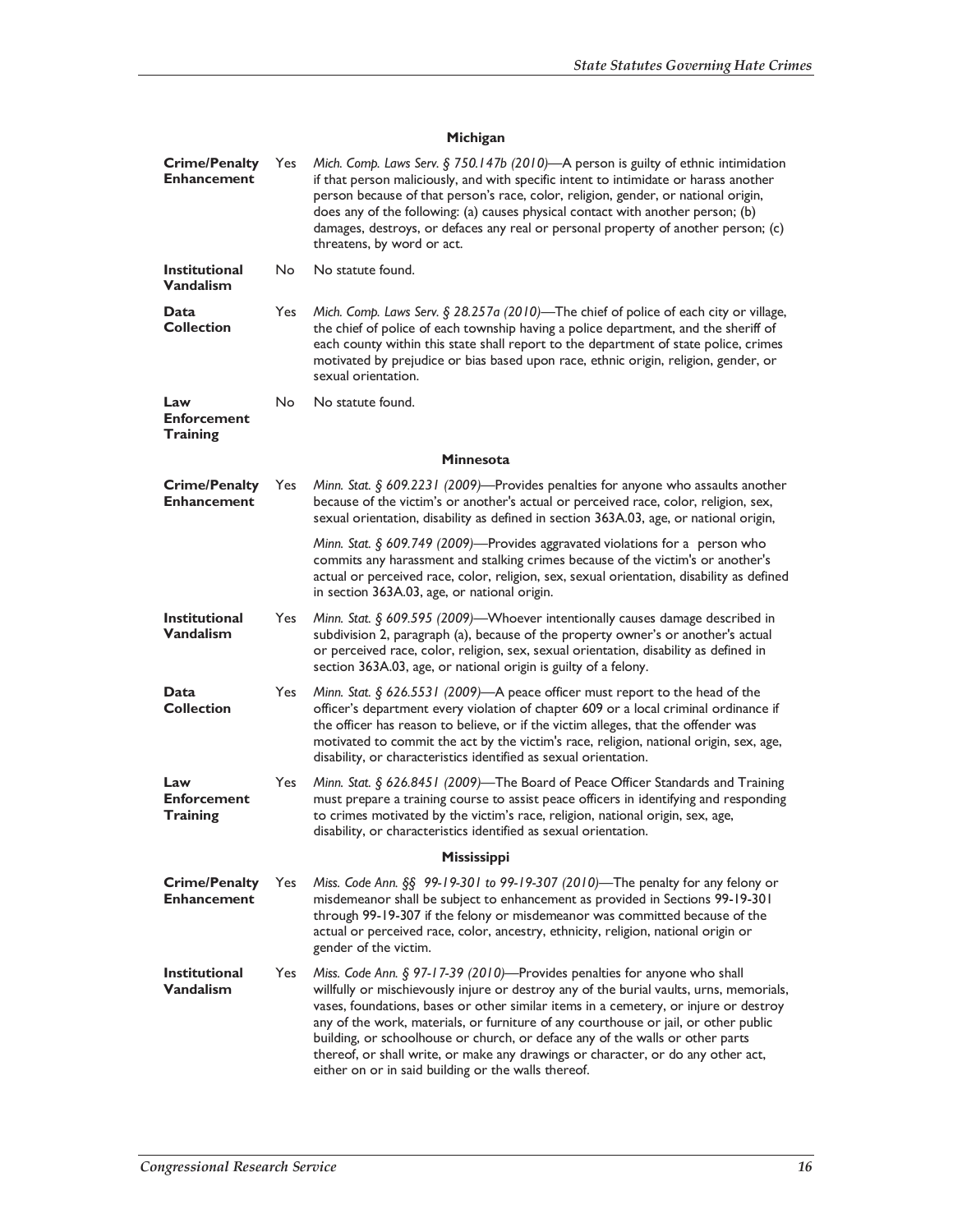| Data<br><b>Collection</b>                    | No              | No statute found.                                                                                                                                                                                                                                                                                                                                                                                                                                                                                                                                                                                                                                                                                                                                                                                                                                                                                                                   |  |  |
|----------------------------------------------|-----------------|-------------------------------------------------------------------------------------------------------------------------------------------------------------------------------------------------------------------------------------------------------------------------------------------------------------------------------------------------------------------------------------------------------------------------------------------------------------------------------------------------------------------------------------------------------------------------------------------------------------------------------------------------------------------------------------------------------------------------------------------------------------------------------------------------------------------------------------------------------------------------------------------------------------------------------------|--|--|
| Law<br><b>Enforcement</b><br><b>Training</b> | No              | No statute found.                                                                                                                                                                                                                                                                                                                                                                                                                                                                                                                                                                                                                                                                                                                                                                                                                                                                                                                   |  |  |
|                                              | <b>Missouri</b> |                                                                                                                                                                                                                                                                                                                                                                                                                                                                                                                                                                                                                                                                                                                                                                                                                                                                                                                                     |  |  |
| <b>Crime/Penalty</b><br><b>Enhancement</b>   | Yes             | Mo. Rev. Stat. § 557.035 (2009)-Provides enhanced penalties for motivational<br>factors in certain crimes  which the state believes to be knowingly motivated<br>because of race, color, religion, national origin, sex, sexual orientation or disability<br>of the victim or victims.                                                                                                                                                                                                                                                                                                                                                                                                                                                                                                                                                                                                                                              |  |  |
| <b>Institutional</b><br>Vandalism            | Yes             | Mo. Rev. Stat. § 574.085 (2009)-A person commits the crime of institutional<br>vandalism by knowingly vandalizing, defacing or otherwise damaging (1) any church,<br>synagogue or other building, structure or place used for religious worship or other<br>religious purpose; (2) any cemetery, mortuary, military monument or other facility<br>used for the purpose of burial or memorializing the dead; (3) any school,<br>educational facility, community center, hospital or medical clinic owned and<br>operated by a religious or sectarian group; (4) the grounds adjacent to, and owned<br>or rented by, any institution, facility, building, structure or place described in<br>subdivision $(1)$ , $(2)$ , or $(3)$ of this subsection; or $(5)$ any personal property<br>contained in any institution, facility, building, structure or place described in<br>subdivision $(1)$ , $(2)$ , or $(3)$ of this subsection. |  |  |
| <b>Data</b><br><b>Collection</b>             | No              | No statute found.                                                                                                                                                                                                                                                                                                                                                                                                                                                                                                                                                                                                                                                                                                                                                                                                                                                                                                                   |  |  |
| Law<br><b>Enforcement</b><br><b>Training</b> | No              | No statute found.                                                                                                                                                                                                                                                                                                                                                                                                                                                                                                                                                                                                                                                                                                                                                                                                                                                                                                                   |  |  |
|                                              |                 | Montana                                                                                                                                                                                                                                                                                                                                                                                                                                                                                                                                                                                                                                                                                                                                                                                                                                                                                                                             |  |  |
| <b>Crime/Penalty</b><br><b>Enhancement</b>   | Yes             | Mont. Code Ann. § 45-5-221 (2010)-A person commits the offense of malicious<br>intimidation or harassment when, because of another person's race, creed, religion,<br>color, national origin, or involvement in civil rights or human rights activities, the<br>person purposely or knowingly, with the intent to terrify, intimidate, threaten,<br>harass, annoy, or offend: (a) causes bodily injury to another; (b) causes reasonable<br>apprehension of bodily injury in another.                                                                                                                                                                                                                                                                                                                                                                                                                                               |  |  |
|                                              |                 | Mont. Code Ann. § 45-5-222 (2010)—Provides sentence enhancement for a person<br>who has pleaded guilty or nolo contendere to or who has been found guilty of any<br>offense, except malicious intimidation or harassment, that was committed because<br>of the victim's race, creed, religion, color, national origin, or involvement in civil<br>rights or human rights activities or that involved damage, destruction, or attempted<br>destruction of a building regularly used for religious worship.                                                                                                                                                                                                                                                                                                                                                                                                                           |  |  |
| <b>Institutional</b><br><b>Vandalism</b>     | Yes             | Mont. Code. Ann. $\S$ 45-5-221 (2010)—A person commits the offense of malicious<br>intimidation or harassment when, because of another person's race, creed, religion,<br>color, national origin, or involvement in civil rights or human rights activities, he<br>purposely or knowingly, with the intent to terrify, intimidate, threaten, harass,<br>annoy, or offend: damages, destroys, or defaces any property of another or any<br>public property. For purposes of this section, "deface" includes but is not limited to<br>cross burning or the placing of any word or symbol commonly associated with<br>racial, religious, or ethnic identity or activities on the property of another person<br>without his or her permission.                                                                                                                                                                                          |  |  |
| Data<br><b>Collection</b>                    | No              | No statute found.                                                                                                                                                                                                                                                                                                                                                                                                                                                                                                                                                                                                                                                                                                                                                                                                                                                                                                                   |  |  |
| Law<br><b>Enforcement</b><br><b>Training</b> | No              | No statute found.                                                                                                                                                                                                                                                                                                                                                                                                                                                                                                                                                                                                                                                                                                                                                                                                                                                                                                                   |  |  |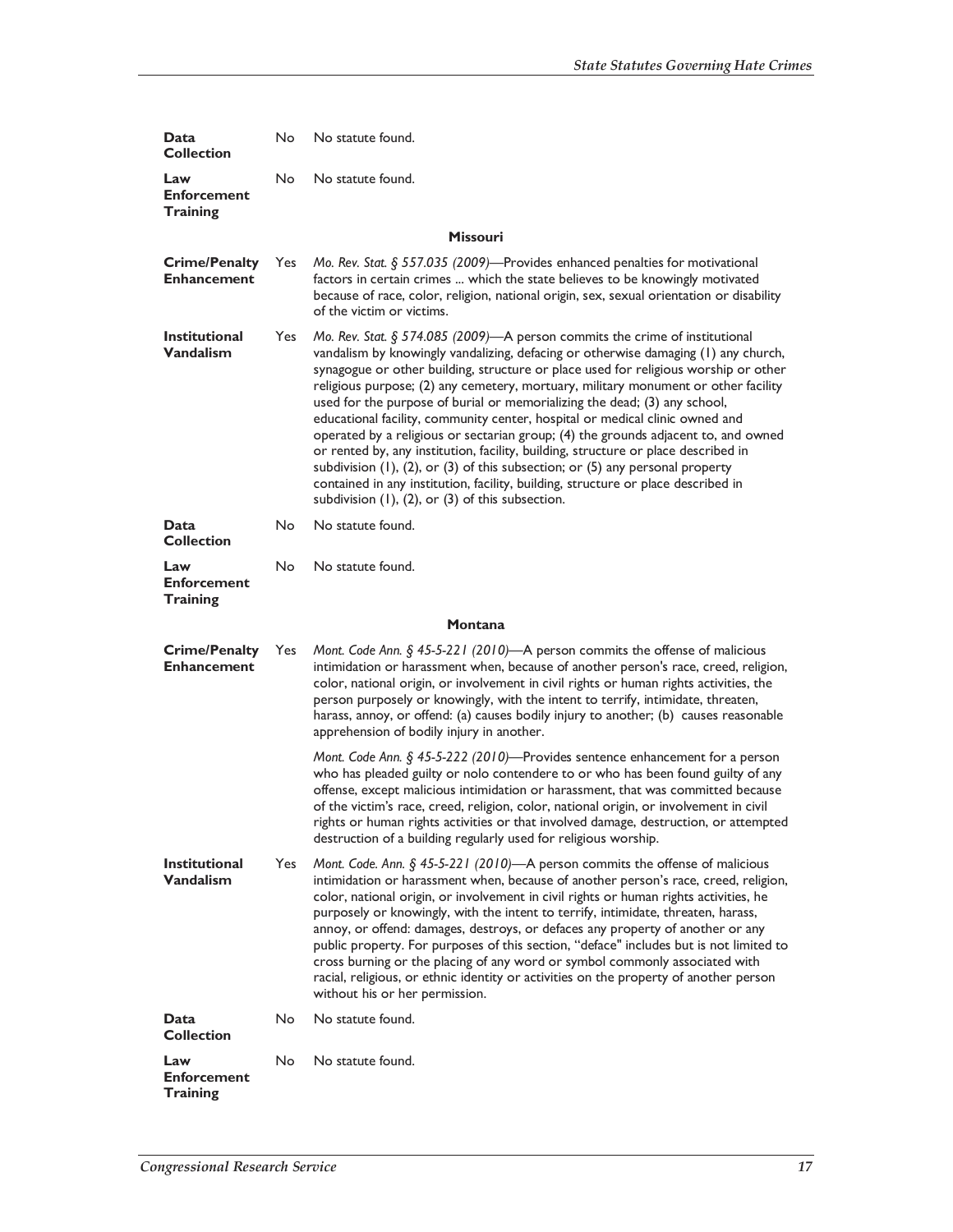#### **Nebraska**

| <b>Crime/Penalty</b><br><b>Enhancement</b>   | Yes | Neb. Rev. Stat. Ann. § 28-110 (2010)—A person in the State of Nebraska has the<br>right to live free from violence, or intimidation by threat of violence, committed<br>against his or her person or the destruction or vandalism of, or intimidation by<br>threat of destruction or vandalism of, his or her property regardless of his or her<br>race, color, religion, ancestry, national origin, gender, sexual orientation, age, or<br>disability.                                                                                                                                                                                                                                                                                                                                                                                                                             |
|----------------------------------------------|-----|-------------------------------------------------------------------------------------------------------------------------------------------------------------------------------------------------------------------------------------------------------------------------------------------------------------------------------------------------------------------------------------------------------------------------------------------------------------------------------------------------------------------------------------------------------------------------------------------------------------------------------------------------------------------------------------------------------------------------------------------------------------------------------------------------------------------------------------------------------------------------------------|
|                                              |     | Neb. Rev. Stat. Ann. § 28-111(2010)—Imposes additional penalties on any person<br>who commits one or more of the following criminal offenses against a person or a<br>person's property because of the person's race, color, religion, ancestry, national<br>origin, gender, sexual orientation, age, or disability or because of the person's<br>association with a person of a certain race, color, religion, ancestry, national origin,<br>gender, sexual orientation, age, or disability, unless such criminal offense is already<br>punishable as a Class IB felony or higher classification.                                                                                                                                                                                                                                                                                  |
| <b>Institutional</b><br><b>Vandalism</b>     | No  | No statute found.                                                                                                                                                                                                                                                                                                                                                                                                                                                                                                                                                                                                                                                                                                                                                                                                                                                                   |
| Data<br><b>Collection</b>                    | Yes | Neb. Rev. Stat. Ann. § 28-114 (2010)-The Nebraska Commission on Law<br>Enforcement and Criminal Justice shall establish and maintain a central repository<br>for the collection and analysis of information regarding criminal offenses committed<br>against a person because of the person's race, color, religion, ancestry, national<br>origin, gender, sexual orientation, age, or disability or because of the person's<br>association with a person of a certain race, color, religion, ancestry, national origin,<br>gender, sexual orientation, age, or disability.                                                                                                                                                                                                                                                                                                         |
| Law<br><b>Enforcement</b><br><b>Training</b> | No  | No statute found.                                                                                                                                                                                                                                                                                                                                                                                                                                                                                                                                                                                                                                                                                                                                                                                                                                                                   |
|                                              |     | <b>Nevada</b>                                                                                                                                                                                                                                                                                                                                                                                                                                                                                                                                                                                                                                                                                                                                                                                                                                                                       |
| <b>Crime/Penalty</b><br><b>Enhancement</b>   | Yes | Nev. Rev. Stat. Ann. § 193.1675 (2010)-Additional penalty for any person who<br>willfully commits certain crimes because the actual or perceived race, color,<br>religion, national origin, physical or mental disability or sexual orientation of the<br>victim was different from that characteristic of the perpetrator.                                                                                                                                                                                                                                                                                                                                                                                                                                                                                                                                                         |
|                                              |     | Nev. Rev. Stat. Ann. § 207.185 (2010)—Penalty for commission of certain unlawful<br>acts by reason of actual or perceived race, color, religion, national origin, physical<br>or mental disability or sexual orientation of another person or group of persons.                                                                                                                                                                                                                                                                                                                                                                                                                                                                                                                                                                                                                     |
| <b>Institutional</b><br>Vandalism            | Yes | Nev. Rev. Stat. Ann. § 206.125 (2010)—Unless a greater penalty is provided by law,<br>a person who knowingly vandalizes, places graffiti on, defaces or otherwise<br>damages: (a) any church, synagogue or other building, structure or place used for<br>religious worship or other religious purpose; (b) any cemetery, mortuary or other<br>facility used for the purpose of burial or memorializing the dead; (c) any school,<br>educational facility, transportation facility, public transportation vehicle or<br>community center; (d) the grounds adjacent to, and owned or rented by, any<br>institution, facility, building, structure or place described in paragraph (a), (b) or (c);<br>or (e) any personal property contained in any institution, facility, building, structure<br>or place described in paragraph (a), (b) or (c), is guilty of a gross misdemeanor. |
| Data<br><b>Collection</b>                    | No  | No statute found.                                                                                                                                                                                                                                                                                                                                                                                                                                                                                                                                                                                                                                                                                                                                                                                                                                                                   |
| Law<br><b>Enforcement</b><br><b>Training</b> | No  | No statute found.                                                                                                                                                                                                                                                                                                                                                                                                                                                                                                                                                                                                                                                                                                                                                                                                                                                                   |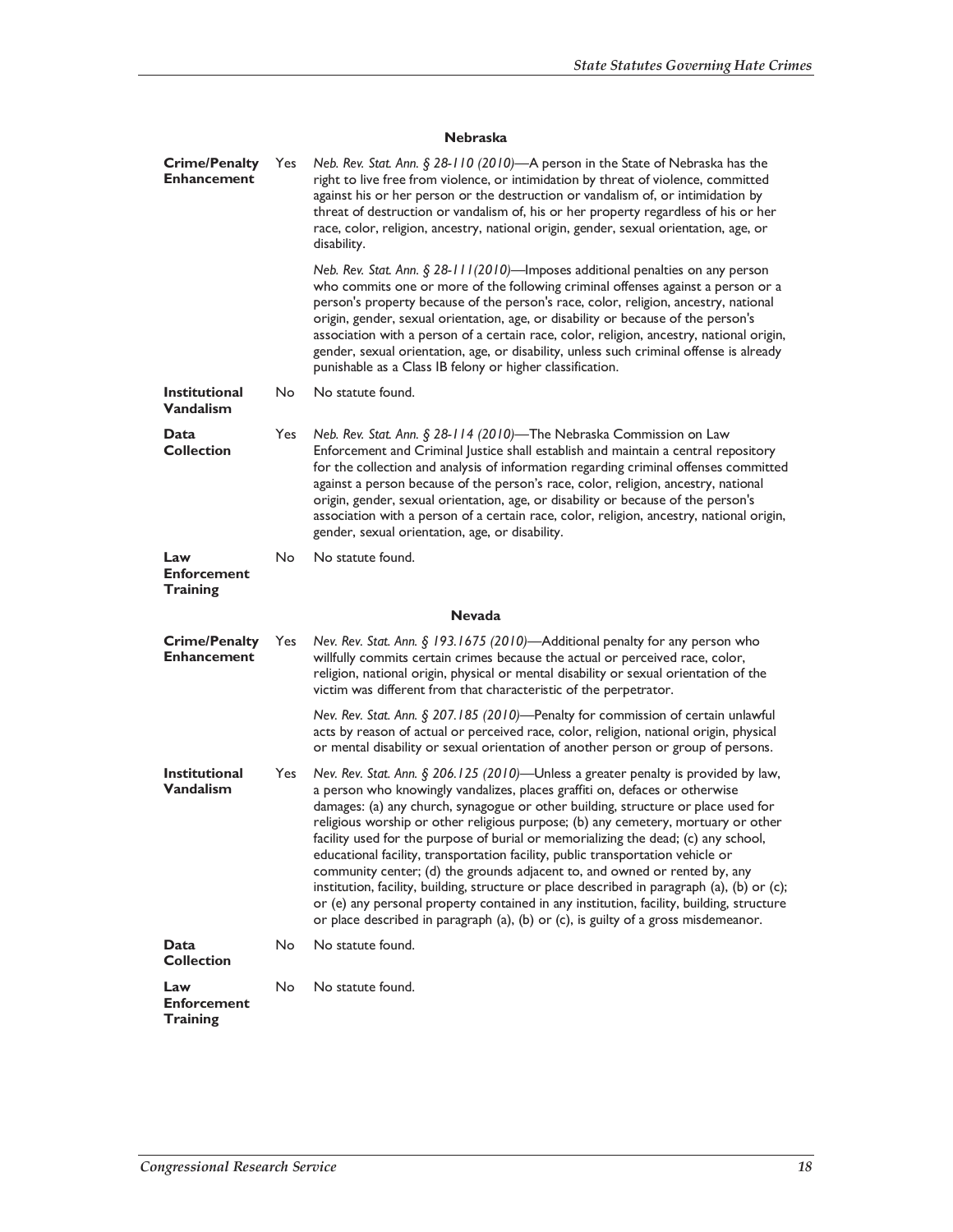### **New Hampshire**

| <b>Crime/Penalty</b><br><b>Enhancement</b>   | Yes               | N. H. Rev. Stat. Ann. $\S 651:6$ (2010)—A defendant may be sentenced to an<br>extended term of imprisonment where a defendant perpetrator was substantially<br>motivated to commit the crime because of hostility towards the victim's religion,<br>race, creed, sexual orientation, national origin or sex.                                                                                                                                                                                                                                                                                                                                                                                                                                                                                                                                                                                                                                                                                                                                                                                                                                                                                                                                                                                                                                                                                                                                                                                                                                                                                                                               |  |
|----------------------------------------------|-------------------|--------------------------------------------------------------------------------------------------------------------------------------------------------------------------------------------------------------------------------------------------------------------------------------------------------------------------------------------------------------------------------------------------------------------------------------------------------------------------------------------------------------------------------------------------------------------------------------------------------------------------------------------------------------------------------------------------------------------------------------------------------------------------------------------------------------------------------------------------------------------------------------------------------------------------------------------------------------------------------------------------------------------------------------------------------------------------------------------------------------------------------------------------------------------------------------------------------------------------------------------------------------------------------------------------------------------------------------------------------------------------------------------------------------------------------------------------------------------------------------------------------------------------------------------------------------------------------------------------------------------------------------------|--|
| <b>Institutional</b><br>Vandalism            | No.               | No statute found.                                                                                                                                                                                                                                                                                                                                                                                                                                                                                                                                                                                                                                                                                                                                                                                                                                                                                                                                                                                                                                                                                                                                                                                                                                                                                                                                                                                                                                                                                                                                                                                                                          |  |
| Data<br><b>Collection</b>                    | No.               | No statute found.                                                                                                                                                                                                                                                                                                                                                                                                                                                                                                                                                                                                                                                                                                                                                                                                                                                                                                                                                                                                                                                                                                                                                                                                                                                                                                                                                                                                                                                                                                                                                                                                                          |  |
| Law<br><b>Enforcement</b><br><b>Training</b> | No.               | No statute found.                                                                                                                                                                                                                                                                                                                                                                                                                                                                                                                                                                                                                                                                                                                                                                                                                                                                                                                                                                                                                                                                                                                                                                                                                                                                                                                                                                                                                                                                                                                                                                                                                          |  |
|                                              | <b>New Jersey</b> |                                                                                                                                                                                                                                                                                                                                                                                                                                                                                                                                                                                                                                                                                                                                                                                                                                                                                                                                                                                                                                                                                                                                                                                                                                                                                                                                                                                                                                                                                                                                                                                                                                            |  |
| <b>Crime/Penalty</b><br><b>Enhancement</b>   | Yes               | N. J. Rev. Stat. § 2C:16-1 (2010)— A person is guilty of the crime of bias<br>intimidation if he commits, attempts to commit, conspires with another to commit,<br>or threatens the immediate commission of an offense specified in chapters 11<br>through 18 of Title 2C of the New Jersey Statutes; N.J.S.2C:33-4; N.J.S.2C:39-3;<br>N.J.S.2C:39-4 or N.J.S.2C:39-5, (1) with a purpose to intimidate an individual or<br>group of individuals because of race, color, religion, gender, disability, sexual<br>orientation, gender identity or expression, national origin, or ethnicity; or (2)<br>knowing that the conduct constituting the offense would cause an individual or<br>group of individuals to be intimidated because of race, color, religion, gender,<br>disability, sexual orientation, gender identity or expression, national origin, or<br>ethnicity; or (3) under circumstances that caused any victim of the underlying<br>offense to be intimidated and the victim, considering the manner in which the<br>offense was committed, reasonably believed either that (a) the offense was<br>committed with a purpose to intimidate the victim or any person or entity in<br>whose welfare the victim is interested because of race, color, religion, gender,<br>disability, sexual orientation, gender identity or expression, national origin, or<br>ethnicity, or (b) the victim or the victim's property was selected to be the target of<br>the offense because of the victim's race, color, religion, gender, disability, sexual<br>orientation, gender identity or expression, national origin, or ethnicity. |  |
| <b>Institutional</b><br>Vandalism            | Yes               | N. J. Rev. Stat. § 2C:33-9 (2010)—A person commits a disorderly persons offense if<br>he purposely desecrates any public monument, insignia, symbol, or structure, or<br>place of worship or burial.<br>N. J. Rev. Stat. § 2C:33-11 (2010)-A person is guilty of a crime of the fourth<br>degree if he purposely defaces or damages, without authorization of the owner or<br>tenant, any private premises or property primarily used for religious, educational,<br>residential, memorial, charitable, or cemetery purposes, or for assembly by<br>persons for purpose of exercising any right guaranteed by law or by the<br>Constitution of this State or of the United States by placing thereon a symbol, an<br>object, a characterization, an appellation, or graffiti that exposes another to threat<br>of violence.                                                                                                                                                                                                                                                                                                                                                                                                                                                                                                                                                                                                                                                                                                                                                                                                                |  |
| Data<br><b>Collection</b>                    | Yes               | N. J. Rev. Stat. § 52:9DD-9 (2010)—It shall be the duty of the Human Relations<br>Council to develop and present a biennial report to the Governor and Legislature<br>on the status of bias and violence based upon race, color, religion, national origin,<br>sexual orientation, ethnicity, gender, or physical, mental or cognitive disability.                                                                                                                                                                                                                                                                                                                                                                                                                                                                                                                                                                                                                                                                                                                                                                                                                                                                                                                                                                                                                                                                                                                                                                                                                                                                                         |  |
| Law<br><b>Enforcement</b><br><b>Training</b> | Yes               | N. J. Rev. Stat. § 52:9DD-9 (2010)—It shall be the duty of the Human Relations<br>Council to develop in conjunction with law enforcement agencies, including the<br>Office of Bias Crimes and Community Relations in the Division of Criminal Justice,<br>and the educational community cultural diversity training for law enforcement<br>personnel.                                                                                                                                                                                                                                                                                                                                                                                                                                                                                                                                                                                                                                                                                                                                                                                                                                                                                                                                                                                                                                                                                                                                                                                                                                                                                      |  |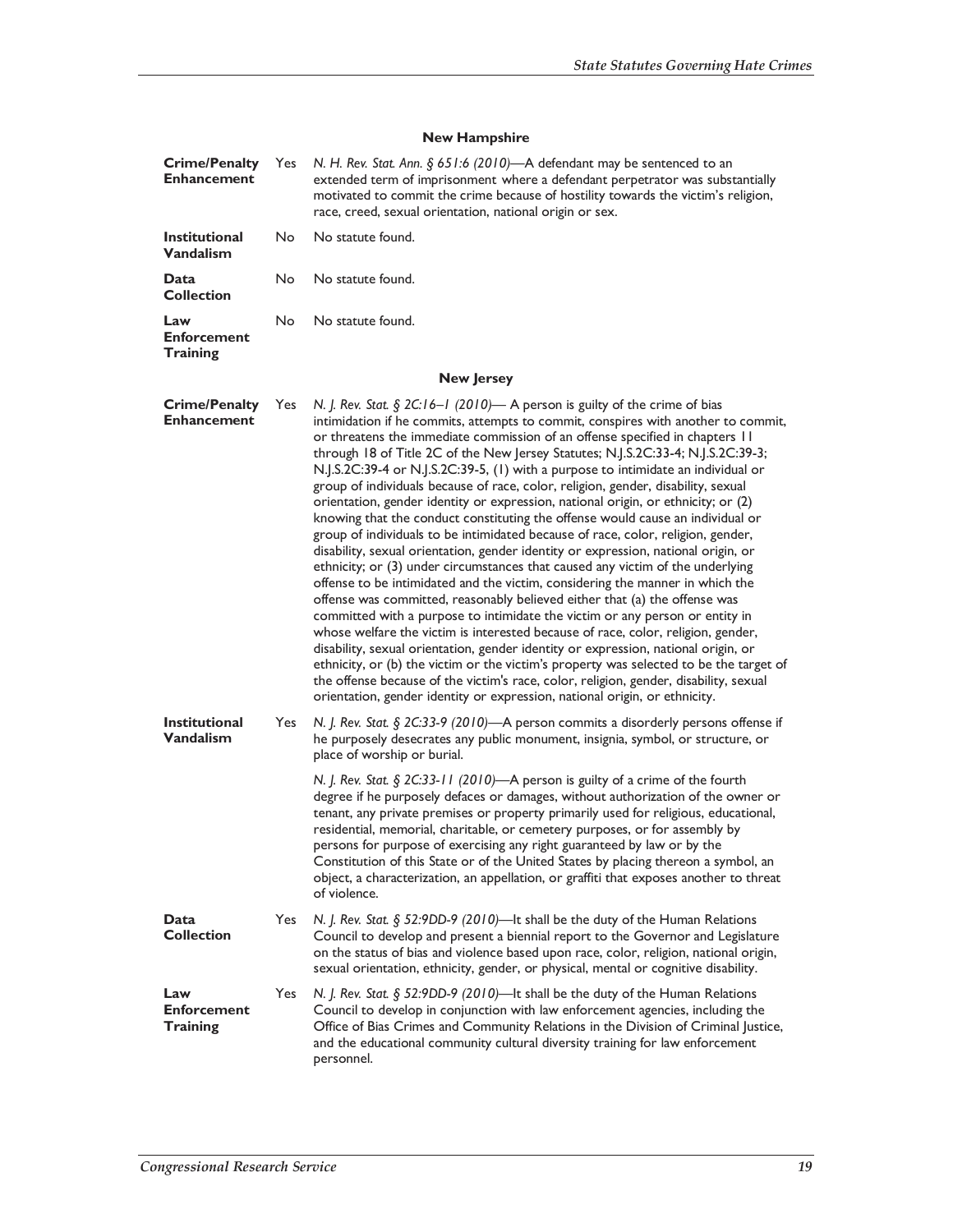### **New Mexico**

| <b>Crime/Penalty</b><br><b>Enhancement</b>   | Yes | N.M. Stat. Ann. § 31-18B-3 (2010)—Provides enhanced penalties for crimes<br>committed because of the victim's actual or perceived race, religion, color, national<br>origin, ancestry, age, disability, gender, sexual orientation or gender identity,<br>whether or not the offender's belief or perception was correct.                                                                                                                                                                                                                                                                                                                                                                                                                                                                                                                                                                                                                                       |  |
|----------------------------------------------|-----|-----------------------------------------------------------------------------------------------------------------------------------------------------------------------------------------------------------------------------------------------------------------------------------------------------------------------------------------------------------------------------------------------------------------------------------------------------------------------------------------------------------------------------------------------------------------------------------------------------------------------------------------------------------------------------------------------------------------------------------------------------------------------------------------------------------------------------------------------------------------------------------------------------------------------------------------------------------------|--|
| Institutional<br><b>Vandalism</b>            | Yes | N.M. Stat. Ann. § 30-15-4 (2010)—Desecration of a church consists of willfully,<br>maliciously and intentionally defacing a church or any portion thereof.                                                                                                                                                                                                                                                                                                                                                                                                                                                                                                                                                                                                                                                                                                                                                                                                      |  |
| Data<br><b>Collection</b>                    | Yes | N.M. Stat. Ann. $\S$ 31-18B-4 (2010)—Every district attorney and every state, county<br>and municipal law enforcement agency, to the maximum extent possible, shall<br>provide the federal bureau of investigation with data concerning the commission of<br>a crime motivated by hate, in accordance with guidelines established pursuant to<br>the federal Hate Crime Statistics Act.                                                                                                                                                                                                                                                                                                                                                                                                                                                                                                                                                                         |  |
| Law<br><b>Enforcement</b><br><b>Training</b> | Yes | N.M. Stat. Ann. § 31-18B-5 (2010)-The New Mexico Law Enforcement Academy<br>Board shall develop a course of instruction, learning and performance objectives<br>and training standards, in conjunction with appropriate groups and individuals that<br>have an interest in and expertise regarding crimes motivated by hate.                                                                                                                                                                                                                                                                                                                                                                                                                                                                                                                                                                                                                                    |  |
|                                              |     | <b>New York</b>                                                                                                                                                                                                                                                                                                                                                                                                                                                                                                                                                                                                                                                                                                                                                                                                                                                                                                                                                 |  |
| <b>Crime/Penalty</b><br><b>Enhancement</b>   | Yes | N.Y. Penal Law $\S$ 240.30 (2010)—A person is guilty of aggravated harassment in the<br>second degree when, with intent to harass, annoy, threaten or alarm another<br>person, he or she: strikes, shoves, kicks, or otherwise subjects another person to<br>physical contact, or attempts or threatens to do the same because of a belief or<br>perception regarding such person's race, color, national origin, ancestry, gender,<br>religion, religious practice, age, disability or sexual orientation, regardless of<br>whether the belief or perception is correct.                                                                                                                                                                                                                                                                                                                                                                                       |  |
|                                              |     | N.Y. Penal Law § 240.31 (2010)—A person is guilty of aggravated harassment in the<br>first degree when with intent to harass, annoy, threaten or alarm another person,<br>because of a belief or perception regarding such person's race, color, national<br>origin, ancestry, gender, religion, religious practice, age, disability or sexual<br>orientation, regardless of whether the belief or perception is correct, he or she:<br>commits the crime of aggravated harassment in the second degree in the manner<br>proscribed by the provisions of subdivision three of section 240.30 of this article<br>and has been previously convicted of the crime of aggravated harassment in the<br>second degree for the commission of conduct proscribed by the provisions of<br>subdivision three of section 240.30 or he or she has been previously convicted of<br>the crime of aggravated harassment in the first degree within the preceding ten<br>years. |  |
|                                              |     | N.Y. Penal Law § 240.70 (2010)-A person is guilty of criminal interference with<br>religious worship when by force or threat of force or by physical obstruction, he<br>or she intentionally injures, intimidates or interferes with, or attempts to injure,<br>intimidate or interfere with, another person because such person was or is seeking<br>to exercise the right of religious freedom at a place of religious worship.                                                                                                                                                                                                                                                                                                                                                                                                                                                                                                                               |  |
|                                              |     | N.Y. Penal Law § 240.71 (2010)-A person is guilty of criminal interference with<br>health care services or religious worship in the first degree when he or she<br>commits the crime of criminal interference with religious worship in the second<br>degree and has been previously convicted of the crime of criminal interference<br>with religious worship in the first or second degree or aggravated interference<br>with health care services in the first or second degree.                                                                                                                                                                                                                                                                                                                                                                                                                                                                             |  |
|                                              |     | N.Y. Penal Law $\S$ 485.05 (2010)—A person commits a hate crime when he or she<br>commits a specified offense and either: (a) intentionally selects the person against<br>whom the offense is committed or intended to be committed in whole or in<br>substantial part because of a belief or perception regarding the race, color, national<br>origin, ancestry, gender, religion, religious practice, age, disability or sexual<br>orientation of a person, regardless of whether the belief or perception is correct,<br>or (b) intentionally commits the act or acts constituting the offense in whole or in<br>substantial part because of a belief or perception regarding the race, color, national                                                                                                                                                                                                                                                      |  |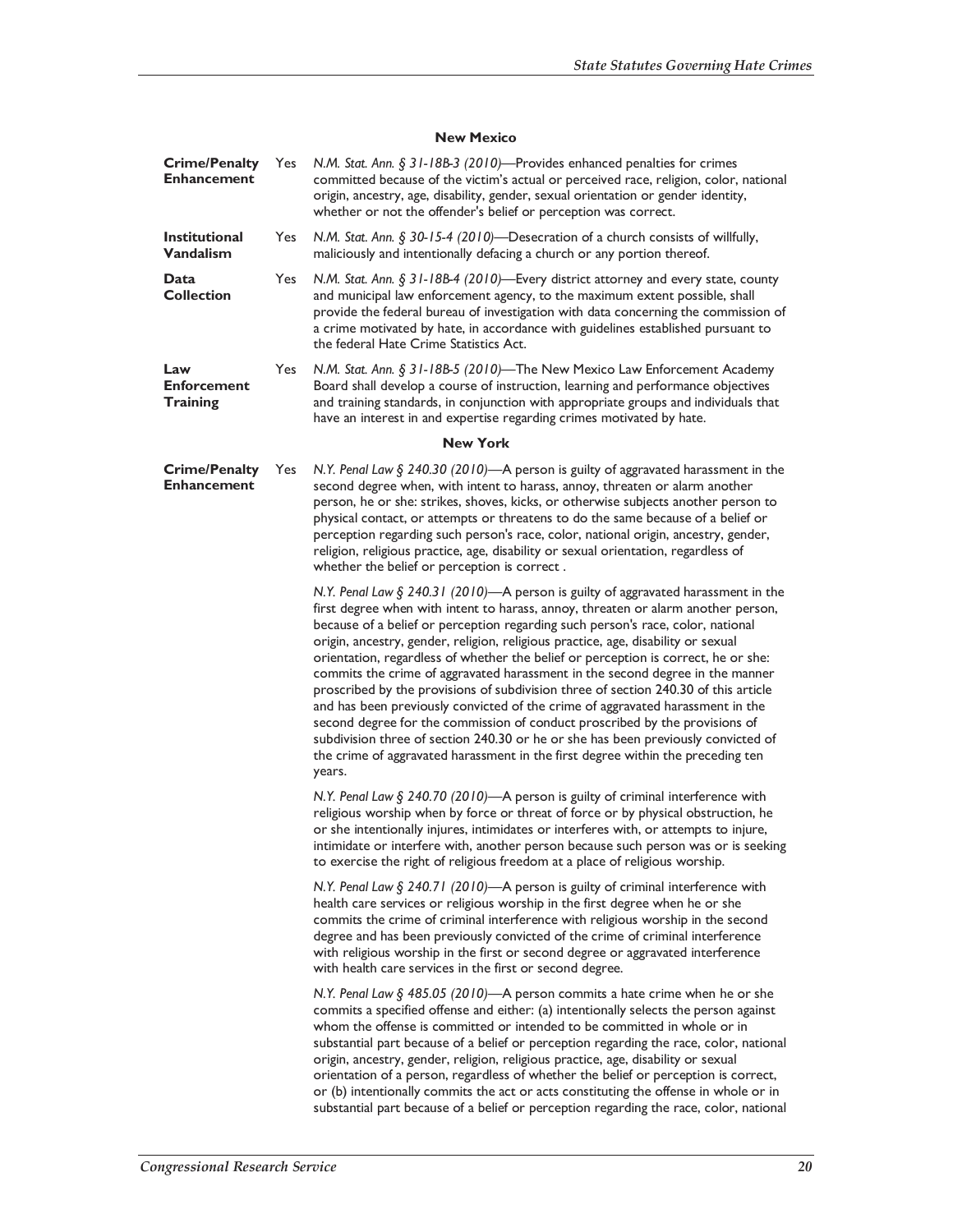origin, ancestry, gender, religion, religious practice, age, disability or sexual orientation of a person, regardless of whether the belief or perception is correct.

*N.Y. Penal Law § 485.10 (2010)*—When a person is convicted of a hate crime pursuant to this article, and the specified offense is a violent felony offense, as defined in section 70.02 of this chapter, the hate crime shall be deemed a violent felony offense. When a person is convicted of a hate crime pursuant to this article and the specified offense is a misdemeanor or a class C, D or E felony, the hate crime shall be deemed to be one category higher than the specified offense the defendant committed, or one category higher than the offense level applicable to the defendant's conviction for an attempt or conspiracy to commit a specified offense, whichever is applicable.

**Institutional Vandalism**  Yes *N.Y. Penal Law § 240.31 (2010)*—A person is guilty of aggravated harassment in the first degree when with intent to harass, annoy, threaten or alarm another person, because of a belief or perception regarding such person's race, color, national origin, ancestry, gender, religion, religious practice, age, disability or sexual orientation, regardless of whether the belief or perception is correct, he or she: damages premises primarily used for religious purposes, or acquired pursuant to section six of the religious corporation law and maintained for purposes of religious instruction, and the damage to the premises exceeds fifty dollars; etches, paints, draws upon or otherwise places a swastika, commonly exhibited as the emblem of Nazi Germany, on any building or other real property, public or private, owned by any person, firm or corporation or any public agency or instrumentality, without express permission of the owner or operator of such building or real property; sets on fire a cross in public view; or etches, paints, draws upon or otherwise places or displays a noose, commonly exhibited as a symbol of racism and intimidation, on any building or other real property, public or private, owned by any person, firm or corporation or any public agency or instrumentality, without express permission of the owner or operator of such building or real property.

> *N.Y. Penal Law § 240.70 (2010)*—A person is guilty of criminal interference with religious worship when he or she intentionally damages the property of a place of religious worship.

**Data Collection**  Yes *N.Y. Exec. Law § 837 (2010)*—The Division of Criminal Justice Services, in cooperation with the chief administrator of the courts as well as any other public or private agency, including law enforcement agencies, collect and analyze statistical and all other information and data with respect to the number of hate crimes reported to or investigated by the division of state police, and all other police or peace officers, the number of persons arrested for the commission of such crimes, the offense for which the person was arrested, the county within which the arrest was made and the accusatory instrument filed, the disposition of the accusatory instrument filed, including, but not limited to, as the case may be, dismissal, acquittal, the offense to which the defendant pled guilty, the offense the defendant was convicted of after trial, and the sentence imposed.

**Law Enforcement Training**  No No statute found.

#### **North Carolina**

**Crime/Penalty Enhancement**  Yes *N.C. Gen. Stat. § 14-3 (2010)*—Enhances punishment for offenses committed because of victim's race, color, religion, nationality, or country of origin. *N.C. Gen. Stat. § 14-12.14 (2010)*—It shall be unlawful for any person or persons, while wearing a mask, hood or device whereby the person, face or voice is disguised so as to conceal the identity of the wearer, to place or cause to be placed at or in any place in the State any exhibit of any kind whatsoever, with the intention of intimidating any person or persons, or of preventing them from doing any act which is lawful, or of causing them to do any act which is unlawful. For the purposes of this section, the term "exhibit" includes items such as a noose.

*N.C. Gen. Stat. § 14-401.14 (2010)*—(a) If a person shall, because of race, color,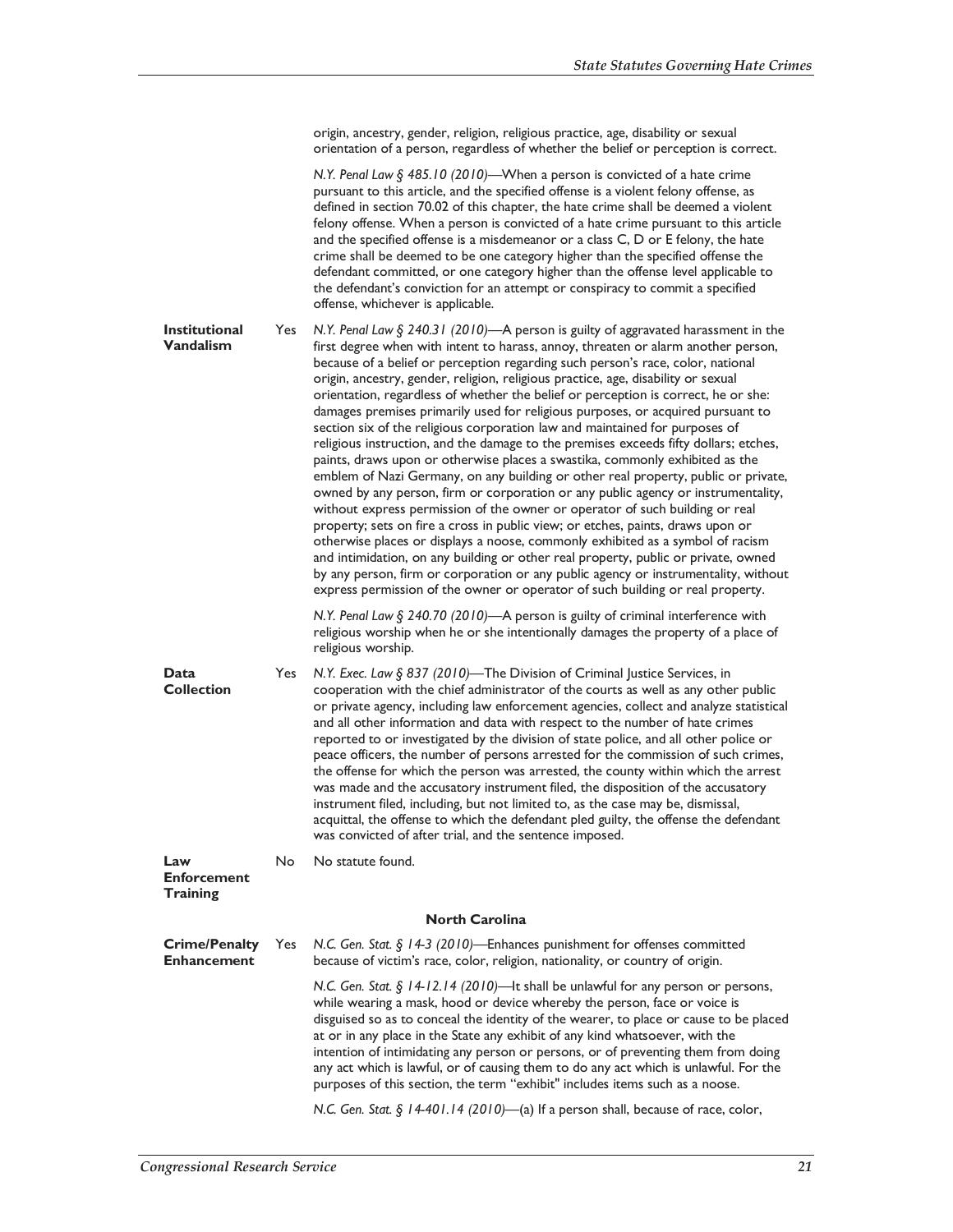|                                              |     | religion, nationality, or country of origin, assault another person, or damage or<br>deface the property of another person, or threaten to do any such act, he shall be<br>guilty of a Class I misdemeanor. (b) A person who assembles with one or more<br>persons to teach any technique or means to be used to commit any act in violation<br>of subsection (a) of this section is guilty of a Class I misdemeanor.                                                                                                                                                                                                                                                                                                                                                                                                                                                                                                                                                       |
|----------------------------------------------|-----|-----------------------------------------------------------------------------------------------------------------------------------------------------------------------------------------------------------------------------------------------------------------------------------------------------------------------------------------------------------------------------------------------------------------------------------------------------------------------------------------------------------------------------------------------------------------------------------------------------------------------------------------------------------------------------------------------------------------------------------------------------------------------------------------------------------------------------------------------------------------------------------------------------------------------------------------------------------------------------|
| <b>Institutional</b><br>Vandalism            | Yes | N.C. Gen. Stat. § 14-49 (2010)—Any person who willfully and maliciously damages,<br>aids, counsels, or procures the damaging of any church, chapel, synagogue, mosque,<br>masjid, or other building of worship by the use of any explosive or incendiary<br>device or material is guilty of a Class E felony.                                                                                                                                                                                                                                                                                                                                                                                                                                                                                                                                                                                                                                                               |
|                                              |     | N.C. Gen. Stat. § 14-62.2 (2010)—If any person shall wantonly and willfully set fire<br>to or burn or cause to be burned, or aid, counsel or procure the burning of any<br>church, chapel, or meetinghouse, the person shall be punished as a Class E felon.                                                                                                                                                                                                                                                                                                                                                                                                                                                                                                                                                                                                                                                                                                                |
|                                              |     | N.C. Gen. Stat. § 14-144 (2010)—Provides penalties if any person shall, by any other<br>means than burning or attempting to burn, unlawfully and willfully demolish,<br>destroy, deface, injure or damage any of the houses or other buildings mentioned<br>in Article 15 (Arson and Other Burnings) of this Chapter; or shall by any other<br>means than burning or attempting to burn unlawfully and willfully demolish, pull<br>down, destroy, deface, damage or injure any church, uninhabited house, outhouse<br>or other house or building not mentioned in such article; or shall unlawfully and<br>willfully burn, destroy, pull down, injure or remove any fence, wall or other<br>enclosure, or any part thereof, surrounding or about any yard, garden, cultivated<br>field or pasture, or about any church or graveyard, or about any factory or other<br>house in which machinery is used,, or about any factory or other house in which<br>machinery is used. |
| Data<br><b>Collection</b>                    | No. | No statute found.                                                                                                                                                                                                                                                                                                                                                                                                                                                                                                                                                                                                                                                                                                                                                                                                                                                                                                                                                           |
| Law<br><b>Enforcement</b><br><b>Training</b> | No. | No statute found.                                                                                                                                                                                                                                                                                                                                                                                                                                                                                                                                                                                                                                                                                                                                                                                                                                                                                                                                                           |
|                                              |     | <b>North Dakota</b>                                                                                                                                                                                                                                                                                                                                                                                                                                                                                                                                                                                                                                                                                                                                                                                                                                                                                                                                                         |
| <b>Crime/Penalty</b><br><b>Enhancement</b>   | Yes | N.D. Cent. Code, § 12.1-14-04 (2008)—A person is guilty of a class B misdemeanor<br>if, whether or not acting under color of law, he, by force, or threat of force or by<br>economic coercion, intentionally injures, intimidates, or interferes with another<br>because of his sex, race, color, religion, or national origin in order to intimidate<br>him or any other person from exercising or attempting to exercise his right to full<br>and equal enjoyment of any facility open to the public.                                                                                                                                                                                                                                                                                                                                                                                                                                                                     |
| <b>Institutional</b><br>Vandalism            | Yes | N.D. Cent. Code § 12.1-21-01 (2010)—A person is guilty of arson, a class B felony, if<br>he starts or maintains a fire or causes an explosion with intent to destroy an entire<br>or any part of a building or inhabited structure of another                                                                                                                                                                                                                                                                                                                                                                                                                                                                                                                                                                                                                                                                                                                               |
|                                              |     | N.D. Cent. Code $\S$ 12.1-21-02 (2010)—A person is guilty of an offense if he<br>intentionally starts or maintains a fire or causes an explosion and thereby recklessly<br>places an entire or any part of a building or inhabited structure of another in<br>danger of destruction.                                                                                                                                                                                                                                                                                                                                                                                                                                                                                                                                                                                                                                                                                        |
|                                              |     | N.D. Cent. Code § 12.1-21-08 (2010)-"Inhabited structure" means a structure or<br>vehicle: where people assemble for purposes of business, government, education,<br>religion.                                                                                                                                                                                                                                                                                                                                                                                                                                                                                                                                                                                                                                                                                                                                                                                              |
| Data<br><b>Collection</b>                    | No  | No statute found.                                                                                                                                                                                                                                                                                                                                                                                                                                                                                                                                                                                                                                                                                                                                                                                                                                                                                                                                                           |
| Law<br><b>Enforcement</b><br><b>Training</b> | No. | No statute found.                                                                                                                                                                                                                                                                                                                                                                                                                                                                                                                                                                                                                                                                                                                                                                                                                                                                                                                                                           |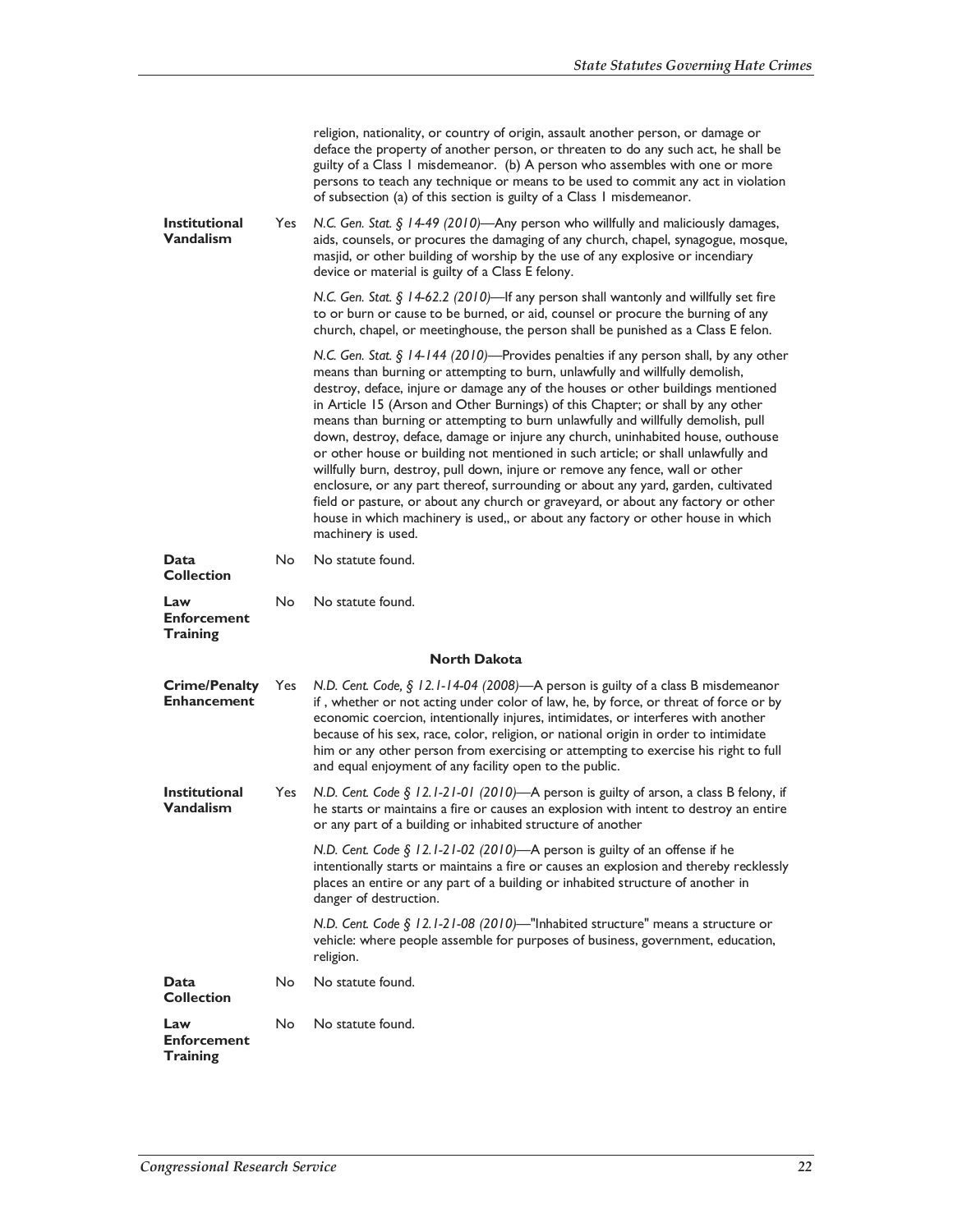### **Ohio**

| <b>Crime/Penalty</b><br><b>Enhancement</b>   | Yes | Ohio Rev. Stat. Ann. § 2927.12 (2010)-Enhances penalty for ethnic intimidation<br>when certain offenses are committed by reason of the victim's race, color, religion,<br>or national origin.                                                                                                                                                                                                                                                                                                                                                                                                                                                                                                                                                                                                                                                                                                                                                                                                                                                                                                                                                                                                                                                                                                                                                                                      |  |
|----------------------------------------------|-----|------------------------------------------------------------------------------------------------------------------------------------------------------------------------------------------------------------------------------------------------------------------------------------------------------------------------------------------------------------------------------------------------------------------------------------------------------------------------------------------------------------------------------------------------------------------------------------------------------------------------------------------------------------------------------------------------------------------------------------------------------------------------------------------------------------------------------------------------------------------------------------------------------------------------------------------------------------------------------------------------------------------------------------------------------------------------------------------------------------------------------------------------------------------------------------------------------------------------------------------------------------------------------------------------------------------------------------------------------------------------------------|--|
| <b>Institutional</b><br>Vandalism            | Yes | Ohio Rev. Stat. Ann. § 2927.11 (2010)-No person, without privilege to do so, shall<br>purposely deface, damage, pollute, or otherwise physically mistreat a place of<br>worship, its furnishings, or religious artifacts or sacred texts within the place of<br>worship or within the grounds upon which the place of worship is located or any<br>other object of reverence or sacred devotion.                                                                                                                                                                                                                                                                                                                                                                                                                                                                                                                                                                                                                                                                                                                                                                                                                                                                                                                                                                                   |  |
| Data<br><b>Collection</b>                    | No  | No statute found.                                                                                                                                                                                                                                                                                                                                                                                                                                                                                                                                                                                                                                                                                                                                                                                                                                                                                                                                                                                                                                                                                                                                                                                                                                                                                                                                                                  |  |
| Law<br><b>Enforcement</b><br><b>Training</b> | No  | No statute found.                                                                                                                                                                                                                                                                                                                                                                                                                                                                                                                                                                                                                                                                                                                                                                                                                                                                                                                                                                                                                                                                                                                                                                                                                                                                                                                                                                  |  |
|                                              |     | <b>Oklahoma</b>                                                                                                                                                                                                                                                                                                                                                                                                                                                                                                                                                                                                                                                                                                                                                                                                                                                                                                                                                                                                                                                                                                                                                                                                                                                                                                                                                                    |  |
| <b>Crime/Penalty</b><br><b>Enhancement</b>   | Yes | Okla. Stat. tit. 21, $\S$ 850 (2010)—No person shall maliciously and with the specific<br>intent to intimidate or harass another person because of that person's race, color,<br>religion, ancestry, national origin or disability: assault or batter another person;<br>damage, destroy, vandalize or deface any real or personal property of another<br>person; or threaten, by word or act, to do any act prohibited by paragraph I or 2<br>of this subsection if there is reasonable cause to believe that such act will occur.<br>No person shall maliciously and with specific intent to incite or produce, and which<br>is likely to incite or produce, imminent violence, which violence would be directed<br>against another person because of that person's race, color, religion, ancestry,<br>national origin or disability, make or transmit, cause or allow to be transmitted, any<br>telephonic, computerized, or electronic message. No person shall maliciously and<br>with specific intent to incite or produce, and which is likely to incite or produce,<br>imminent violence, which violence would be directed against another person<br>because of that person's race, color, religion, ancestry, national origin or disability,<br>broadcast, publish, or distribute, cause or allow to be broadcast, published or<br>distributed, any message or material. |  |
|                                              |     | Okla. Stat. tit. 21, $\S$ 1174 (2010)—It shall be unlawful for any person or persons,<br>with the intent of intimidating any person or group of persons, to burn, or cause to<br>be burned, a cross on the property of another, a highway or other public place.                                                                                                                                                                                                                                                                                                                                                                                                                                                                                                                                                                                                                                                                                                                                                                                                                                                                                                                                                                                                                                                                                                                   |  |
| <b>Institutional</b><br><b>Vandalism</b>     | Yes | Okla. Stat. tit. 21, § 1765 (2010)-Any person who willfully breaks, defaces, or<br>otherwise injures any house of worship, or any part thereof, or any appurtenance<br>thereto, or any book, furniture, ornament, musical instrument, article of silver or<br>plated ware, or other chattel kept therein for use in connection with religious<br>worship, shall be guilty of a felony.                                                                                                                                                                                                                                                                                                                                                                                                                                                                                                                                                                                                                                                                                                                                                                                                                                                                                                                                                                                             |  |
| Data<br><b>Collection</b>                    | Yes | Okla. Stat. tit. 21, § 850 (2010)-The Oklahoma State Bureau of Investigation shall<br>develop a standard system for state and local law enforcement agencies to report<br>incidents of crime which are apparently directed against members of racial, ethnic,<br>religious groups or other groups specified by this section.                                                                                                                                                                                                                                                                                                                                                                                                                                                                                                                                                                                                                                                                                                                                                                                                                                                                                                                                                                                                                                                       |  |
| Law<br><b>Enforcement</b><br><b>Training</b> | No  | No statute found.                                                                                                                                                                                                                                                                                                                                                                                                                                                                                                                                                                                                                                                                                                                                                                                                                                                                                                                                                                                                                                                                                                                                                                                                                                                                                                                                                                  |  |
|                                              |     | Oregon                                                                                                                                                                                                                                                                                                                                                                                                                                                                                                                                                                                                                                                                                                                                                                                                                                                                                                                                                                                                                                                                                                                                                                                                                                                                                                                                                                             |  |
| <b>Crime/Penalty</b><br><b>Enhancement</b>   | Yes | Or. Rev. Stat. § 166.155 (2010)—A person commits the crime of intimidation in the<br>second degree if the person: (a) tampers or interferes with property, having no<br>right to do so nor reasonable ground to believe that the person has such right,<br>with the intent to cause substantial inconvenience to another because of the<br>person's perception of the other's race, color, religion, national origin or sexual<br>orientation; (b) intentionally subjects another to offensive physical contact because<br>of the person's perception of the other's race, color, religion, national origin or                                                                                                                                                                                                                                                                                                                                                                                                                                                                                                                                                                                                                                                                                                                                                                     |  |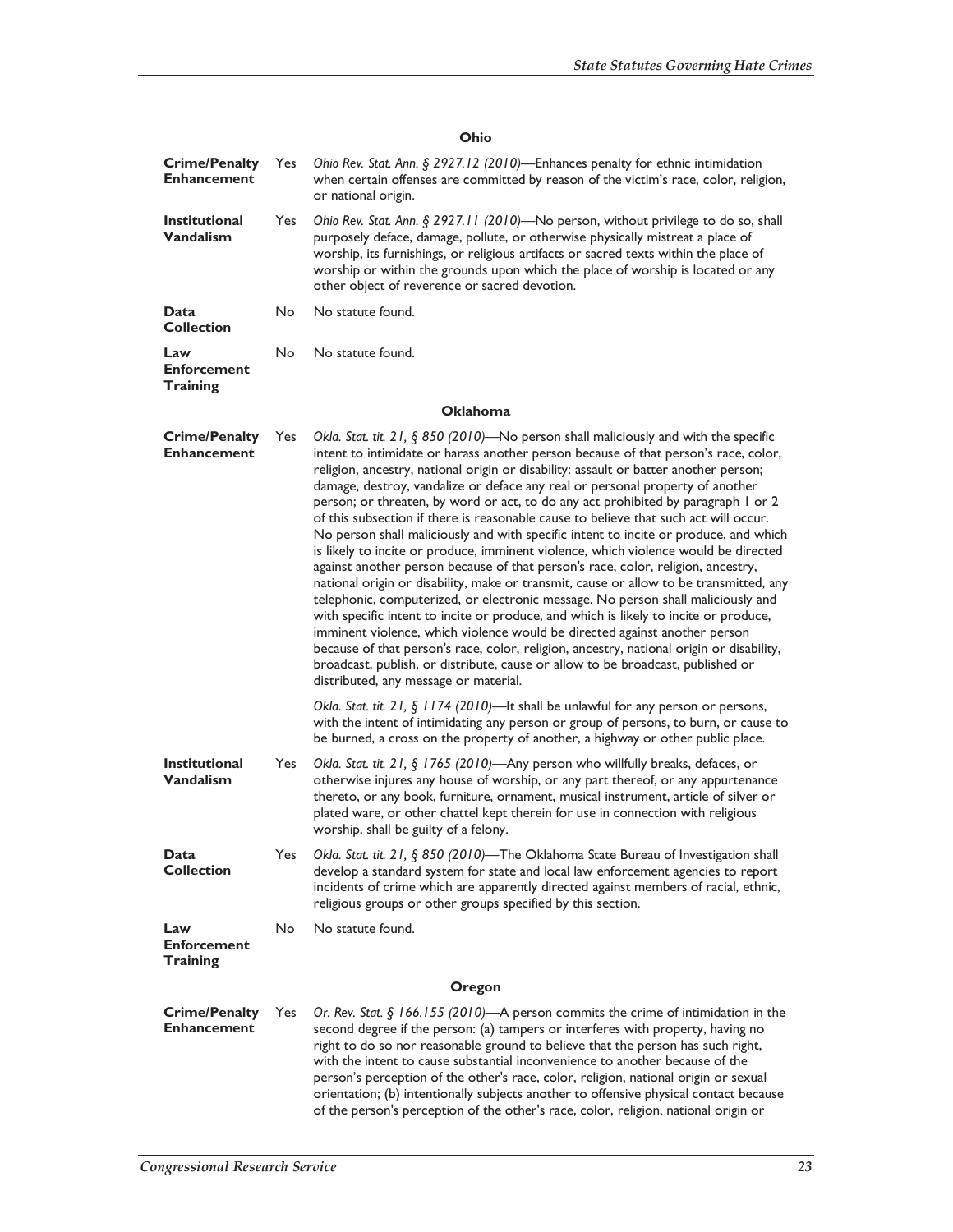|                                              |     | sexual orientation; or (c) intentionally, because of the person's perception of race,<br>color, religion, national origin or sexual orientation of another or of a member of<br>the other's family, subjects such other person to alarm by threatening: (A) to inflict<br>serious physical injury upon or to commit a felony affecting such other person, or a<br>member of the person's family; or (B) to cause substantial damage to the property<br>of the other person or of a member of the other person's family.                                                                                                                                                                                                                                                                                                                                                                                                                            |
|----------------------------------------------|-----|----------------------------------------------------------------------------------------------------------------------------------------------------------------------------------------------------------------------------------------------------------------------------------------------------------------------------------------------------------------------------------------------------------------------------------------------------------------------------------------------------------------------------------------------------------------------------------------------------------------------------------------------------------------------------------------------------------------------------------------------------------------------------------------------------------------------------------------------------------------------------------------------------------------------------------------------------|
|                                              |     | Or. Rev. Stat. § 166.165 (2010)-Two or more persons acting together commit the<br>crime of intimidation in the first degree, if the persons: (a)(A) intentionally,<br>knowingly or recklessly cause physical injury to another person because of the<br>actors' perception of that person's race, color, religion, national origin or sexual<br>orientation; or (B) with criminal negligence cause physical injury to another person<br>by means of a deadly weapon because of the actors' perception of that person's<br>race, color, religion, national origin or sexual orientation; (b) intentionally, because<br>of the actors' perception of another person's race, color, religion, national origin<br>or sexual orientation, place another person in fear of imminent serious physical<br>injury; or (c) commit such acts as would constitute the crime of intimidation in the<br>second degree, if undertaken by one person acting alone. |
| <b>Institutional</b><br><b>Vandalism</b>     | Yes | Or. Rev. Stat. § $166.075$ (2010)—A person commits the crime of abuse of<br>venerated objects if the person intentionally abuses a public monument or<br>structure, a place of worship or the national or state flag.                                                                                                                                                                                                                                                                                                                                                                                                                                                                                                                                                                                                                                                                                                                              |
| Data<br><b>Collection</b>                    | Yes | Or. Rev. Stat. § 181.550 (2010)—All law enforcement agencies shall report to the<br>Department of State Police statistics concerning crimes motivated by prejudice<br>based on the perceived race, color, religion, national origin, sexual orientation,<br>marital status, political affiliation or beliefs, membership or activity in or on behalf<br>of a labor organization or against a labor organization, physical or mental disability,<br>age, economic or social status or citizenship of the victim.                                                                                                                                                                                                                                                                                                                                                                                                                                    |
| Law<br><b>Enforcement</b><br><b>Training</b> | Yes | Or. Rev. Stat. § 181.642 (2010)-The Board on Public Safety Standards and Training<br>shall ensure that all police officers and certified reserve officers are trained to:<br>investigate, identify and report crimes motivated by prejudice based on the<br>perceived race, color, religion, national origin, sexual orientation, marital status,<br>political affiliation or beliefs, membership or activity in or on behalf of a labor<br>organization or against a labor organization, physical or mental handicap, age,<br>economic or social status or citizenship of the victim.                                                                                                                                                                                                                                                                                                                                                             |
|                                              |     | Pennsylvania                                                                                                                                                                                                                                                                                                                                                                                                                                                                                                                                                                                                                                                                                                                                                                                                                                                                                                                                       |
| <b>Crime/Penalty</b><br><b>Enhancement</b>   | Yes | 18 Pa. Cons. Stat. § 2710 (2010)-A person commits the offense of ethnic                                                                                                                                                                                                                                                                                                                                                                                                                                                                                                                                                                                                                                                                                                                                                                                                                                                                            |
|                                              |     | intimidation if, with malicious intention toward the race, color, religion or national<br>origin of another individual or group of individuals, he commits an offense under<br>any other provision of this article or under Chapter 33 (relating to arson, criminal<br>mischief and other property destruction) exclusive of section 3307 (relating to<br>institutional vandalism) or under section 3503 (relating to criminal trespass) with<br>respect to such individual or his or her property or with respect to one or more<br>members of such group or to their property. an offense under this section shall be<br>classified one degree higher in the classification specified in section 106 (relating to<br>classes of offenses) than the classification of the other offense.                                                                                                                                                          |
| <b>Institutional</b><br>Vandalism            | Yes | 18 Pa. Cons. Stat. § 3307 (2010)—A person commits the offense of institutional<br>vandalism if he knowingly desecrates, vandalizes, defaces or otherwise damages: (1)<br>any church, synagogue or other facility or place used for religious worship or other<br>religious purposes; (2) any cemetery, mortuary or other facility used for the<br>purpose of burial or memorializing the dead; (3) any school, educational facility,<br>community center, municipal building, courthouse facility, State or local<br>government building or vehicle or juvenile detention center; (4) the grounds<br>adjacent to and owned or occupied by any facility set forth in paragraph (1), (2) or<br>(3); or (5) any personal property located in any facility set forth in this subsection.                                                                                                                                                               |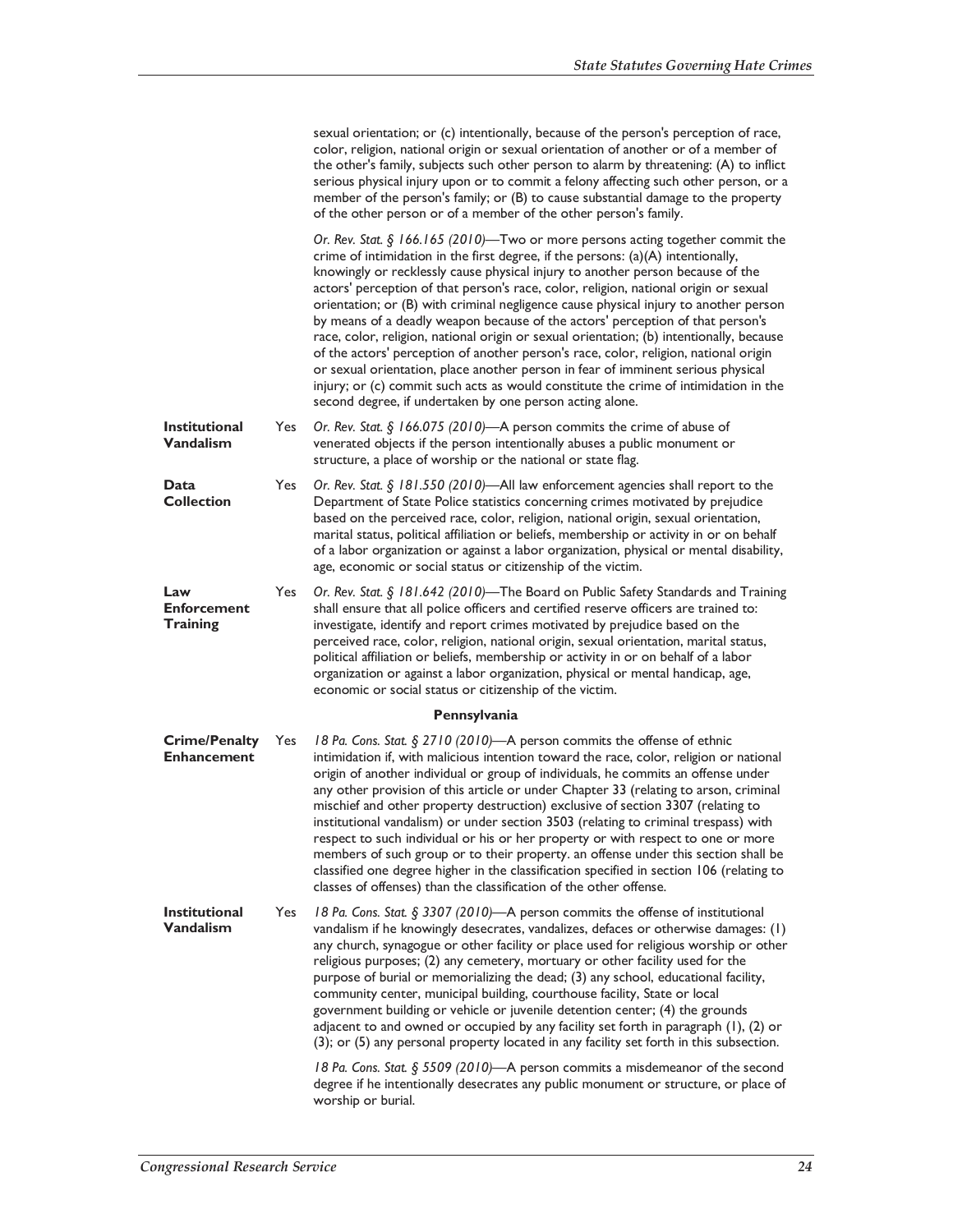| Data<br><b>Collection</b>                    | Yes | 71 Pa. Cons. Stat. § 250 (2010)—The Pennsylvania State Police shall have the power<br>and its duty shall be to collect information relating to crimes and incidents related<br>to the race, color, religion or national origin of individuals or groups, which shall be<br>reported monthly by all local law enforcement agencies and the State Fire Marshal.                                                                                                                                                                                                                                                                                                                                                                                                                                                                                                                                                                                                                                                                                                                                                                                                                                 |  |  |  |
|----------------------------------------------|-----|-----------------------------------------------------------------------------------------------------------------------------------------------------------------------------------------------------------------------------------------------------------------------------------------------------------------------------------------------------------------------------------------------------------------------------------------------------------------------------------------------------------------------------------------------------------------------------------------------------------------------------------------------------------------------------------------------------------------------------------------------------------------------------------------------------------------------------------------------------------------------------------------------------------------------------------------------------------------------------------------------------------------------------------------------------------------------------------------------------------------------------------------------------------------------------------------------|--|--|--|
| Law<br><b>Enforcement</b><br><b>Training</b> | No. | No statute found.                                                                                                                                                                                                                                                                                                                                                                                                                                                                                                                                                                                                                                                                                                                                                                                                                                                                                                                                                                                                                                                                                                                                                                             |  |  |  |
|                                              |     | <b>Rhode Island</b>                                                                                                                                                                                                                                                                                                                                                                                                                                                                                                                                                                                                                                                                                                                                                                                                                                                                                                                                                                                                                                                                                                                                                                           |  |  |  |
| <b>Crime/Penalty</b><br><b>Enhancement</b>   | Yes | R.I. Gen. Laws § 12-19-38 (2010)—Enhances the penalty where the defendant<br>intentionally selected the person against whom the offense is committed, or<br>selected the property that is damaged, or otherwise affected by the offense<br>because of his or her hatred or animus toward the actual or perceived race,<br>religion, color, disability, national origin or ethnicity, gender, or sexual orientation<br>of that person or the owner or occupant of that property.                                                                                                                                                                                                                                                                                                                                                                                                                                                                                                                                                                                                                                                                                                               |  |  |  |
| Institutional<br>Vandalism                   | Yes | R.I. Gen. Laws $\S$ 11-44-31 (2010)—Provides the penalties imposed when a person<br>willfully and maliciously or mischievously, injure or destroy or write upon, paint, or<br>otherwise damage or deface: (I) any church, synagogue, or other building,<br>structure, or place used for religious worship or other religious purpose; (2) any<br>cemetery, mortuary, or other facility used for the purpose of burial or<br>memorializing the dead; (3) any building used for educational purposes or as a<br>community meeting place and which is owned by an organization exempt from<br>taxation under 26 U.S.C. $\S$ 501; (4) any public building owned and/or operated by<br>the government of the United States or by the government of the state of Rhode<br>Island or its political subdivisions; (5) the grounds adjacent to and owned or rented<br>by any institution, facility, building, structure, or place described in subdivisions (1),<br>$(2)$ , $(3)$ , or $(4)$ of this section; or $(6)$ any personal property contained in any<br>institution, facility, building, structure, or place described in subdivisions (1), (2),<br>$(3)$ , $(4)$ , or $(5)$ of this section. |  |  |  |
| Data<br><b>Collection</b>                    | Yes | R.I. Gen. Laws $\S$ 42-28-46 (2010)—The state police shall, by January 1, 1994,<br>develop a system monitoring the occurrence of crimes committed in the state<br>which the evidence of the offense demonstrates was motivated by racial, religious,<br>ethnic bigotry, or bias on any other matter defined as a "hate crime" herein. All<br>police departments within the state shall report monthly the occurrence of such<br>crimes to the state police.                                                                                                                                                                                                                                                                                                                                                                                                                                                                                                                                                                                                                                                                                                                                   |  |  |  |
| Law<br><b>Enforcement</b><br><b>Training</b> | Yes | R.I. Gen. Laws § 42-28.2-8.1 (2010)-The commission on standards and training<br>shall prepare and publish mandatory training standards to provide instruction for<br>police officers in identifying, responding to and reporting all incidents of "hate<br>crimes" pursuant to $\S$ 42-28-46.                                                                                                                                                                                                                                                                                                                                                                                                                                                                                                                                                                                                                                                                                                                                                                                                                                                                                                 |  |  |  |
|                                              |     | <b>South Carolina</b>                                                                                                                                                                                                                                                                                                                                                                                                                                                                                                                                                                                                                                                                                                                                                                                                                                                                                                                                                                                                                                                                                                                                                                         |  |  |  |
| <b>Crime/Penalty</b><br><b>Enhancement</b>   | Yes | S.C. Code Ann. § 16-5-10 (2009)—It is unlawful for two or more persons to band or<br>conspire together or go in disguise upon the public highway or upon the premises<br>of another with the intent to injure, oppress, or violate the person or property of<br>a citizen because of his political opinion or his expression or exercise of the same<br>or attempt by any means, measures, or acts to hinder, prevent, or obstruct a<br>citizen in the free exercise and enjoyment of any right or privilege secured to him<br>by the Constitution and laws of the United States or by the Constitution and laws<br>of this State.                                                                                                                                                                                                                                                                                                                                                                                                                                                                                                                                                            |  |  |  |
|                                              |     | S.C. Code Ann. § 16-7-120 (2009)—It shall be unlawful for any person to place or to<br>cause to be placed in a public place in the State a burning or flaming cross or any<br>manner of exhibit in which a burning or flaming cross, real or simulated, is the<br>whole or a part or to place or cause to be placed on the property of another in<br>the State a burning or flaming cross or any manner of exhibit in which a burning or<br>flaming cross, real or simulated, is the whole or a part, without first obtaining<br>written permission of the owner or occupier of the premises so to do.                                                                                                                                                                                                                                                                                                                                                                                                                                                                                                                                                                                        |  |  |  |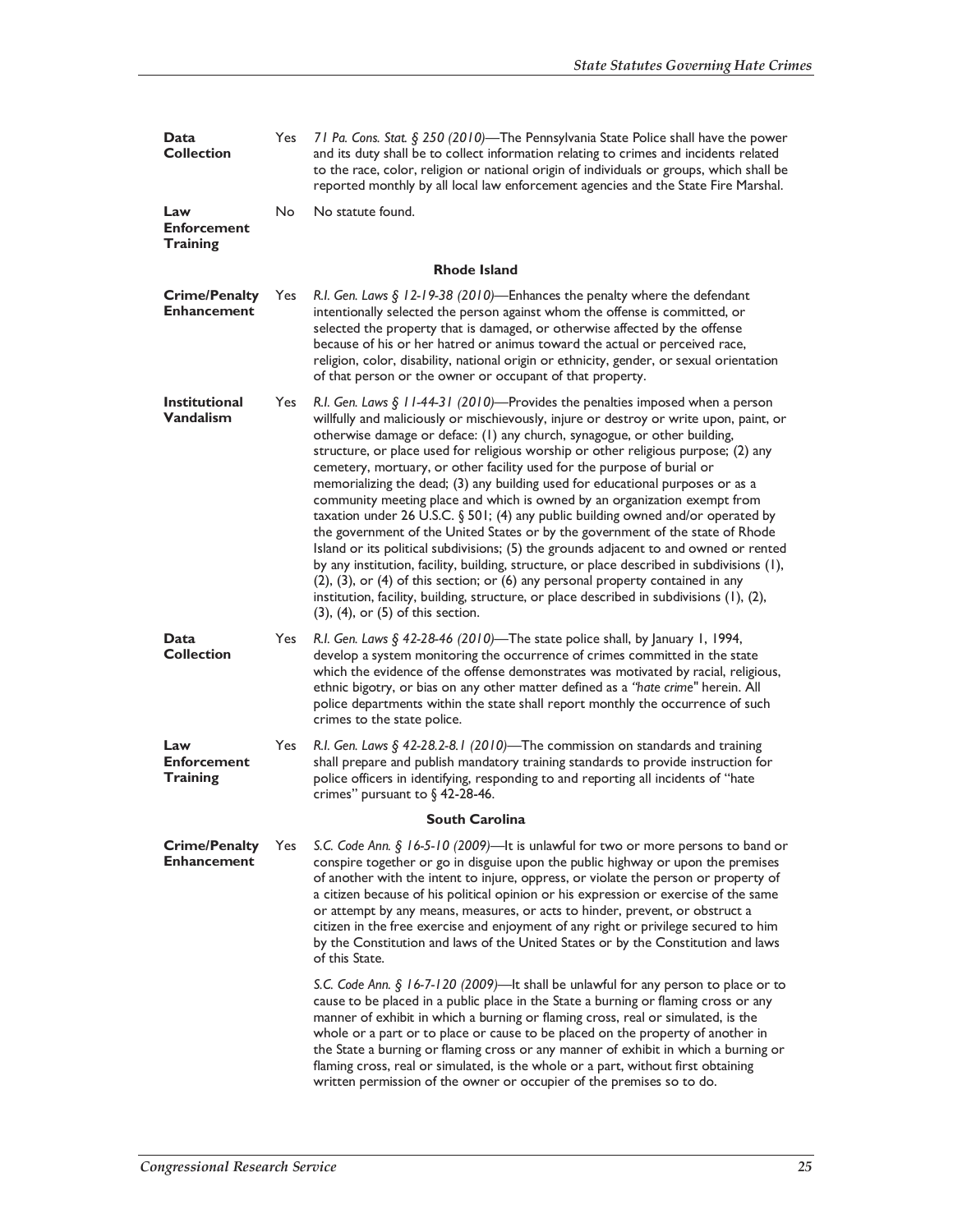| <b>Institutional</b><br>Vandalism            | Yes | S.C. Code Ann. § 16-11-535 (2009)-Whoever shall willfully, unlawfully, and<br>maliciously vandalize, deface, damage, or destroy or attempt to vandalize, deface,<br>damage, or destroy any place, structure, or building of worship or aid, agree with,<br>employ, or conspire with any person to do or cause to be done any of the acts<br>mentioned above is guilty of a felony.                                                                                                                                                                                                                                                                                                                                                                                                                                                                                                                        |  |
|----------------------------------------------|-----|-----------------------------------------------------------------------------------------------------------------------------------------------------------------------------------------------------------------------------------------------------------------------------------------------------------------------------------------------------------------------------------------------------------------------------------------------------------------------------------------------------------------------------------------------------------------------------------------------------------------------------------------------------------------------------------------------------------------------------------------------------------------------------------------------------------------------------------------------------------------------------------------------------------|--|
|                                              |     | S.C. Code Ann. § 16-11-110 (2009)—A person who willfully and maliciously causes<br>an explosion, sets fire to, burns, or causes to be burned or aids, counsels, or<br>procures the burning that results in damage to a dwelling house, church or place of<br>worship, a public or private school facility, a manufacturing plant or warehouse, a<br>building where business is conducted, an institutional facility, or any structure<br>designed for human occupancy to include local and municipal buildings, whether<br>the property of himself or another, is guilty of arson.                                                                                                                                                                                                                                                                                                                        |  |
| <b>Data</b><br><b>Collection</b>             | No. | No statute found.                                                                                                                                                                                                                                                                                                                                                                                                                                                                                                                                                                                                                                                                                                                                                                                                                                                                                         |  |
| Law<br><b>Enforcement</b><br><b>Training</b> | No. | No statute found.                                                                                                                                                                                                                                                                                                                                                                                                                                                                                                                                                                                                                                                                                                                                                                                                                                                                                         |  |
|                                              |     | <b>South Dakota</b>                                                                                                                                                                                                                                                                                                                                                                                                                                                                                                                                                                                                                                                                                                                                                                                                                                                                                       |  |
| <b>Crime/Penalty</b><br><b>Enhancement</b>   | Yes | S.D. Codified Laws §§ 22-19B-1, 22-19B-2 (2010)-No person may maliciously and<br>with the specific intent to intimidate or harass any person or specific group of<br>persons because of that person's or group of persons' race, ethnicity, religion,<br>ancestry, or national origin: (1) cause physical injury to another person; or<br>(2) deface any real or personal property of another person; or (3) damage or<br>destroy any real or personal property of another person; or (4) threaten, by word<br>or act, to do the acts prohibited if there is reasonable cause to believe that any of<br>the acts prohibited in subdivision (1), (2), or (3) of this section will occur. Deface,<br>includes cross-burnings or the placing of any word or symbol commonly associated<br>with racial, religious, or ethnic terrorism on the property of another person<br>without that person's permission. |  |
| <b>Institutional</b><br>Vandalism            | No. | No statute found.                                                                                                                                                                                                                                                                                                                                                                                                                                                                                                                                                                                                                                                                                                                                                                                                                                                                                         |  |
| Data<br><b>Collection</b>                    | No. | No statute found.                                                                                                                                                                                                                                                                                                                                                                                                                                                                                                                                                                                                                                                                                                                                                                                                                                                                                         |  |
| Law<br><b>Enforcement</b><br><b>Training</b> | No  | No statute found.                                                                                                                                                                                                                                                                                                                                                                                                                                                                                                                                                                                                                                                                                                                                                                                                                                                                                         |  |
|                                              |     | <b>Tennessee</b>                                                                                                                                                                                                                                                                                                                                                                                                                                                                                                                                                                                                                                                                                                                                                                                                                                                                                          |  |
| <b>Crime/Penalty</b><br><b>Enhancement</b>   | Yes | Tenn. Code Ann. § 40-35-114 (2010)-If appropriate for the offense and if not<br>already an essential element of the offense, the court shall consider, but is not<br>bound by, the following advisory factors in determining whether to enhance a<br>defendant's sentence: the defendant intentionally selected the person against whom<br>the crime was committed or selected the property that was damaged or otherwise<br>affected by the crime, in whole or in part, because of the defendant's belief or<br>perception regarding the race, religion, color, disability, sexual orientation, national<br>origin, ancestry, or gender of that person or the owner or occupant of that<br>property, however, this subdivision should not be construed to permit the<br>enhancement of a sexual offense on the basis of gender selection alone.                                                          |  |
|                                              |     | Tenn. Code Ann. § 39-17-309 (2010)—It is the right of every person regardless of<br>race, color, ancestry, religion or national origin, to be secure and protected from<br>fear, intimidation, harassment and bodily injury caused by the activities of groups<br>and individuals. It is an offense for a person to wear a mask or disguise with the<br>intent to commit the offense of intimidating others from exercising civil rights                                                                                                                                                                                                                                                                                                                                                                                                                                                                  |  |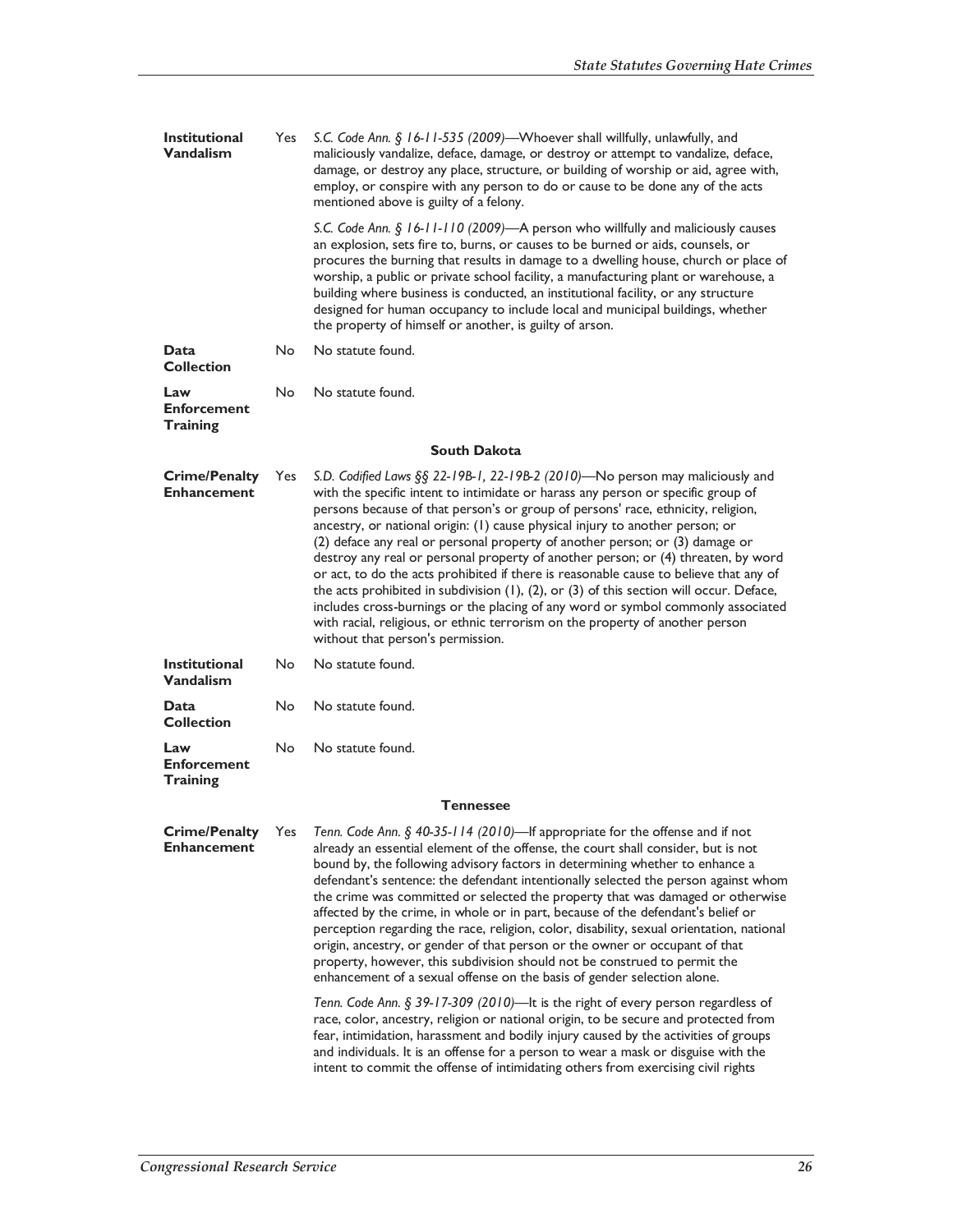| <b>Institutional</b><br><b>Vandalism</b>     | Yes | Tenn. Code Ann. § 39-17-311 (2010)—A person commits an offense who<br>intentionally desecrates a place of worship or burial.                                                                                                                                                                                                                                                                                                                                                                                                                                                                                                                                                                                                                                |  |  |
|----------------------------------------------|-----|-------------------------------------------------------------------------------------------------------------------------------------------------------------------------------------------------------------------------------------------------------------------------------------------------------------------------------------------------------------------------------------------------------------------------------------------------------------------------------------------------------------------------------------------------------------------------------------------------------------------------------------------------------------------------------------------------------------------------------------------------------------|--|--|
|                                              |     | Tenn. Code Ann. § 39-14-301 (2010)—Arson of a place of worship is a Class B<br>felony.                                                                                                                                                                                                                                                                                                                                                                                                                                                                                                                                                                                                                                                                      |  |  |
| Data<br><b>Collection</b>                    | No  | No statute found.                                                                                                                                                                                                                                                                                                                                                                                                                                                                                                                                                                                                                                                                                                                                           |  |  |
| Law<br><b>Enforcement</b><br><b>Training</b> | No  | No statute found.                                                                                                                                                                                                                                                                                                                                                                                                                                                                                                                                                                                                                                                                                                                                           |  |  |
|                                              |     | <b>Texas</b>                                                                                                                                                                                                                                                                                                                                                                                                                                                                                                                                                                                                                                                                                                                                                |  |  |
| <b>Crime/Penalty</b><br><b>Enhancement</b>   | Yes | Tex. Code Crim. Proc. Ann. art. 42.014 (2010)-If the judge or the jury, determines<br>beyond a reasonable doubt that the defendant intentionally selected the person<br>against whom the offense was committed or intentionally selected property<br>damaged or affected as a result of the offense because of the defendant's bias or<br>prejudice against a group identified by race, color, disability, religion, national origin<br>or ancestry, age, gender, or sexual preference, the sentencing judge may, as a<br>condition of punishment, require attendance in an educational program to further<br>tolerance and acceptance of others.                                                                                                           |  |  |
|                                              |     | Tex. Penal Code Ann. §12.47 (2010)—If an affirmative finding under Article 42.014,<br>Code of Criminal Procedure, is made in the trial of an offense other than a first<br>degree felony or a Class A misdemeanor, the punishment for the offense is<br>increased to the punishment prescribed for the next highest category of offense.                                                                                                                                                                                                                                                                                                                                                                                                                    |  |  |
| <b>Institutional</b><br>Vandalism            | Yes | Tex. Penal Code Ann. § 28.03 (2010)-The offense of criminal mischief is a state jail<br>felony if the damage or destruction is inflicted on a place of worship or human<br>burial, a public monument, or a community center that provides medical, social, or<br>educational programs and the amount of the pecuniary loss to real property or to<br>tangible personal property is less than \$ 20,000.                                                                                                                                                                                                                                                                                                                                                     |  |  |
|                                              |     | Tex. Penal Code Ann. § 28.08 (2010)—A person commits an offense if, without the<br>effective consent of the owner, the person intentionally or knowingly makes<br>markings, including inscriptions, slogans, drawings, or paintings, on the tangible<br>property of the owner with: paint; an indelible marker; or an etching or engraving<br>device. An offense under this section is a state jail felony if: (1) the marking is made<br>on a school, an institution of higher education, a place of worship or human burial,<br>a public monument, or a community center that provides medical, social, or<br>educational programs; and (2) the amount of the pecuniary loss to real property or<br>to tangible personal property is less than \$ 20,000. |  |  |
| Data<br>Collection                           | Yes | Tex. Penal Code Ann. § 411.046 (2010)-The bureau of identification and records<br>shall establish and maintain a central repository for the collection and analysis of<br>information relating to crimes that are motivated by prejudice, hatred, or advocacy<br>of violence, including, but not limited to, incidents for which statistics are or were<br>kept under P.L. 101-275, as that law existed on July 3, 1996.                                                                                                                                                                                                                                                                                                                                    |  |  |
| Law<br><b>Enforcement</b><br><b>Training</b> | No  | No statute found.                                                                                                                                                                                                                                                                                                                                                                                                                                                                                                                                                                                                                                                                                                                                           |  |  |
|                                              |     | Utah                                                                                                                                                                                                                                                                                                                                                                                                                                                                                                                                                                                                                                                                                                                                                        |  |  |
| <b>Crime/Penalty</b><br><b>Enhancement</b>   | Yes | Utah Code Ann. $\S$ 76-3-203.3 (2010)—Provides the penalty for hate crimes where a<br>person who commits any primary offense with the intent to intimidate or terrorize<br>another person or with reason to believe that his action would intimidate or<br>terrorize that person is subject to Subsection $(2)(b)$ .                                                                                                                                                                                                                                                                                                                                                                                                                                        |  |  |
|                                              |     | Utah Code Ann. § 76-3-203.4 (2010)-The sentencing judge or the Board of<br>Pardons and Parole shall consider in their deliberations as an aggravating factor the<br>public harm resulting from the commission of the offense, including the degree to<br>which the offense is likely to incite community unrest or cause members of the                                                                                                                                                                                                                                                                                                                                                                                                                     |  |  |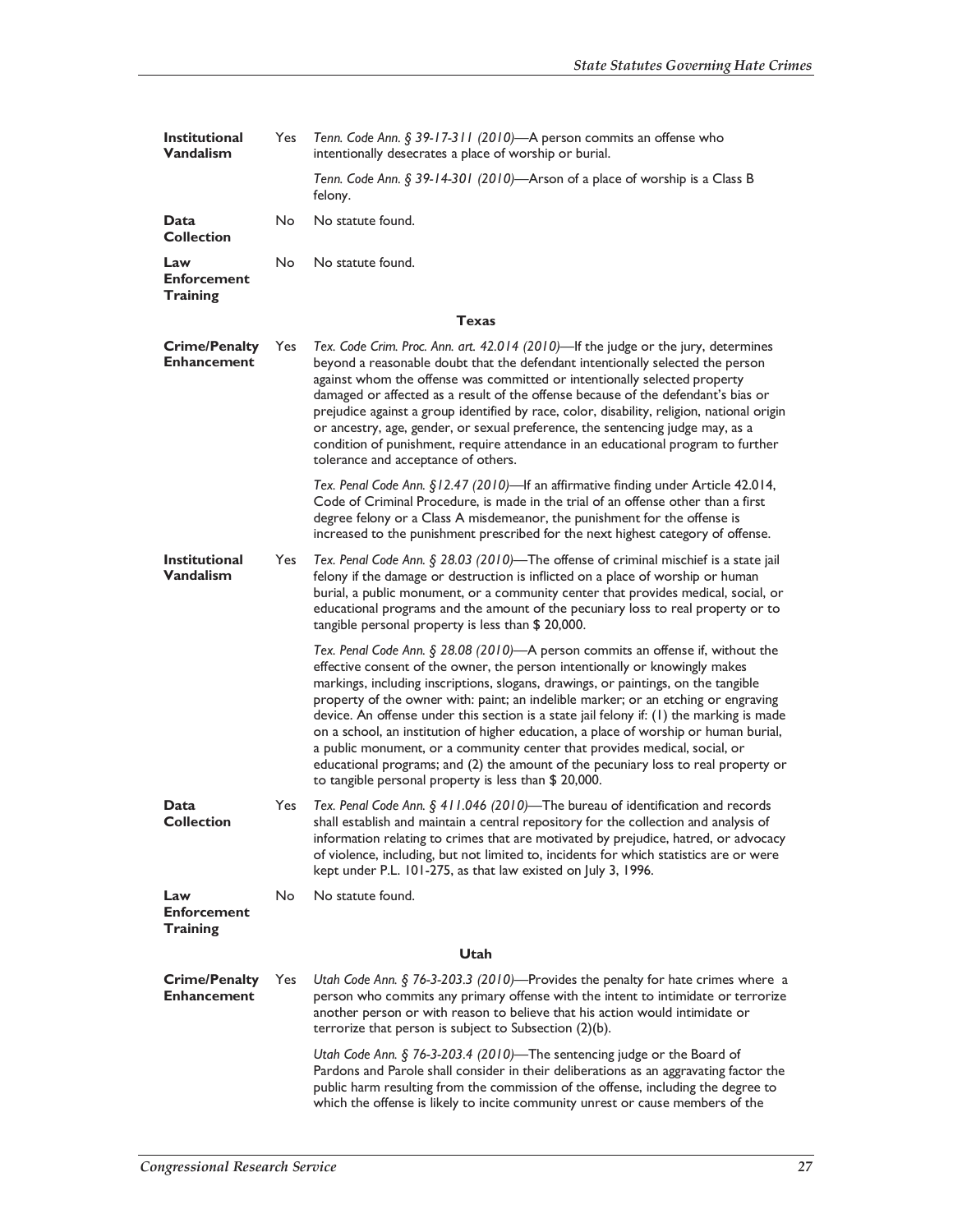|                                              |     | community to reasonably fear for their physical safety or to freely exercise or<br>enjoy any right secured by the Constitution or laws of the state or by the<br>Constitution or laws of the United States.                                                                                                                                                                                                                              |
|----------------------------------------------|-----|------------------------------------------------------------------------------------------------------------------------------------------------------------------------------------------------------------------------------------------------------------------------------------------------------------------------------------------------------------------------------------------------------------------------------------------|
| <b>Institutional</b><br>Vandalism            | Yes | Utah Code Ann. § 76-6-101 (2010)-"Habitable structure" means any building,<br>vehicle, trailer, railway car, aircraft, or watercraft used for lodging or assembling<br>persons or conducting business whether a person is actually present or not.                                                                                                                                                                                       |
|                                              |     | Utah Code Ann. $\S$ 76-6-103 (2010)—A person is guilty of aggravated arson if by<br>means of fire or explosives he intentionally and unlawfully damages: (a) a habitable<br>structure.                                                                                                                                                                                                                                                   |
| <b>Data</b><br><b>Collection</b>             | Yes | Utah Code Ann. § 53-10-202 (2010)-The Bureau of Criminal Identification shall<br>establish a statewide uniform crime reporting system that shall include: statistics<br>concerning crimes that exhibit evidence of prejudice based on race, religion,<br>ancestry, national origin, ethnicity, or other categories that the division finds<br>appropriate.                                                                               |
| Law<br><b>Enforcement</b><br><b>Training</b> | No. | No statute found.                                                                                                                                                                                                                                                                                                                                                                                                                        |
|                                              |     | Vermont                                                                                                                                                                                                                                                                                                                                                                                                                                  |
| <b>Crime/Penalty</b><br><b>Enhancement</b>   | Yes | Vt. Stat. Ann. tit. 13, § 1455 (2010)—Imposes additional penalties on a person who<br>commits, causes to be committed or attempts to commit any crime and whose<br>conduct is maliciously motivated by the victim's actual or perceived race, color,<br>religion, national origin, sex, ancestry, age, service in the armed forces of the<br>United States, handicap as defined by 21 V.S.A. § 495d(5), sexual orientation or<br>gender. |
|                                              |     | Vt. Stat. Ann. tit. 13, § 1456 (2010)-Provides the penalty for any person who<br>intentionally and maliciously sets fire to, or burns, causes to be burned, or aids or<br>procures the burning of a cross or a religious symbol, with the intention of<br>terrorizing or harassing a particular person or persons.                                                                                                                       |
| <b>Institutional</b><br>Vandalism            | No. | No statute found.                                                                                                                                                                                                                                                                                                                                                                                                                        |
| Data<br><b>Collection</b>                    | No  | No statute found.                                                                                                                                                                                                                                                                                                                                                                                                                        |
| Law<br><b>Enforcement</b><br><b>Training</b> | No  | No statute found.                                                                                                                                                                                                                                                                                                                                                                                                                        |
|                                              |     | Virginia                                                                                                                                                                                                                                                                                                                                                                                                                                 |
| <b>Crime/Penalty</b><br><b>Enhancement</b>   | Yes | Va. Code Ann. § 18.2-57 (2010)-Imposes additional penalties if a person<br>intentionally selects the person against whom an simple assault or assault and<br>battery resulting in bodily injury is committed because of his race, religious<br>conviction, color or national origin.                                                                                                                                                     |
|                                              |     | Va. Code Ann. § 18.2-423 (2010)—It shall be unlawful for any person or persons,<br>with the intent of intimidating any person or group of persons, to burn, or cause to<br>be burned, a cross on the property of another, a highway or other public place.                                                                                                                                                                               |
|                                              |     | Va. Code Ann. § 18.2-423.1 (2010)-lt shall be unlawful for any person or persons,<br>with the intent of intimidating another person or group of persons, to place or<br>cause to be placed a swastika on any church, synagogue or other building or place<br>used for religious worship, or on any school, educational facility or community<br>center owned or operated by a church or religious body.                                  |
|                                              |     | Va. Code Ann. $\S$ 18.2-423.2 (2010)—Any person who, with the intent of intimidating<br>any person or group of persons, displays a noose on the private property of<br>another without permission is guilty of a Class 6 felony. Any person who, with the<br>intent of intimidating any person or group of persons, displays a noose on a                                                                                                |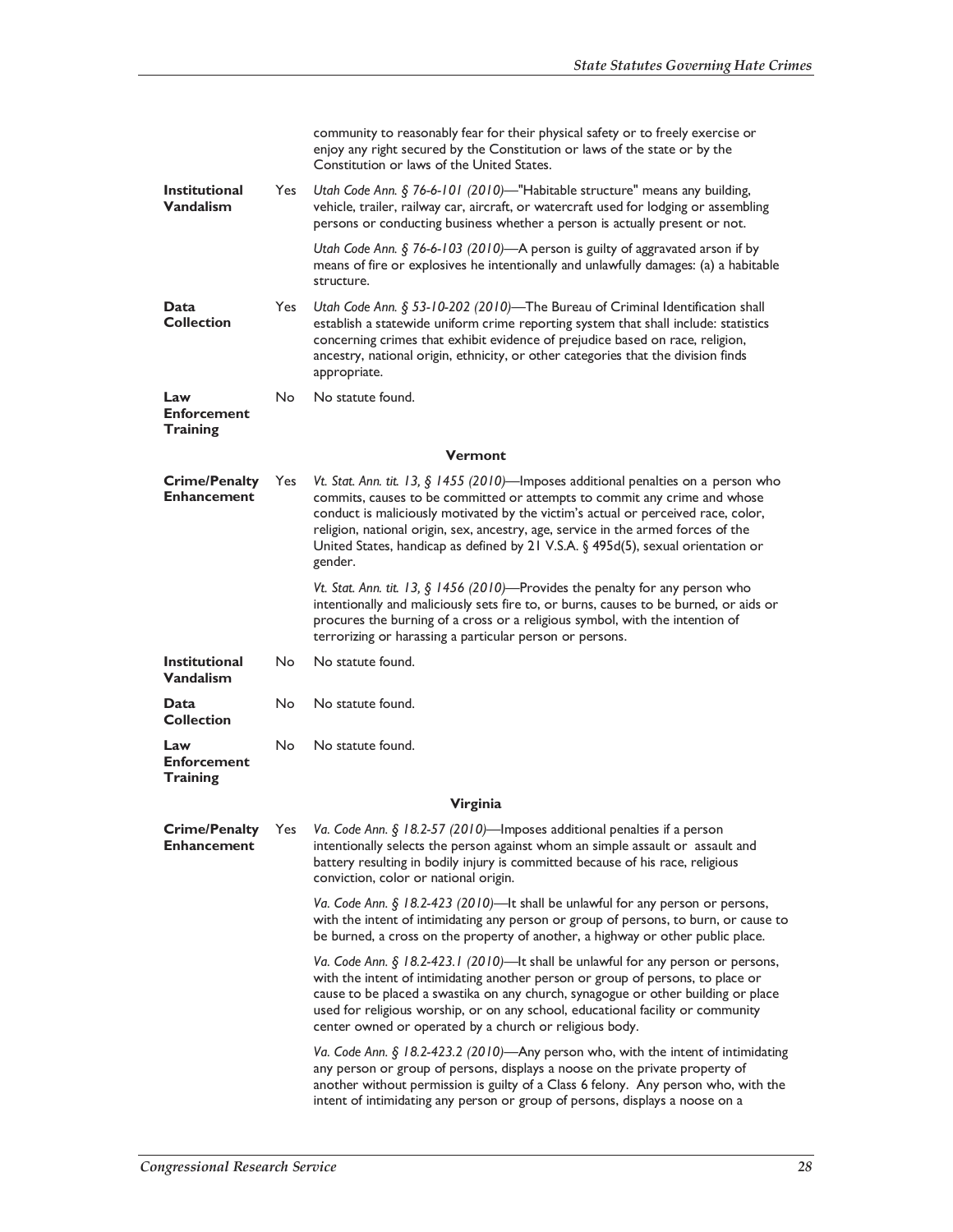highway or other public place in a manner having a direct tendency to place another person in reasonable fear or apprehension of death or bodily injury is guilty of a Class 6 felony.

**Institutional Vandalism**  Yes *Va. Code Ann. § 18.2.127 (2010)—*Provides the penalties for any person who willfully or maliciously destroys, mutilates, defaces, injures, or removes any object or structure permanently attached or affixed within any church or on church property, any tomb, monument, gravestone, or other structure placed within any cemetery, graveyard, or place of burial.

> *Va. Code Ann. § 18.2.138 (2010)*—Provides the penalties for any person who willfully and maliciously breaks any window or door of the Capitol, any courthouse, house of public worship, college, school house, city or town hall, or other public building or library.

**Data Collection**  Yes *Va. Code Ann. § 52-8.5 (2010)*—The Superintendent shall establish and maintain within the Department of State Police a central repository for the collection and analysis of information regarding hate crimes and groups and individuals carrying out such acts.

**Law Enforcement Training**  No No statute found.

#### **Washington**

**Crime/Penalty Enhancement**  Yes *Wash. Rev. Code Ann. §§ 9A.36.078, 9A.36.080 (2010)*—(1) A person is guilty of malicious harassment if he or she maliciously and intentionally commits one of the following acts because of his or her perception of the victim's race, color, religion, ancestry, national origin, gender, sexual orientation, or mental, physical, or sensory handicap: (a) causes physical injury to the victim or another person; (b) causes physical damage to or destruction of the property of the victim or another person; or (c) threatens a specific person or group of persons and places that person, or members of the specific group of persons, in reasonable fear of harm to person or property. Words alone do not constitute malicious harassment unless the context or circumstances surrounding the words indicate the words are a threat. Threatening words do not constitute malicious harassment if it is apparent to the victim that the person does not have the ability to carry out the threat. (2) In any prosecution for malicious harassment, unless evidence exists which explains to the trier of fact's satisfaction that the person did not intend to threaten the victim or victims, the trier of fact may infer that the person intended to threaten a specific victim or group of victims because of the person's perception of the victim's or victims' race, color, religion, ancestry, national origin, gender, sexual orientation, or mental, physical, or sensory handicap if the person commits one of the following acts: (a) burns a cross on property of a victim who is or whom the actor perceives to be of African American heritage; or (b) defaces property of a victim who is or whom the actor perceives to be of Jewish heritage by defacing the property with a swastika.

**Institutional Vandalism**  Yes *Wash. Rev. Code Ann. § 9.61.160 (2010)*—It shall be unlawful for any person to threaten to bomb or otherwise injure any public or private school building, any place of worship or public assembly, any governmental property, or any other building, common carrier, or structure, or any place used for human occupancy; or to communicate or repeat any information concerning such a threatened bombing or injury, knowing such information to be false and with intent to alarm the person or persons to whom the information is communicated or repeated.

**Data Collection**  Yes *Wash. Rev. Code Ann. § 36.28A.030 (2010)*—The Washington association of sheriffs and police chiefs shall establish and maintain a central repository for the collection and classification of information regarding violations of RCW 9A.36.080. Upon establishing such a repository, the association shall develop a procedure to monitor, record, and classify information relating to violations of RCW 9A.36.080 and any other crimes of bigotry or bias apparently directed against other persons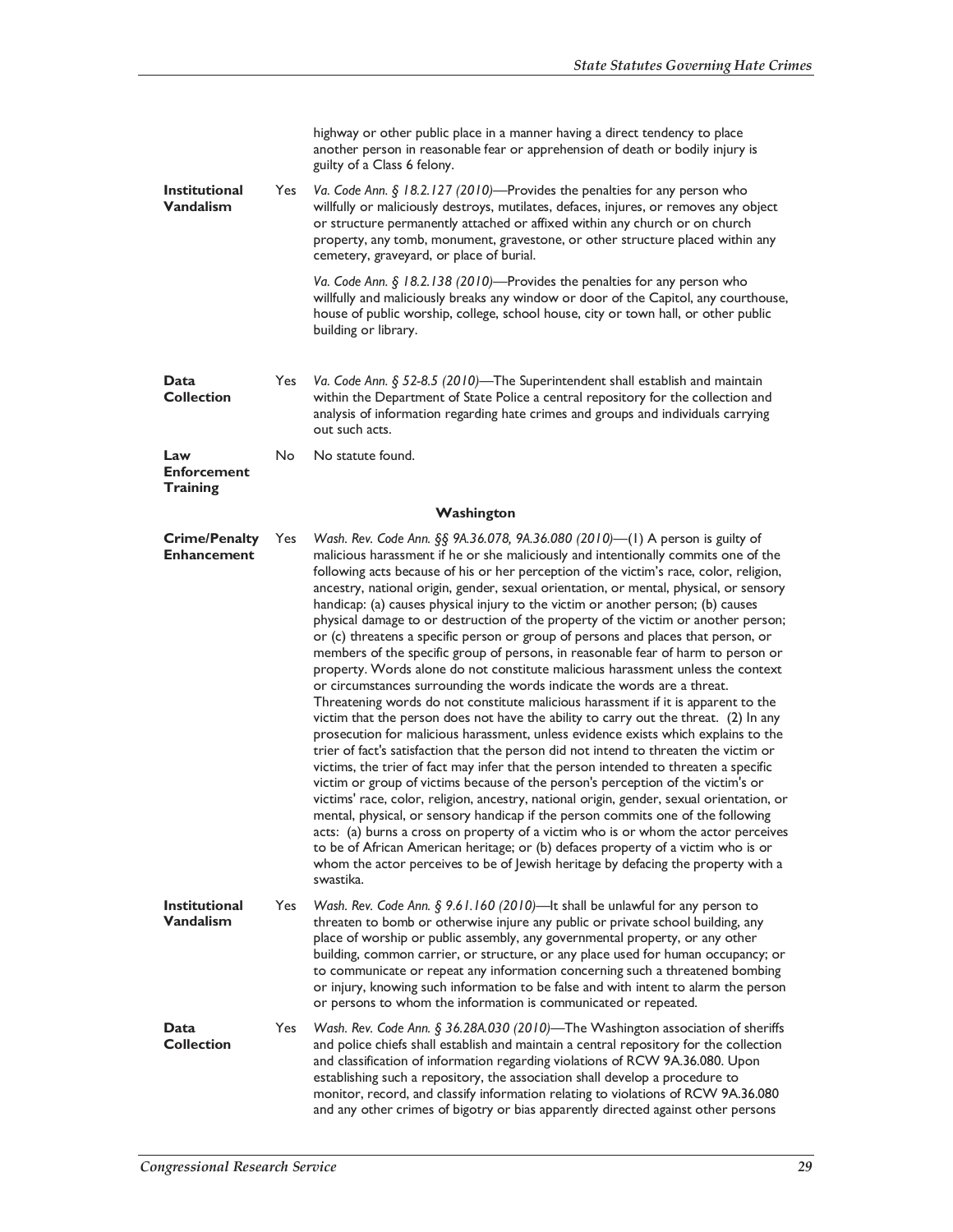because the people committing the crimes perceived that their victims were of a particular race, color, religion, ancestry, national origin, gender, sexual orientation, or had a mental, physical, or sensory handicap.

**Law Enforcement Training**  Yes *Wash. Rev. Code Ann. § 43.101.290 (2010)*—The criminal justice training commission shall provide training for law enforcement officers in identifying, responding to, and reporting all violations of RCW 9A.36.080 and any other crimes of bigotry or bias.

#### **West Virginia**

**Crime/Penalty Enhancement**  Yes *W. Va. Code Ann. § 61-6-21 (2010)*— All persons within the boundaries of the State of West Virginia have the right to be free from any violence, or intimidation by threat of violence, committed against their persons or property because of their race, color, religion, ancestry, national origin, political affiliation or sex. The fact that a person committed a felony or misdemeanor, or attempted to commit a felony, because of the victim's race, color, religion, ancestry, national origin, political affiliation or sex, shall be considered a circumstance in aggravation of any crime in imposing sentence.

**Institutional Vandalism**  No No statute found. **Data Collection**  No No statute found. **Law Enforcement Training**  No No statute found. **Wisconsin Crime/Penalty Enhancement**  Wis. Stat. § 939.645 (2010)—If a person does all of the following, the penalties for the underlying crime are increased as provided in sub. (2): (a) Commits a crime under chs. 939 to 948 and (b) Intentionally selects the person against whom the

crime under par. (a) is committed or selects the property that is damaged or otherwise affected by the crime under par. (a) in whole or in part because of the actors belief or perception regarding the race, religion, color, disability, sexual orientation, national origin or ancestry of that person or the owner or occupant of that property, whether or not the actors belief or perception was correct.

**Institutional Vandalism**  Yes *Wis. Stat. § 943.012 (2010)*—Whoever intentionally causes damage to, intentionally marks, draws or writes with ink or another substance on or intentionally etches into any physical property of another, without the persons consent and with knowledge of the character of the property, is guilty of a Class I felony if the property consists of one or more of the following: (1) Any church, synagogue or other building, structure or place primarily used for religious worship or another religious purpose. (2) Any cemetery, mortuary or other facility used for burial or memorializing the dead. (3) Any school, educational facility or community center publicly identified as associated with a group of persons of a particular race, religion, color, disability, sexual orientation, national origin or ancestry or by an institution of any such group. (4) Any personal property contained in any property under subs. (1) to (3) if the personal property has particular significance or value to any group of persons of a particular race, religion, color, disability, sexual orientation, national origin or ancestry and the actor knows the personal property has particular significance or value to that group.

| Data<br><b>Collection</b>                    |     | No No statute found. |
|----------------------------------------------|-----|----------------------|
| Law<br><b>Enforcement</b><br><b>Training</b> | No. | No statute found.    |